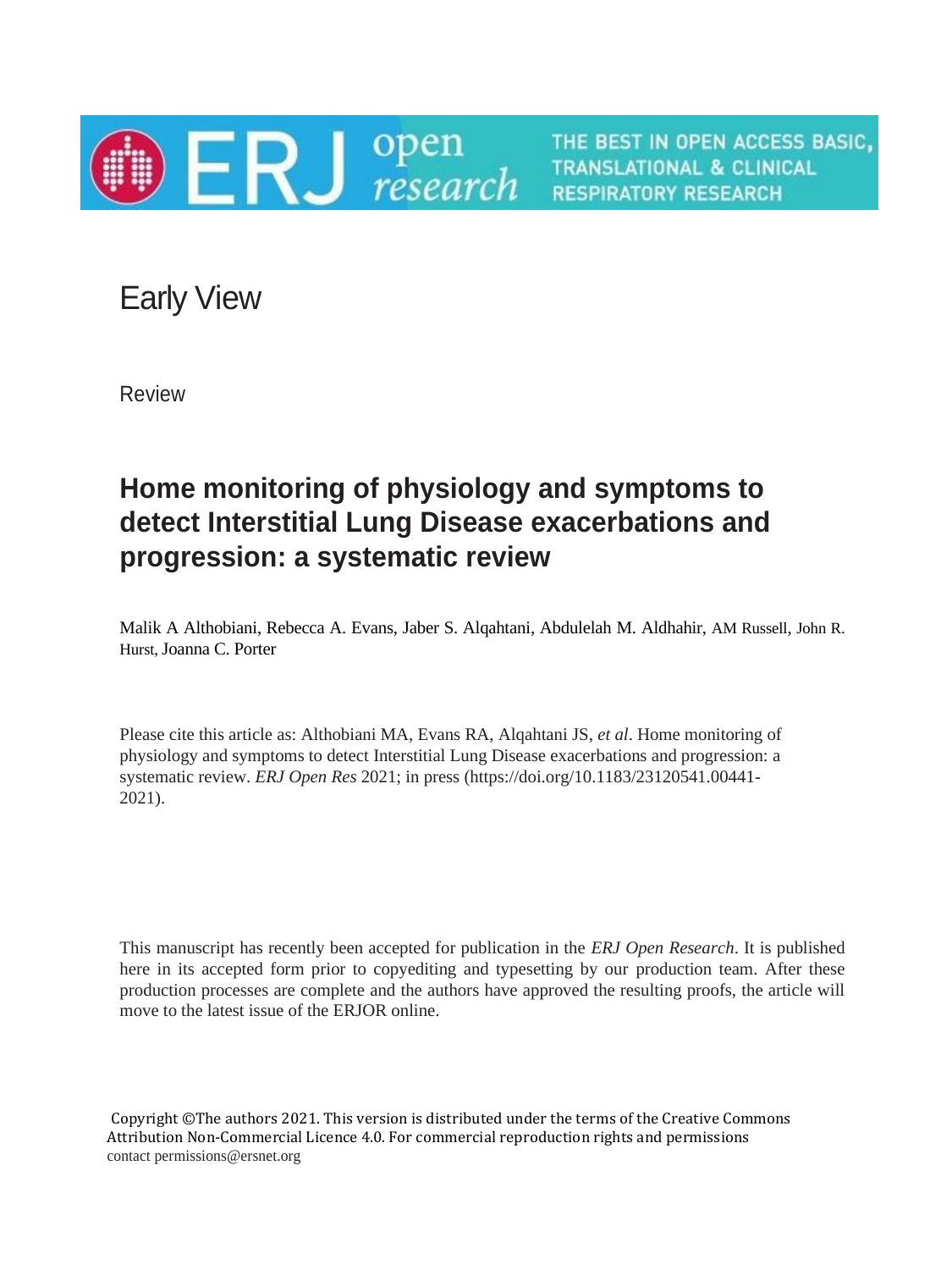**Home monitoring of physiology and symptoms to detect Interstitial Lung Disease exacerbations and progression: a systematic review**

*Malik A Althobiani<sup>1</sup>, Rebecca A. Evans<sup>2</sup>, Jaber S. Alqahtani<sup>1</sup>, Abdulelah M. Aldhahir<sup>1</sup>, AM Russell\*3 John R. Hurst \*1, Joanna C. Porter \*1*

#### Affiliation

- 1. UCL Respiratory, University College London
- 2. University College London Hospitals NHS Foundation Trust
- 3. University of Exeter College of Medicine and Health.

\*Joint senior authors

Take home message: First systematic review that provides supportive evidence for the feasibility and utility of home monitoring in ILD, further studies are necessary to evaluate approaches to detect exacerbation and/or progression.

Key words: Interstitial lung disease, home monitoring, idiopathic pulmonary fibrosis, spirometry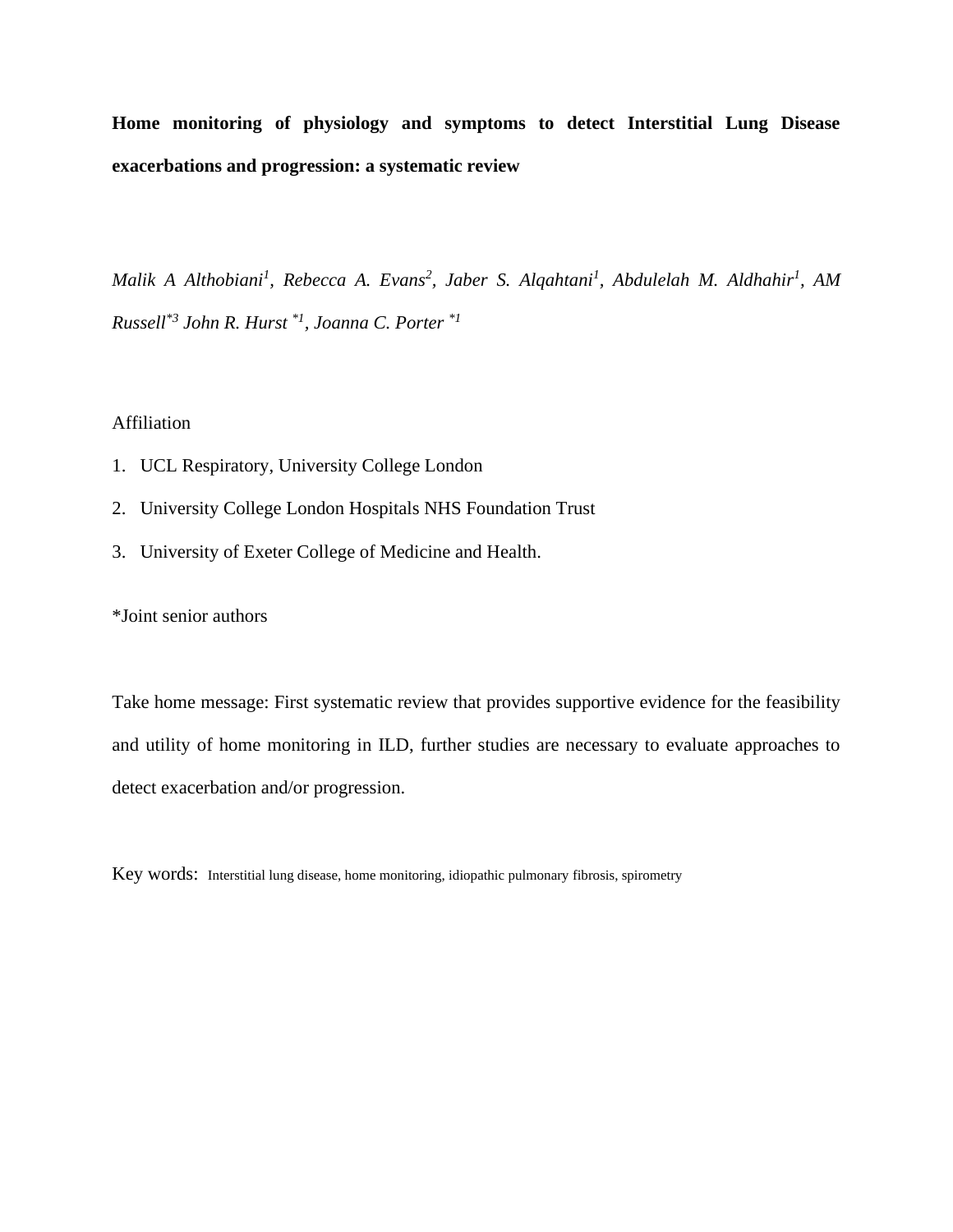**Background:** Acute exacerbations and disease progression in interstitial lung disease (AE-ILD) pose important challenges to clinicians and patients. AE-ILD are variable in presentation but may result in rapid progression of ILD, respiratory failure and death. However, in many cases AE-ILD may go unrecognised so that their true impact and response to therapy is unknown. The potential for home monitoring to facilitate early, and accurate, identification of AE and/or ILD progression has gained interest. With increasing evidence available, there is a need for a systematic review on home monitoring of patients with ILD to summarise the existing data.

**AIM:** To systematically evaluate the evidence for use of home monitoring for early detection of exacerbations and/or progression of ILD.

**METHOD:** We searched Ovid-EMBASE, MEDLINE, and CINAHL using MeSH terms in accordance with the PRISMA guidelines. PROSPERO registration number (CRD42020215166).

**RESULTS:** Thirteen studies comprising 968 patients have demonstrated that home monitoring is feasible and of potential benefit in patients with ILD. Nine studies reported that mean adherence to home monitoring was greater than 75%, and where spirometry was performed there was a significant correlation ( $r = 0.72$ -0.98, P<0.001) between home and hospital-based readings. Two studies suggested that home monitoring of Forced Vital Capacity (FVC) might facilitate detection of progression in idiopathic pulmonary fibrosis (IPF).

**CONCLUSION:** Despite the fact that individual studies in this systematic review provide supportive evidence suggesting the feasibility and utility of home monitoring in ILD, further studies are necessary to quantify the potential of home monitoring to detect disease progression and/or acute exacerbations.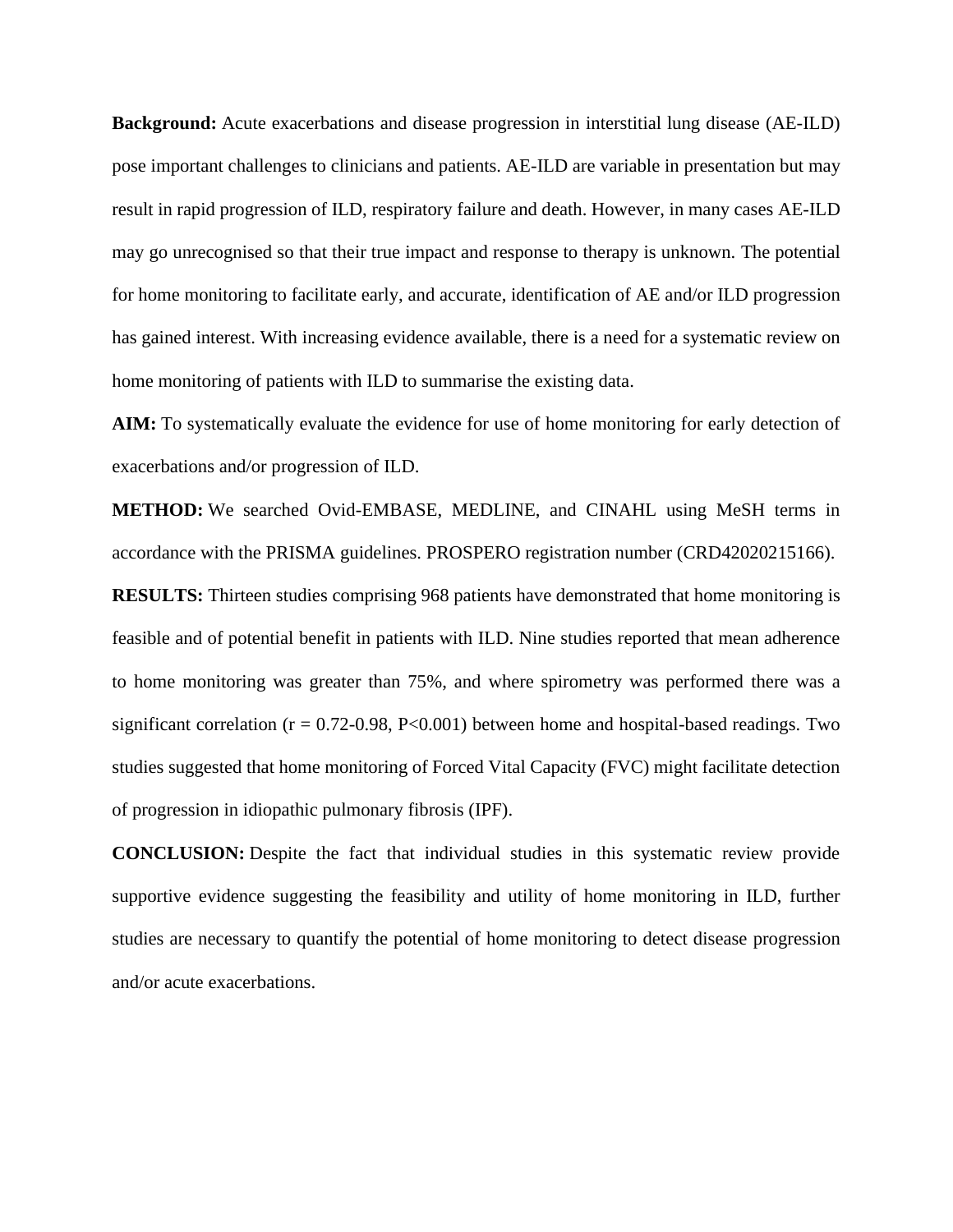#### **Introduction**

Interstitial lung disease (ILD) is a general term for approximately 200 different diseases that may result in inflammation and scarring of the lung [2]. ILD is characterised by progressive dyspnoea, inflammation, fibrosis, and reduced quality-of-life (QOL) [2]. Most cases of ILD result from an aetiological factor, such as exposure to allergens, toxins, or drugs or from an underlying autoimmune disease, with a modifying influence of genetics and exogenous factors such as air pollution [3-5]. In many cases the aetiology is unclear[1]. The most severe form of ILD is idiopathic pulmonary fibrosis (IPF)  $[2, 6]$ , for which there is no cure  $[2]$ . The median survival time after diagnosis of untreated IPF is 2 to 5 years [2, 7, 8].The considerable variability seen between patients makes individual outcome prediction difficult. In addition, there is a lack of validated biomarkers of disease progression [9, 10]. FVC is one possible biomarker of disease progression and is usually measured intermittently. There are currently two anti-fibrotic drugs approved for use in IPF, nintedanib and pirfenidone, which have been demonstrated to slow the rate of FVC decline [11-14] and may increase median survival [13, 15, 16]. There is an urgent unmet need for better treatments. Currently all clinical trials of novel therapies for IPF have used the established end-point of rate of decline in FVC and have required large patient cohorts followed for a significant length of time (years) to identify meaningful treatment responses [17, 18]. More frequent measures, such as the use of home spirometry, may reduce the size, length of time, and cost of clinical trials[19-22]. Ineffective drug treatments could also be identified at an earlier stage. More regular monitoring of physiological parameters in ILD might be of benefit in clinical practice and in research.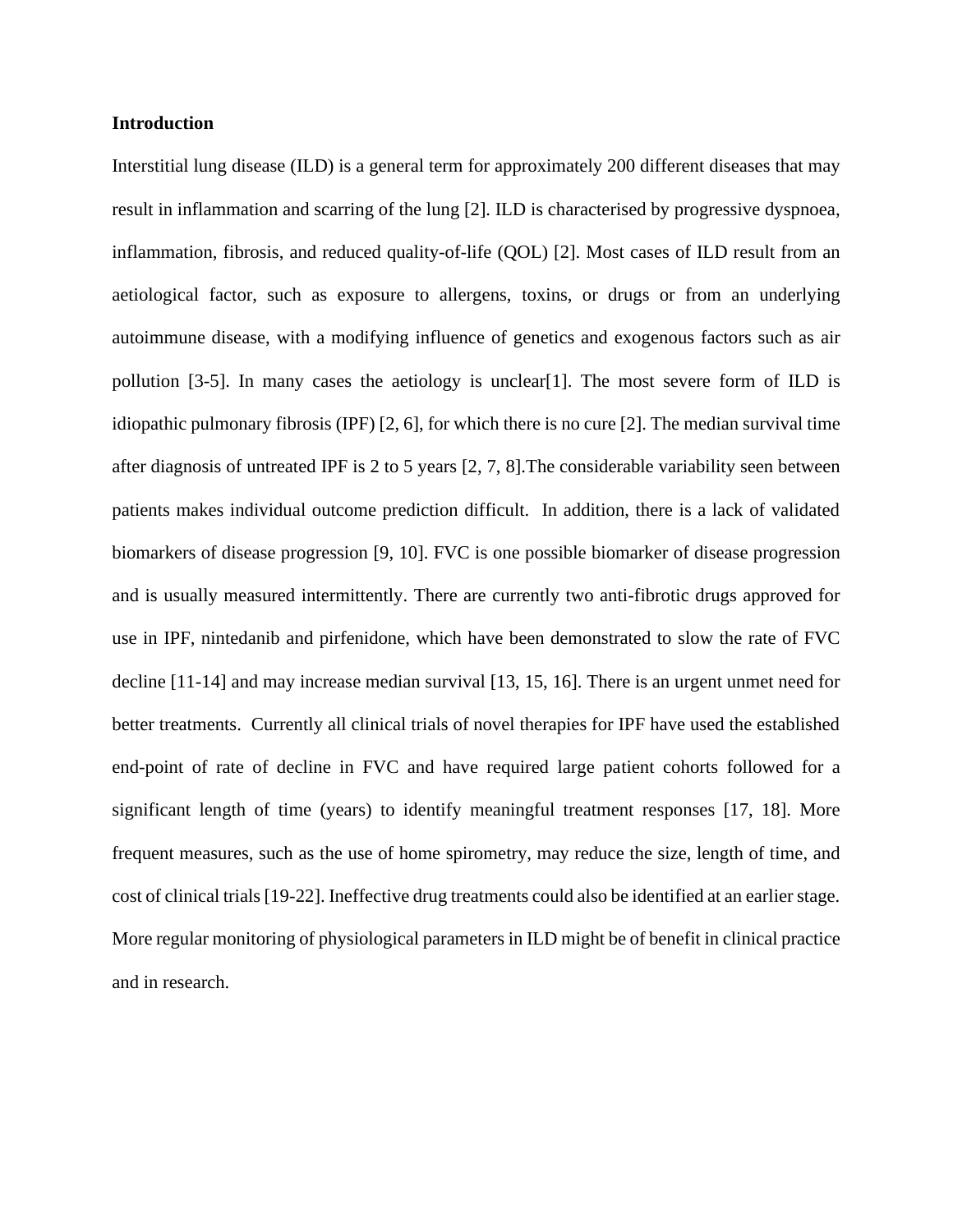Patients with ILD may experience acute deteriorations ('exacerbations' or AE) of their condition, and there is a growing body of research into the detection of exacerbation in ILD [23, 24]. AEs of ILD are highly variable but may result in rapid respiratory deterioration, alveolar abnormalities, and in severe cases death [23-25]. This rapid progression can cause severe distress to patients and burden healthcare systems. The potential for home monitoring to identify progression, including AE, at an early stage is of significant interest. Supporting evidence exists in other respiratory diseases. It has been demonstrated that early detection of exacerbations in Chronic Obstructive Pulmonary Disease (COPD) speeds recovery time [26, 27]. Home monitoring has thus been recommended in lung diseases such as COPD to support earlier detection of exacerbation [28, 29]. It is suggested that similar technology may benefit patients with ILD [22, 30-34].

Another challenge in ILD is the marked inter-patient heterogeneity which makes it very difficult to accurately predict life expectancy and so to provide a reliable prognosis to individual patients and their families [24]. A benefit of home monitoring may be that more frequent monitoring of individual patients may allow prediction of a patient's personal trajectory that can inform prognostication and decisions of future care[33, 34].

The potential role for home monitoring in ILD has been amplified by the COVID-19 pandemic. The guidance from the British Lung Foundation and NHS for patients with ILD has been to 'shield', to reduce the risk of contracting COVID-19 [35]. Home monitoring could arguably decrease the inherent risk in physical attendance at outpatient clinics [28, 32]. This may also prove useful beyond the COVID-19 pandemic, given that ILD can limit patient mobility and care is often centralised at tertiary centres [36, 37].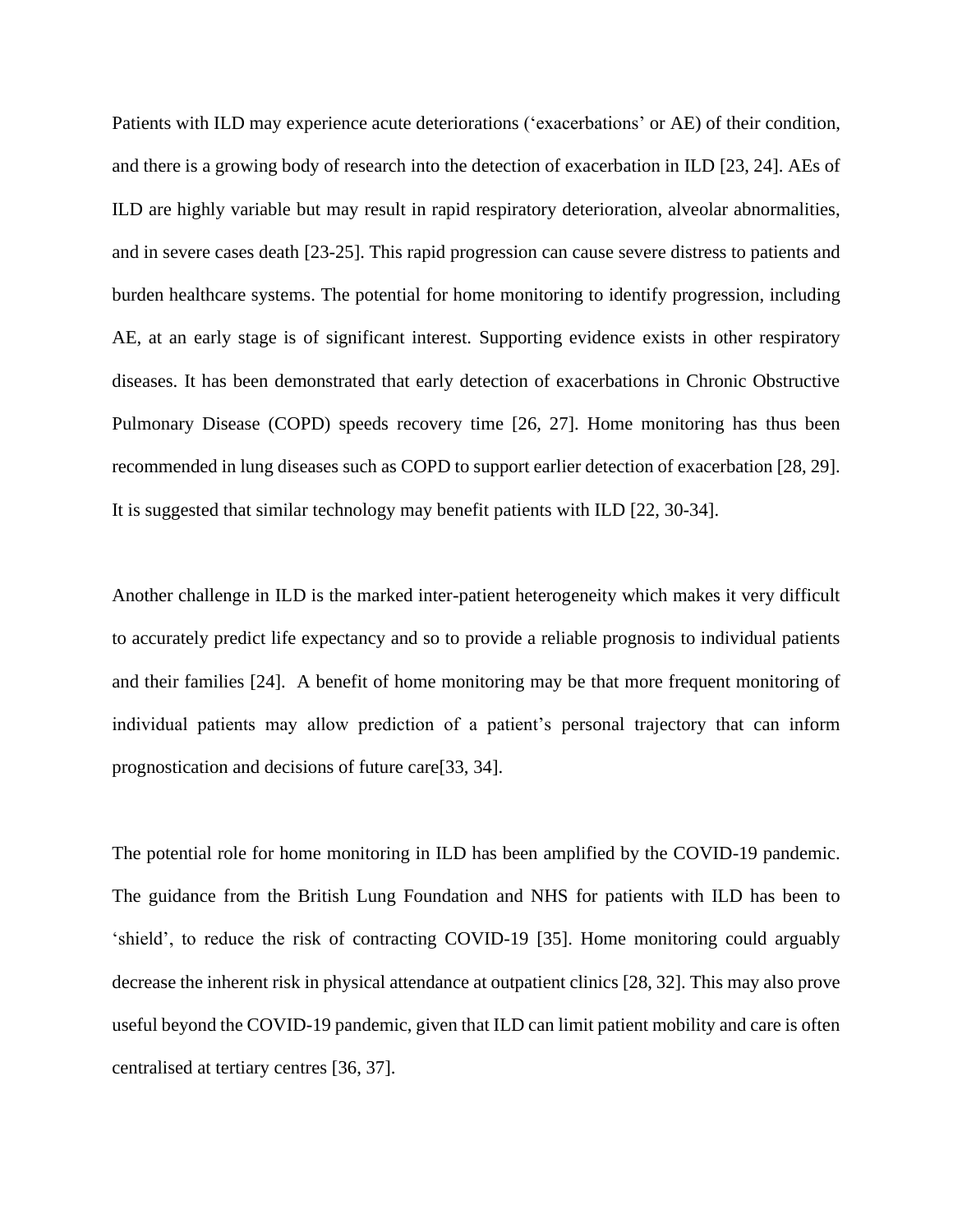There is no existing systematic synthesis of the literature to examine the role of home monitoring to detect ILD exacerbation and/or disease progression. Thus, we aimed to systematically gather, summarize, and evaluate the evidence not just of feasibility and reliability, but also on detection of AE-ILD and/ or disease progression in this systematic review.

#### **Search Methods:**

#### **Protocol and registration**

We undertook a systematic review of the literature using a protocol in accordance with the preferred reporting items for systematic review and meta-analysis protocols (PRISMA-P 2015) [38, 39]. We prospectively registered this systematic review at PROSPERO (protocol registration number: CRD42020215166).

#### **Eligibility criteria**

We utilized the PICO framework (participants/population, intervention(s)/exposure(s), comparator(s)/ control, main outcome(s)) as a search strategy. We systematically searched for studies on home monitoring and interstitial lung disease published worldwide with no restriction on date of publication. Home monitoring was defined as the regular use of any home-based technology and spirometry to monitor symptoms and/or physiological parameters (such as vital signs and spirometry) over a period of at least 3 weeks. The selected papers met the following inclusion criteria:(1) patients with confirmed diagnoses of ILD determined by the authors local criteria; (2) written in English; (3) focus on home monitoring to detect exacerbations and/or progression in patients with ILD; (4) to detect ILD exacerbations and progression (5) randomised controlled trials (RCTs); prospective and retrospective cohort observational studies; and case control studies.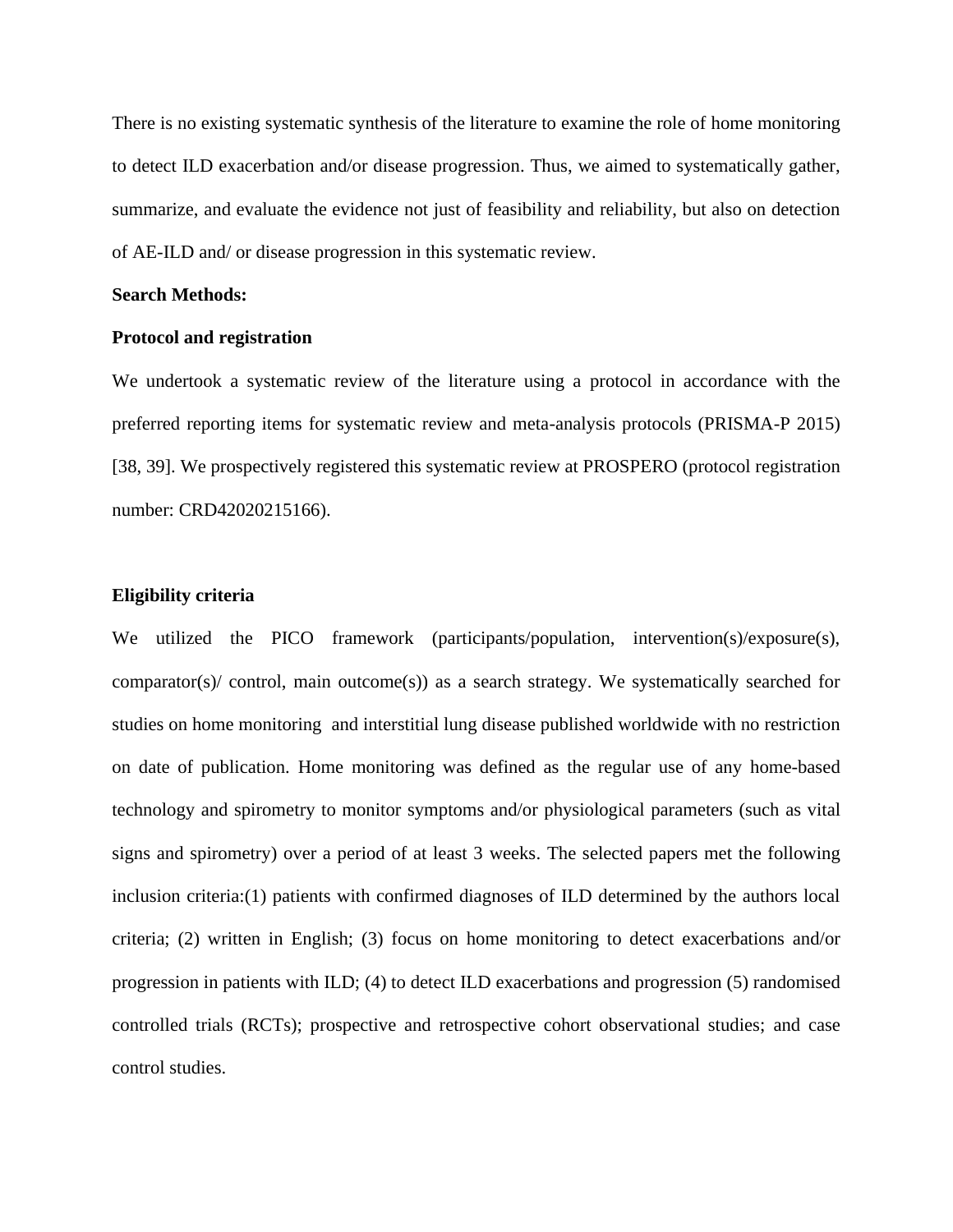#### **Studies were excluded if the following criteria were met:**

(1) Studies that were conference abstracts, theses, and book chapters; (2) systematic reviews and meta-analysis (we screened the bibliography), literature reviews, or qualitative studies.

#### **Search strategy**

Between October and November 2020, we searched electronic databases for published articles at any date prior to this, and then updated the search in February 2021 to identify further relevant publications on ILD and home monitoring. We developed a search strategy with medical library staff and extensively searched the following databases: Ovid-EMBASE, Ovid-MEDLINE, Cumulative Index to Nursing and Allied Health Literature (Supplemental Material Tables S1 to S5). We also searched the references of studies thoroughly for any eligible articles. We searched the above electronic databases for Medical Subject Headings (MeSH) terms, and the main terms classified into three groups that describe ILD, home monitoring, and progression. Further detailed related terms to this systematic review are included in the Supplemental Material Tables (S1 to S5).

#### **Data collection**

All studies found to be potentially eligible were retrieved from the electronic databases and stored for de-duplicating in the reference management software package EndNote. We exported the results, after removing duplicates, to the online software Rayyan, where the title and abstract of potential studies were screened by two independent reviewers (MA and RE). The software allows the two reviewers to include and exclude studies blindly, and when completed disagreements were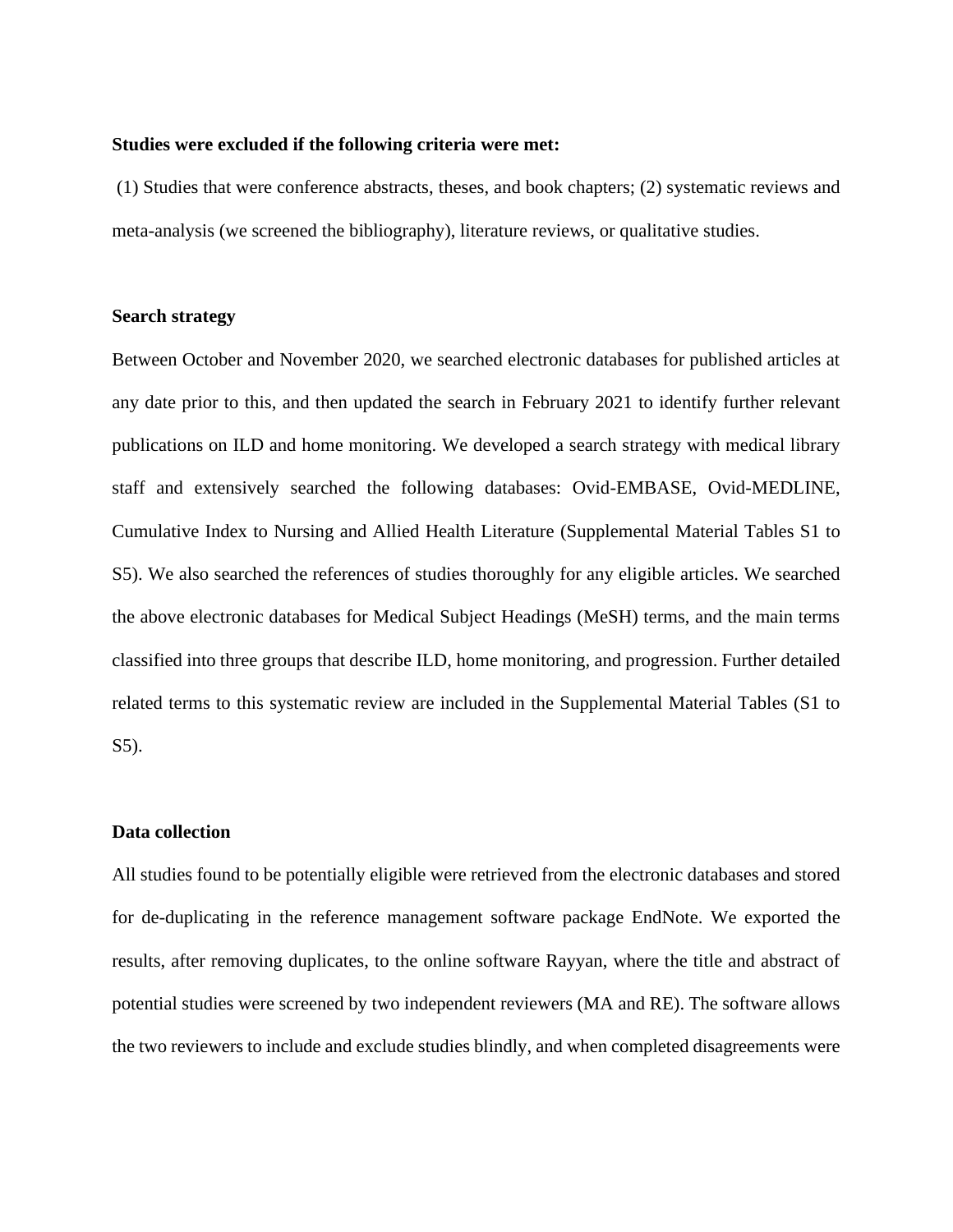resolved by reading the full text and discussion. We exported the included studies to a new EndNote library, where the articles were read in full.

#### **Quality assessment**

Two authors (MA and JA) conducted detailed quality assessment using the Cochrane risk of bias tool for the assessment of the included RCT studies, and the Newcastle-Ottawa tool was used in regard to the observational studies. The Cochrane risk of bias tool comprises seven domains. The Newcastle-Ottawa tool consists of three broad perspectives used to assess the quality of nonrandomised studies included in this systematic review. The quality of the cohort studies is based upon a "star" system with a total possible score of nine stars. Study ratings are indicated with the following:  $7-9$  stars = GOOD,  $4-6$  stars = FAIR,  $1-3$  stars = POOR (Table 1-2).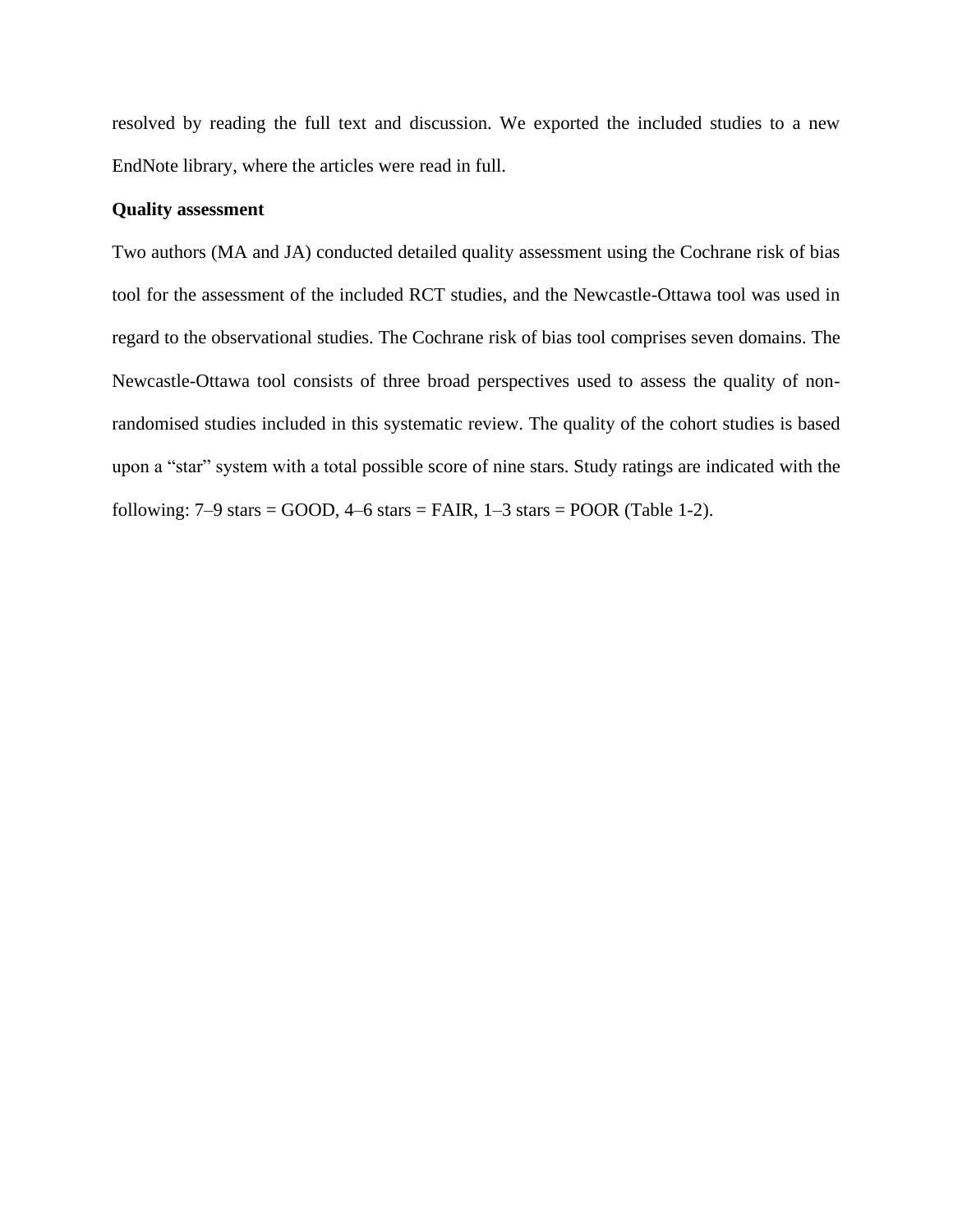| First author                           | Random Sequence<br>generation | Allocation concealment |                                                                                            | Selective<br>reporting                                                                                                                                                                                                                      | Blinding subject+<br>personnel                            | Blinding<br>outcome<br>assessment | Incomplete outcome<br>data | Other source of<br>bias |
|----------------------------------------|-------------------------------|------------------------|--------------------------------------------------------------------------------------------|---------------------------------------------------------------------------------------------------------------------------------------------------------------------------------------------------------------------------------------------|-----------------------------------------------------------|-----------------------------------|----------------------------|-------------------------|
| Maher et al.<br>(2020)                 | Low                           | Low                    |                                                                                            | Low                                                                                                                                                                                                                                         | Low                                                       | Low                               | Low                        | <b>Unclear</b>          |
| <b>Moor Mostard</b><br>et al. $(2020)$ | Low                           | Low                    |                                                                                            | Low                                                                                                                                                                                                                                         | High                                                      | High                              | Low                        | <b>Unclear</b>          |
|                                        |                               |                        | Maher<br>Moor et al<br>$\mathbb{P}$<br>al 2020<br>2020<br>$_{\pm}$<br>Ð<br>$_{+}$<br>$\pm$ | Random sequence generation (selection bias)<br>Allocation concealment (selection bias)<br>Blinding of outcome assessment (detection bias)<br>Incomplete outcome data (attrition bias)<br>Selective reporting (reporting bias)<br>Other bias | Blinding of participants and personnel (performance bias) |                                   |                            |                         |

## **Table 1. Use of Cochrane Risk of Bias tool to assess quality of Randomised Controlled trials.**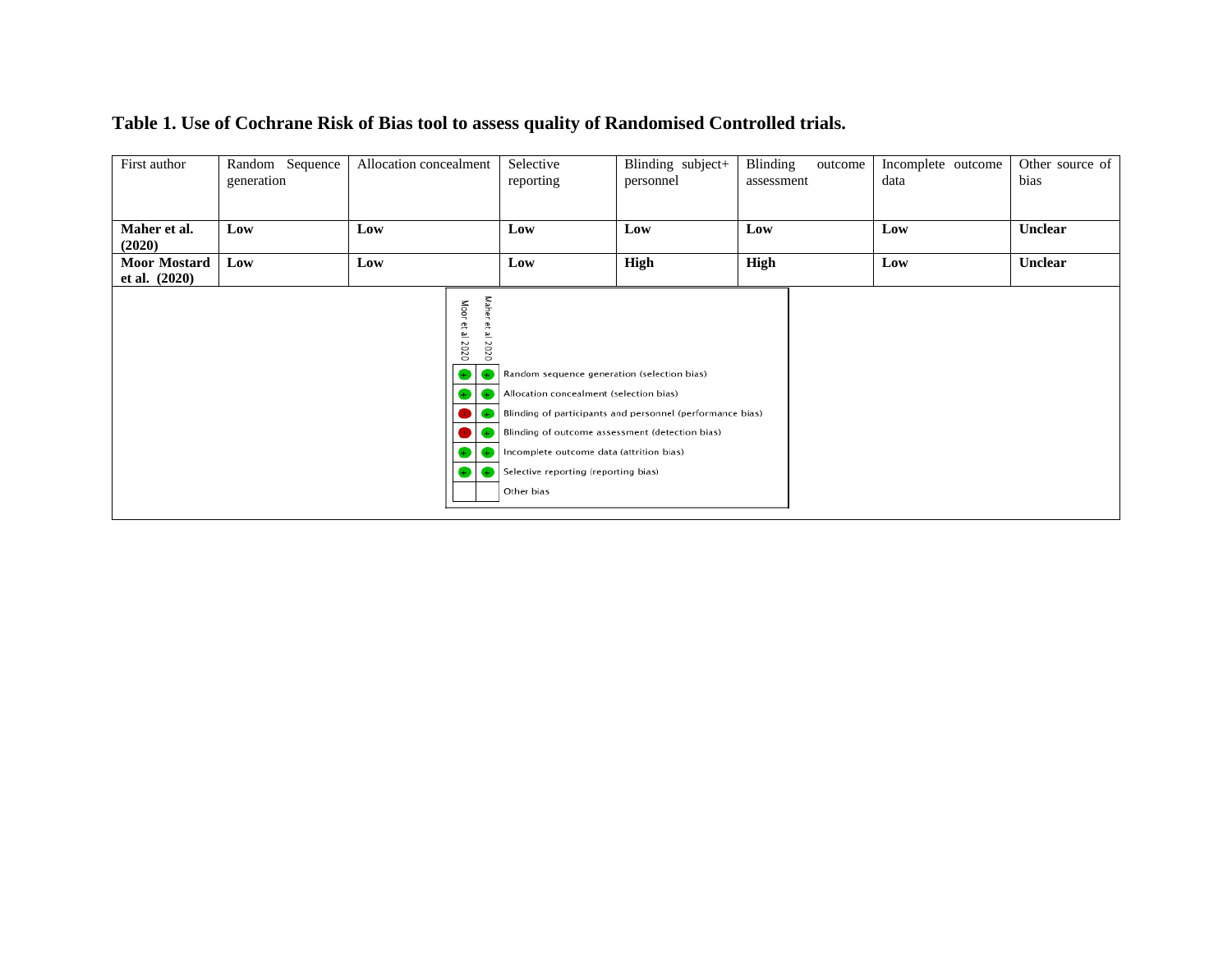| Study                                    | Representativenes<br>exposed<br>of<br>cohort | Selection of<br>non-<br>exposed<br>cohort | Ascertainment<br><sub>of</sub><br>all-cause | Outcome<br>not<br>present<br>at the start<br>of study | Comparability<br>of cohort | Assessment<br>of outcome | Adequate<br>follow-up<br>duration | Adequate<br>follow-up<br>rate | Score | Quality |
|------------------------------------------|----------------------------------------------|-------------------------------------------|---------------------------------------------|-------------------------------------------------------|----------------------------|--------------------------|-----------------------------------|-------------------------------|-------|---------|
| Russell et al. (2016)                    |                                              | $\bf{0}$                                  |                                             |                                                       | $\overline{2}$             | $\bf{0}$                 |                                   |                               | -     | Good    |
| Johannson et al.<br>(2017)               |                                              | $\mathbf{0}$                              |                                             |                                                       |                            |                          |                                   |                               | -     | Good    |
| <b>Veit et al.</b> (2020)                |                                              | $\bf{0}$                                  |                                             |                                                       | $\overline{2}$             |                          |                                   |                               | 8     | Good    |
| Edwards et al. $(2020)$ 0                |                                              | $\mathbf{0}$                              |                                             |                                                       | $\overline{2}$             |                          |                                   |                               | -     | Good    |
| Moor, Gür-Demirel   1<br>et al. (2019)   |                                              | $\mathbf{0}$                              |                                             |                                                       | $\mathbf{0}$               |                          |                                   |                               | 6     | Fair    |
| Moor, Wapenaar et   1<br>al. $(2018)$    |                                              | $\mathbf{0}$                              |                                             |                                                       | $\overline{2}$             |                          |                                   |                               | 8     | Good    |
| Moor CC,<br>van<br>Leuven, et al. (2020) |                                              | $\mathbf{0}$                              |                                             |                                                       | $\bf{0}$                   |                          |                                   |                               | 6     | Fair    |
| <b>Broos et al.</b> (2017)               |                                              | $\mathbf{0}$                              |                                             |                                                       | $\overline{2}$             |                          |                                   |                               | 8     | Good    |
| Marcoux et al. (2019)                    |                                              |                                           |                                             |                                                       | $\overline{2}$             |                          |                                   |                               | 8     | Good    |
| Noth et al. (2021)                       |                                              |                                           |                                             |                                                       | $\overline{2}$             |                          |                                   |                               | 9     | Good    |
| Moor CC, Visser L,<br>et al. $(2020)$    |                                              | $\mathbf{0}$                              |                                             |                                                       | $\overline{2}$             |                          |                                   |                               | 8     | Good    |

## **Table 2. Use of Newcastle-Ottawa Tool to assess the quality of cohort studies.**

## **Synthesis of results**

Narrative synthesis was undertaken according to outcomes that were reported in the included studies with more emphasis given to studies of higher quality. We considered how differences in design, outcomes, intervention, population and setting may have contributed to any differences in observed results.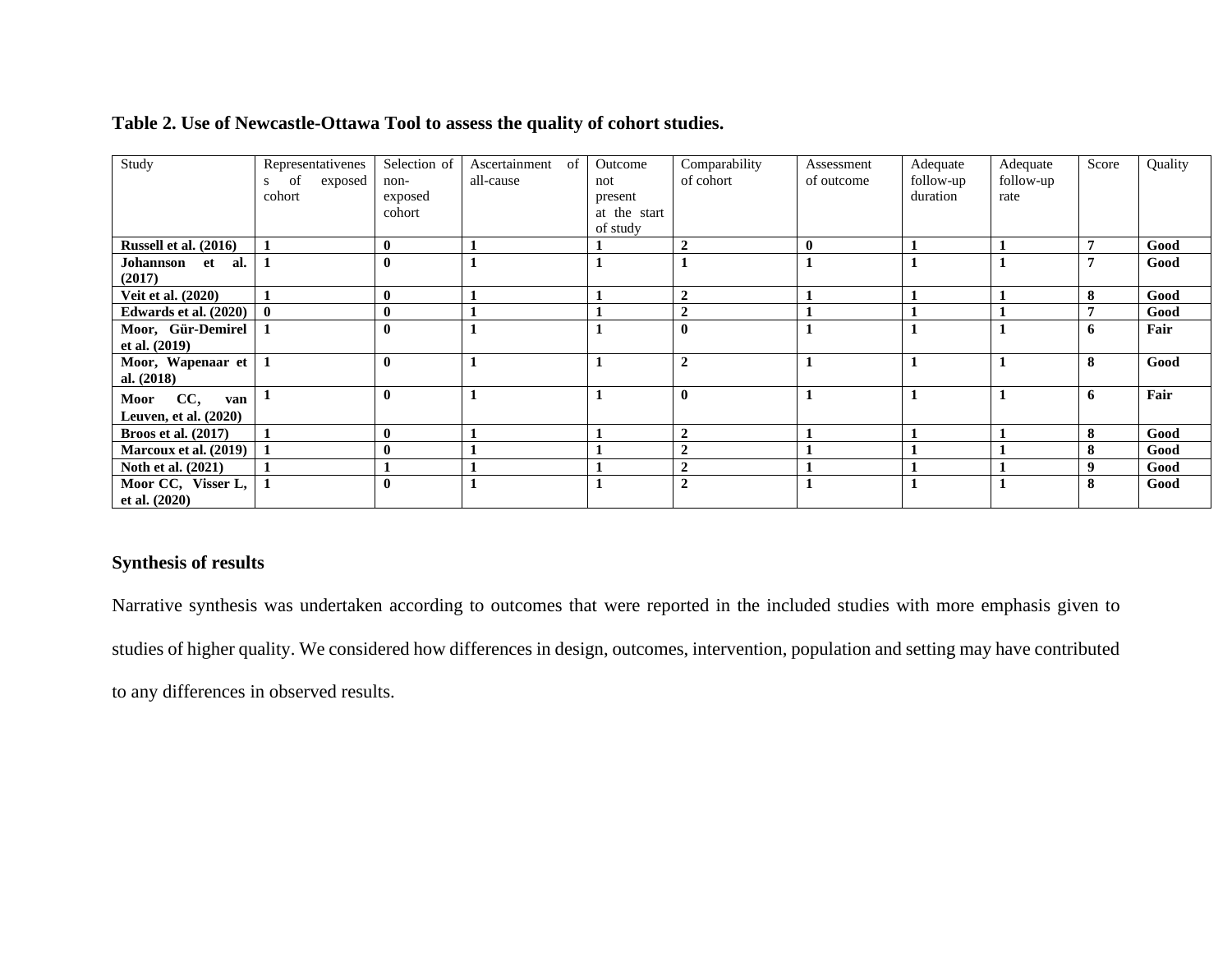## **Results**

The original search across five databases identified 1,841 publications; 1,533 articles remained after duplicates were manually reviewed and removed. A total of 1,422 articles were excluded using title-only screening, followed by 79 exclusions after title and abstract screening. A total of 32 articles remained for full-text screening, 22 articles were excluded. Three articles were included as relevant from searching the references. Thus, thirteen studies were considered for inclusion in this systematic review as depicted in the PRISMA flow diagram (Figure 1 PRISMA flow diagram)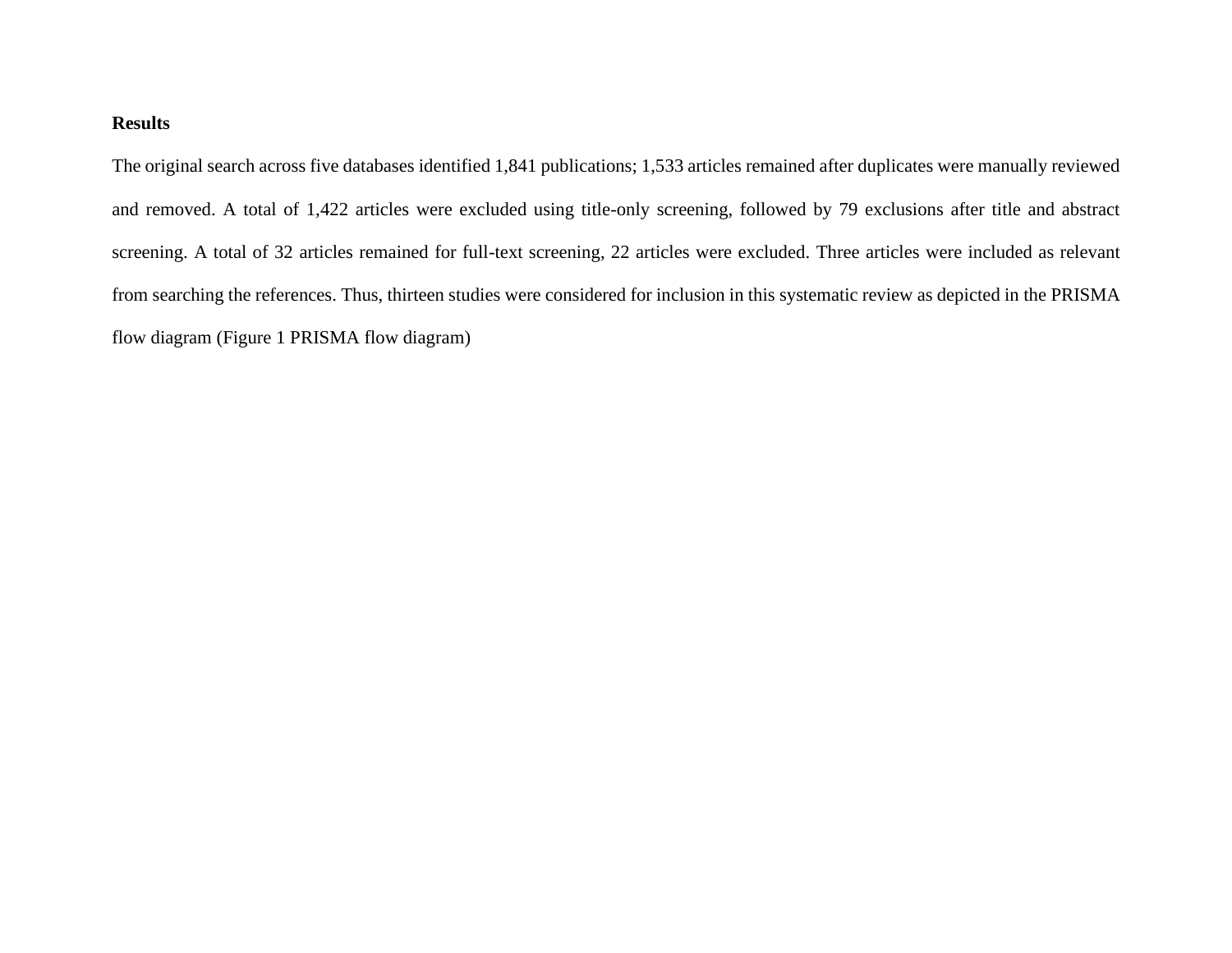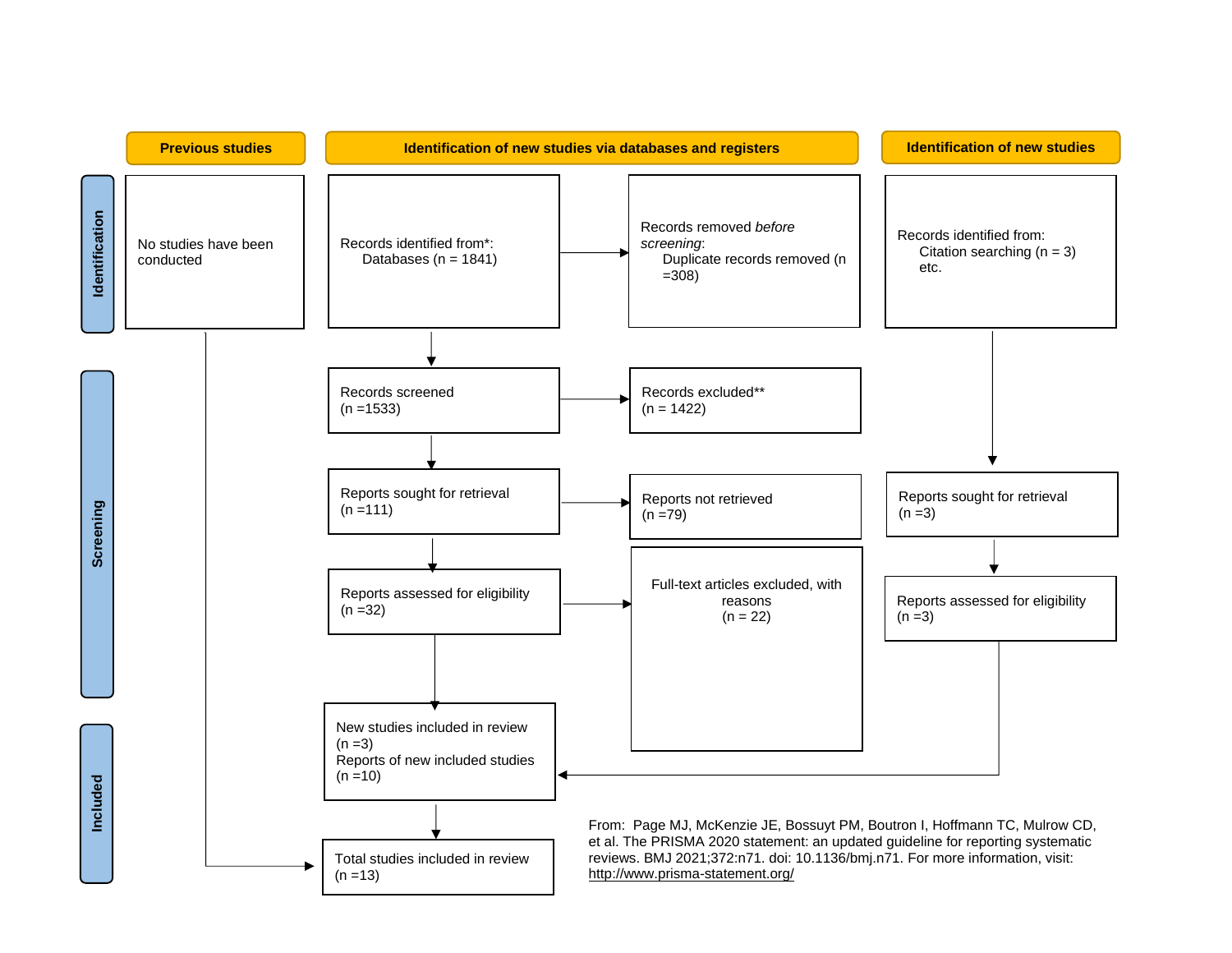#### **Description of the included studies**

Eleven prospective cohort studies and two randomised controlled trials were identified and included by the systematic search. The RCTs were conducted in the Netherlands, and in multiple centres internationally. Seven cohort studies were conducted in the Netherlands, one in the UK, one in the USA, one in Germany, and one across the USA and Ireland.

#### **General description**

Characteristics for the included studies are summarized in Table 3. The studies were published between 2016 and 2021 and involved a total of 968 recruited patients with ILD. The sample size for these studies ranged from 10-346 patients, with age ranging from 31 to 73 years. The majority of the patients were male. The RCT duration were 24 weeks and the prospective cohort studies ranged from 2 to 70 weeks.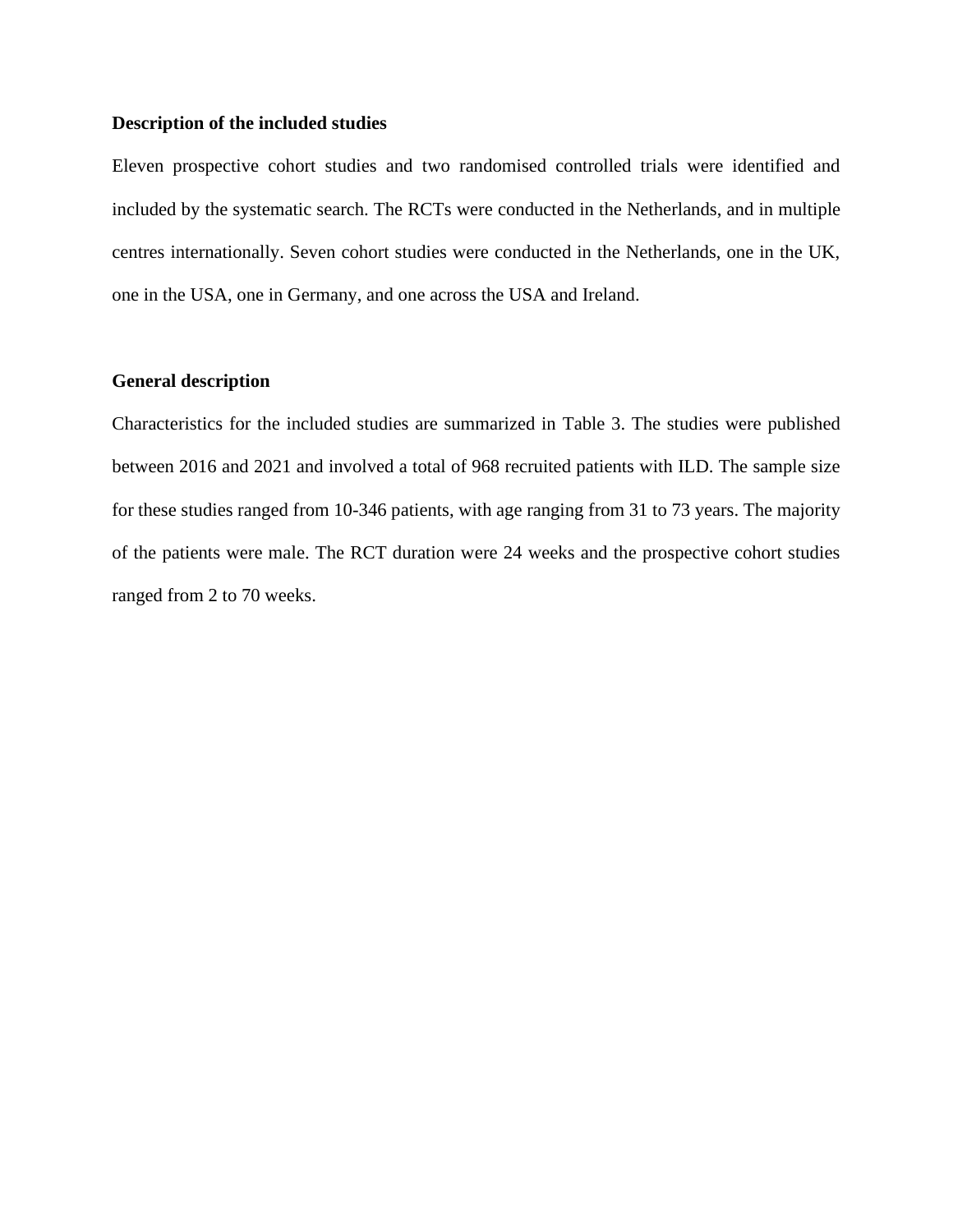#### **TABLE 3. Characteristics of included studies on home monitoring in ILD patients.**

| <b>Author</b><br>(Year)                               | Setting /<br><b>Design</b>     | <b>Sample</b><br>size<br>and<br>characteristics                                                                                                                              | <b>Disease</b><br>group | <b>Clinic</b><br>measures/<br><b>Frequency</b>                                                                                 | Home<br>measures/<br>Frequency                                                                                           | <b>Study</b><br>length   | Outcome                                                                                                                                                                                                             | Quality  | <b>Results</b>                                                                                                                                                                                                                                                                                                                                                                                                                                                                                                                                                          |
|-------------------------------------------------------|--------------------------------|------------------------------------------------------------------------------------------------------------------------------------------------------------------------------|-------------------------|--------------------------------------------------------------------------------------------------------------------------------|--------------------------------------------------------------------------------------------------------------------------|--------------------------|---------------------------------------------------------------------------------------------------------------------------------------------------------------------------------------------------------------------|----------|-------------------------------------------------------------------------------------------------------------------------------------------------------------------------------------------------------------------------------------------------------------------------------------------------------------------------------------------------------------------------------------------------------------------------------------------------------------------------------------------------------------------------------------------------------------------------|
| Moor,<br><b>Mostard</b><br>et al.<br>(2020)<br>$[32]$ | $\overline{\text{NL}}$<br>/RCT | $n=90$<br>Age mean:<br>$71 \pm 6.9$ yrs.<br>Intervention<br>$(n=46)$<br>Male:39, (85%)<br>Age mean: 70<br>yrs.<br>Control $(n=44)$<br>Male:43, (98%)<br>Age mean: 72<br>yrs. | <b>IPF</b>              | Spirometry<br>K-BILD,<br>PESaM,<br>EQ-5D-5L,<br>HADS,<br>VAS,<br>GRC,<br>EQ-VAS<br>(Baseline,<br>and at 12<br>and 24<br>weeks) | $\operatorname{FVC}$<br>(Once<br>daily)<br>K-BILD,<br>PESaM.<br>EQ-5D-5L,<br>HADS,<br>VAS,<br>GRC,<br>EQ-VAS<br>(Weekly) | $\overline{24}$<br>weeks | Investigate<br>whether<br>a<br>Home<br>monitoring<br>program<br>improves<br>HRQOL and<br>medication<br>use<br>for patients<br>with IPF.                                                                             | Moderate | (1) improved psychological well-being<br>compared to standard care alone (mean<br>difference 1.04 points; 95% CI, 0.09-2.00;<br>$P = 0.032$ ).<br>(2) Mean change in FVC was not<br>significantly different between hospital-<br>based group (-87.9ml; range,-209 to<br>33.2ml) and home monitoring group (-<br>7.9ml; range, -96 to 69.4ml; p=0.25).<br>Correlation between home and hospital<br>spirometry was high at all time-points ( $r =$<br>0.97, P<0.001 at baseline and 12 weeks; r<br>$= 0.96$ , P<0.001 at 24 weeks).<br>(3) Correlation between slopes was |
| Maher et<br>al.<br>(2020)<br>$[40]$                   | <b>RCT</b>                     | $n = 253$<br>Intervention<br>$(n=127)$<br>Age mean:70<br>$yrs(61.0-76.0)$ .<br>Male: 70 (55%)<br>Placebo $(n=126)$<br>Age mean:69<br>$yrs(63.0-74.0)$<br>Male:69(55%)        | Unclassif<br>iable ILD  | Spirometry<br>6MWD,<br>UCSD-<br>SOBQ,<br>Leicester<br>Cough Q,<br>SGRQ.<br>(Baseline,<br>and at 24<br>weeks)                   | $\operatorname{FVC}$<br>(Once<br>daily)                                                                                  | 24<br>weeks              | The mean<br>change in<br><b>FVC</b><br>measured by<br>daily home-<br>based<br>spirometry,<br>change in<br><b>FVC</b><br>measured by<br>site<br>spirometry,<br>change in<br>6MWD, chang<br>e in UCSD-<br><b>SOBQ</b> | Good     | moderately strong $(r = 0.58; P<0.001)$ .<br>(1) The primary endpoint was not<br>adequately analysed due to technical issues<br>result in variability home based spirometry<br>measurements.<br>(2) Mean FVC decline measured by clinic<br>spirometry was less in pirfenidone than<br>placebo group (treatment difference 95.3<br>mL [95% CI 35.9 to 154.6], p=0.002)                                                                                                                                                                                                   |
| <b>Russell</b><br>et al.<br>(2016)                    | UK<br>/PCS                     | $n=50$<br>Male:45, (90%)                                                                                                                                                     | IPF                     | Spirometry<br>baseline,<br>and at $,36$                                                                                        | FEV1, FVC<br>(Once daily)                                                                                                | Median<br>279<br>days,   | Feasibility<br>and reliability                                                                                                                                                                                      | Good     | (1) Daily FVC measurement was most<br>predictive for disease progression and<br>mortality when measured at 3 months                                                                                                                                                                                                                                                                                                                                                                                                                                                     |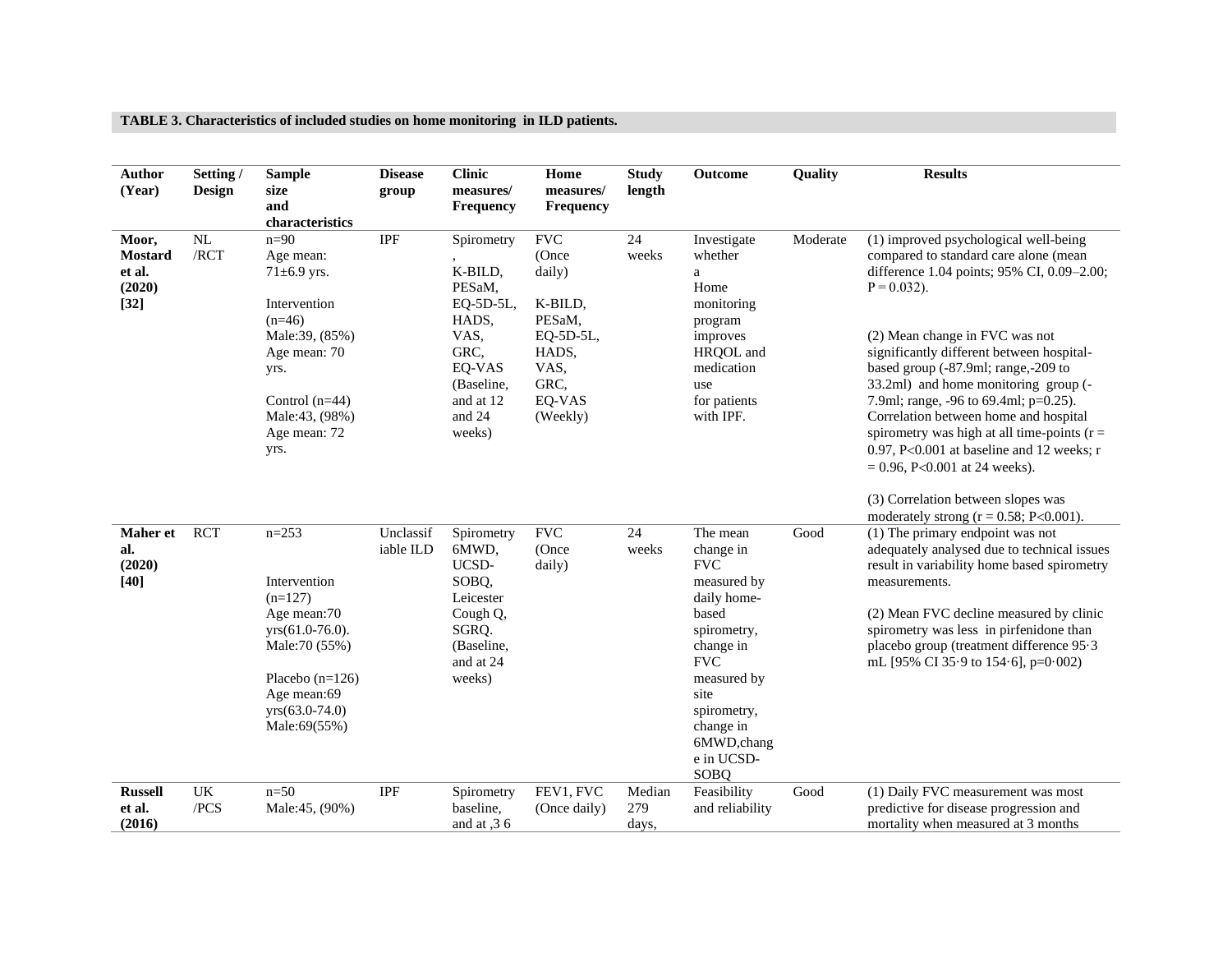| <b>Author</b><br>(Year)                         | Setting/<br>Design           | <b>Sample</b><br>size<br>and<br>characteristics                         | <b>Disease</b><br>group | <b>Clinic</b><br>measures/<br>Frequency                                                                                    | Home<br>measures/<br>Frequency                                                                                | <b>Study</b><br>length      | Outcome                                                                                                                                                                                                                                             | Quality | <b>Results</b>                                                                                                                                                                                                                                                                                                                                                                                                       |
|-------------------------------------------------|------------------------------|-------------------------------------------------------------------------|-------------------------|----------------------------------------------------------------------------------------------------------------------------|---------------------------------------------------------------------------------------------------------------|-----------------------------|-----------------------------------------------------------------------------------------------------------------------------------------------------------------------------------------------------------------------------------------------------|---------|----------------------------------------------------------------------------------------------------------------------------------------------------------------------------------------------------------------------------------------------------------------------------------------------------------------------------------------------------------------------------------------------------------------------|
| $[33]$                                          |                              | Age mean:<br>66.7 $\pm$ 7.9 yrs.                                        |                         | and 12<br>months                                                                                                           |                                                                                                               | range<br>$13 - 490$<br>days | of measuring<br>daily FVC.                                                                                                                                                                                                                          |         | (hazard ratio 1.04; 95% confidence<br>interval, $1.02-1.06$ ; P $\leq 0.001$ ), 6 months<br>(HR 1.02; 95% CI, 1.01-1.03; P<0.001),<br>and 12 months (HR 1.012; 95% CI, 1.007-<br>1.01; $P = 0.001$ ); 28 days did not yield a<br>positive correlation.<br>(2) Regular home measurement of FVC is<br>feasible and reliable.<br>(3) Home spirometry showed high<br>correlation with hospital-based spirometry.         |
| <b>Johanns</b><br>on et al.<br>(2017)<br>$[22]$ | USA/<br><b>PCS</b>           | $n = 25$<br>Male:21, (84%)<br>Age mean:<br>73.6 $\pm$ 7.5 yrs.          | IPF                     | Spirometry<br>baseline<br>and at 24<br>weeks                                                                               | FEV1, FVC,<br>(three times)<br>per week)<br>UCSD-<br>SOBQ<br>(weekly),<br>Dyspnoea-<br><b>VAS</b><br>(weekly) | 24<br>weeks                 | Feasibility<br>and reliability<br>of measuring<br>FVC and<br>dyspnoea.                                                                                                                                                                              | Good    | (1) Weekly home measurement of FVC<br>and dyspnoea in patients with IPF is<br>reliable and feasible over 24 weeks.<br>(2) Mean adherence to weekly home<br>spirometry $> 90\%$ .                                                                                                                                                                                                                                     |
| Veit et<br>al. (2020)<br>$[34]$                 | $\mathrm{DE}/$<br><b>PCS</b> | $n = 47$<br>Male:28.<br>$(59.6\%)$<br>Age mean:<br>$62.7 \pm 11.5$ yrs. | <b>ILD</b>              | Spirometry<br>6MWD<br>6-min,<br>DLCO,<br>FVC,<br>K-BILD,<br>SGRQ, VA<br>S Cough<br>(baseline,<br>at $3$ and $6$<br>months) | FVC (three<br>times per<br>day)                                                                               | 6<br>months                 | Determine<br>feasibility in<br>different types<br>of fibrotic<br>non-IPF ILD<br>and<br>investigate the<br>clinical<br>impact of<br>daily home<br>spirometry in<br>patients with<br>progressive<br>ILD with<br>respect to<br>disease<br>progression. | Good    | (1) Adherence was higher within the first<br>three months compared to the second three<br>months $(83.5 \pm 19.6\% \text{ vs. } 78.4 \pm 22.3\% \text{ of }$<br>the days; $P = 0.0086$ ).<br>(2) Correlation between hospital FVC<br>values and the mean of the home FVC<br>measurements was similarly strong at three<br>month ( $r = 0.95$ ; $P < 0.0001$ ) and six-month<br>visits ( $r = 0.93$ ; $P < 0.0001$ ). |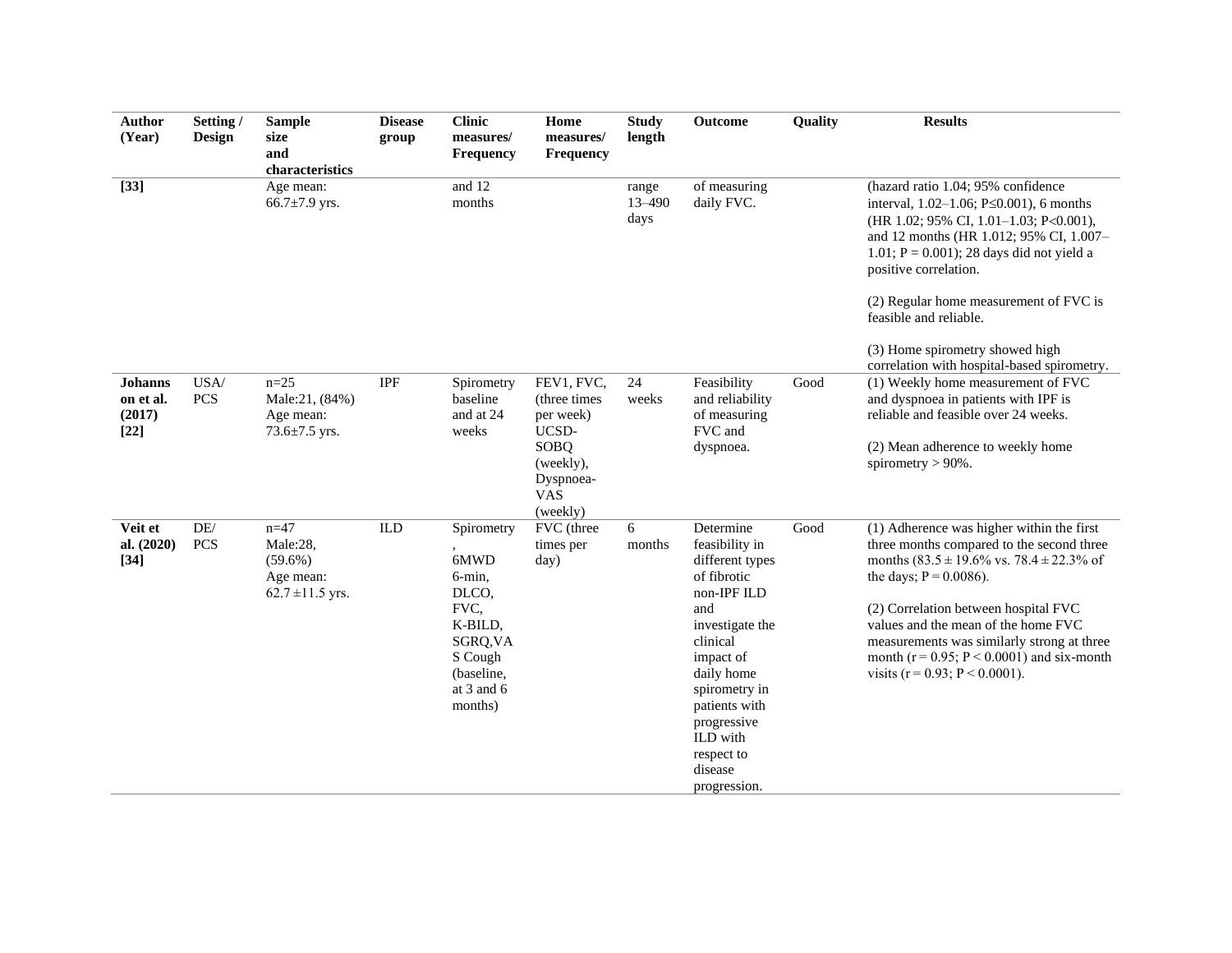| <b>Author</b><br>(Year)                                   | Setting /<br><b>Design</b> | <b>Sample</b><br>size<br>and<br>characteristics                        | <b>Disease</b><br>group | <b>Clinic</b><br>measures/<br><b>Frequency</b>                                                                                                               | Home<br>measures/<br>Frequency                                                                      | <b>Study</b><br>length | Outcome                                                                                                 | <b>Quality</b> | <b>Results</b>                                                                                                                                                                                                                                                                                                                                                                                                                                 |
|-----------------------------------------------------------|----------------------------|------------------------------------------------------------------------|-------------------------|--------------------------------------------------------------------------------------------------------------------------------------------------------------|-----------------------------------------------------------------------------------------------------|------------------------|---------------------------------------------------------------------------------------------------------|----------------|------------------------------------------------------------------------------------------------------------------------------------------------------------------------------------------------------------------------------------------------------------------------------------------------------------------------------------------------------------------------------------------------------------------------------------------------|
| <b>Edwards</b><br>, et al.<br>(2020)<br>$[41]$            | IE/<br>USA/<br><b>PCS</b>  | $n = 36$<br>USA Age mean:<br>$62$ yrs.<br>Ireland Age<br>mean: 66 yrs. | PF                      |                                                                                                                                                              | FVC (once<br>daily)<br>mMRC<br>(once daily)<br><b>IPF-PROM</b><br>(weekly)                          | 1 year                 | Acceptability<br>and utility of<br>patientMpowe<br>r.                                                   | Fair           | $(1)$ 93% of respondents reported a positive<br>impact on their well-being.<br>(2) Good correlation between hospital-<br>based and home-based spirometry.                                                                                                                                                                                                                                                                                      |
| Moor et<br>Gür-<br><b>Demirel</b><br>al. (2019)<br>$[31]$ | NL<br>/PCS                 | $n=10$<br>Male:45, (90%)<br>Age mean: 53<br>yrs.                       | Sarcoidos<br>is         | Spirometry<br>, activity,<br><b>PROM</b><br>(baseline<br>and at 1<br>month).<br>patients'<br>KSQ,<br>EQ5D-5L,<br>HADS,<br>FAS<br>Satisfaction<br>(interview) | PEF FEV1,<br>FVC, (daily)<br><b>VAS</b><br>fatigue,<br>dyspnoea,<br>cough,<br>wellbeing<br>(weekly) | 4 weeks                | Evaluate<br>feasibility of<br>home<br>monitoring<br>program, and<br>patient<br>satisfaction<br>program. | Fair           | (1) Home spirometry measurements highly<br>correlated with in-hospital measurements<br>of FVC ( $r = 0.97$ , $p < 0.001$ ) and FEV1 (r<br>$= 0.96, P < 0.001$ ).<br>(2) Mean adherence to daily spirometry<br>was 94.6%. It was measured by dividing<br>the total number of measurements by the<br>total numbers of days.                                                                                                                      |
| Moor,<br>Wapena<br>ar et al.<br>(2018)<br>$[42]$          | NL<br>/PCS                 | $n=10$<br>Male:9, (90%)<br>Age mean: 71<br>yrs.                        | <b>IPF</b>              | Spirometry<br>, patient-<br>reported<br>outcome<br>(baseline)<br>and at one<br>month)<br>patients'<br>K-BILD,<br>HADS,<br><b>EuroQoL</b><br>5D-5L            | Home<br>spirometry<br>(daily)<br>Patient<br>reported<br>outcome<br>(Weekly)                         | 4 weeks                | Feasibility of<br>a pre-<br>developed<br>home<br>monitoring<br>program in<br>IPF (home<br>spirometry).  | Fair           | (1) Home-based spirometry showed similar<br>results to hospital-based spirometry.<br>Measurements of home and hospital FVC<br>were correlated $(r = 0.94 (P < 0.001))$ and<br>FEV1 $(r = 0.97 (p < 0.001))$ were highly<br>correlated.<br>(2) Feasibility and potential barriers of<br>home spirometry: 80% of patients reported<br>easy to use and 90% said it was not<br>burdensome. Mean adherence was 98.8%<br>to home monitoring program. |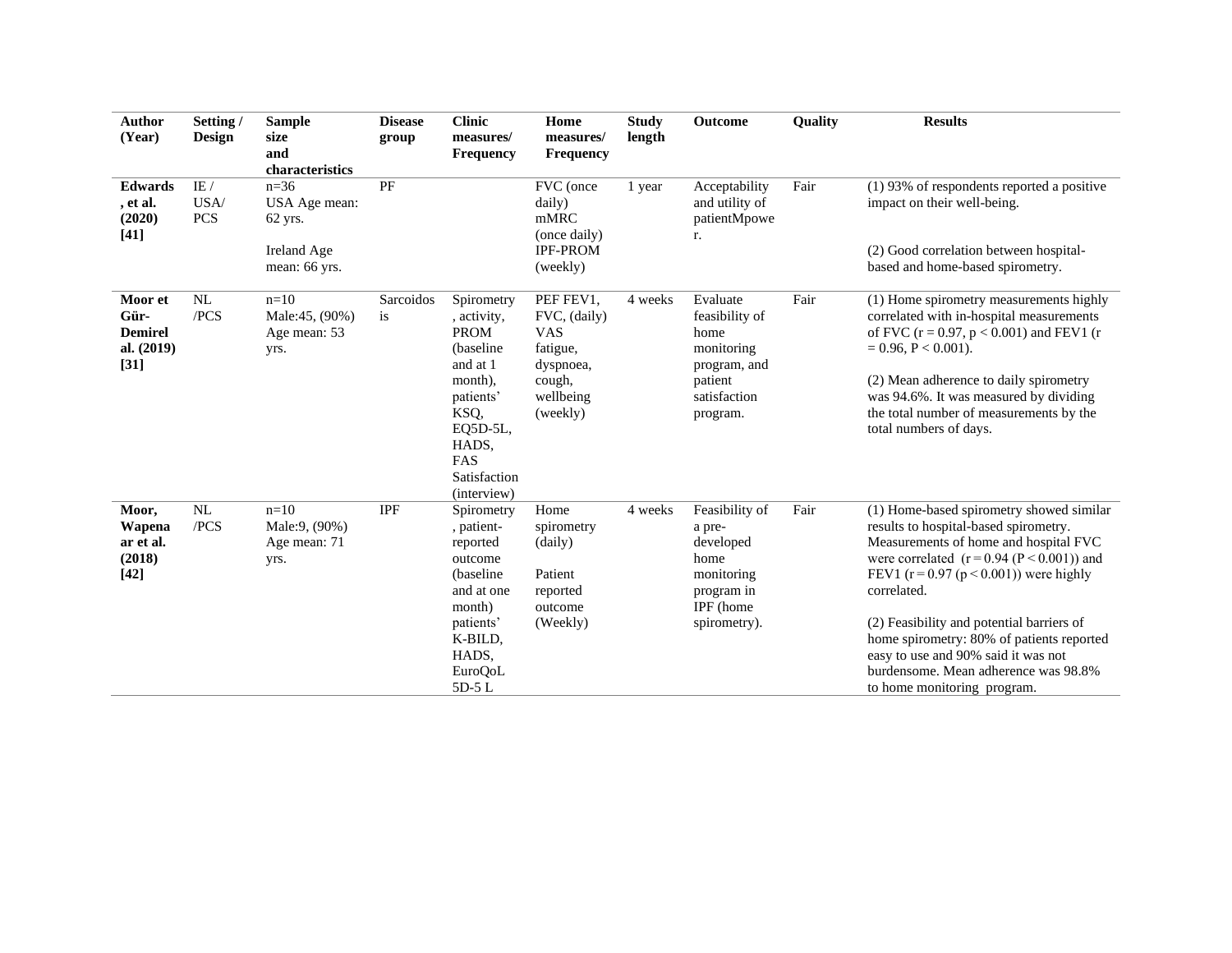| <b>Author</b><br>(Year)                        | Setting /<br><b>Design</b> | <b>Sample</b><br>size<br>and<br>characteristics                                                                               | <b>Disease</b><br>group | <b>Clinic</b><br>measures/<br><b>Frequency</b>                                                         | Home<br>measures/<br>Frequency                                        | <b>Study</b><br>length   | Outcome                                                                                                                                                                                                                                       | Quality | <b>Results</b>                                                                                                                                                                                                                                                                                                                                                                                                                     |
|------------------------------------------------|----------------------------|-------------------------------------------------------------------------------------------------------------------------------|-------------------------|--------------------------------------------------------------------------------------------------------|-----------------------------------------------------------------------|--------------------------|-----------------------------------------------------------------------------------------------------------------------------------------------------------------------------------------------------------------------------------------------|---------|------------------------------------------------------------------------------------------------------------------------------------------------------------------------------------------------------------------------------------------------------------------------------------------------------------------------------------------------------------------------------------------------------------------------------------|
| Moor<br>Visser L<br>et al.<br>(2020)<br>$[43]$ | NL/PCS                     | $n=50$<br>$(n=44$ acceptable<br>data)<br>Age range: 43-<br>79 yrs.<br>Male: 68%                                               | <b>IPF</b>              | Questionna<br>ire<br>(baseline<br>and at 6<br>weeks)                                                   | FVC (twice<br>daily)<br>Patient-<br>reported K-<br><b>BILD</b> online | 6 weeks                  | Measure<br>diurnal<br>variation in<br>FVC in<br>patients with<br>$f$ -ILD<br>using home<br>spirometry,<br>evaluate the<br>relationship<br>between FVC<br>and<br>activity,<br>home-based<br>FVC, home<br>and hospital<br>based<br>correlation. | Fair    | (1) Morning FVC was significantly higher<br>than afternoon FVC (mean difference 36<br>mL, P<0.001). The mean difference<br>between morning and afternoon FVC was<br>similar for patients with IPF compared<br>with all<br>f-ILDs.<br>(2) Daily step correlated with FVC,<br>$(r=0.32, P=0.028, K-BILD$ total score<br>$(r=0.5, P<0.001)).$<br>(3) Home and hospital-based spirometry<br>were correlated ( $r=0.98$ , $P<0.0001$ ). |
| <b>Broos</b> et<br>al. (2017)<br>$[44]$        | NL/PCS                     | $n = 21$<br>Male:13<br>Female:8<br>Age mean:<br>$43 \pm 11$ yrs.<br>76% diagnosed<br>with Scadding<br>stage II<br>sarcoidosis | Sarcoidos<br>is         | Clinic<br>spirometry,<br>SGRQ, SF-<br>36, KSQ, M<br>RC, FAS at<br>baseline, 1,<br>and 3<br>months.     | FVC (daily)<br>MRC, FAS<br>(weekly)                                   | 3<br>months              | Detect early<br>steroid<br>treatment<br>effects in<br>newly<br>treated<br>pulmonary<br>sarcoidosis.                                                                                                                                           | Good    | (1) Home spirometry in sarcoidosis is<br>reliable.<br>(2) Home and hospital spirometry were<br>correlated r=0.98 (P<0.001).                                                                                                                                                                                                                                                                                                        |
| <b>Marcoux</b><br>et al.<br>(2019)<br>$[30]$   | NL/PCS                     | $n=20$<br>Male:16, (80%)<br>Age mean: $73\pm$<br>6.9 yrs.                                                                     | <b>IPF</b>              | Clinic<br>spirometry<br>at baseline,<br>4 and 23<br>weeks.<br>6MWD<br>(baseline<br>and at 12<br>weeks) | FVC(3)<br>manoeuvres<br>daily)                                        | $\overline{12}$<br>weeks | Test the 12-<br>week<br>feasibility of<br>blinded daily<br>handheld<br>spirometry<br>and physical<br>activity<br>monitoring in<br>patients with<br>IPF.                                                                                       | Good    | (1) The correlation for<br>office-based and handheld FVC<br>measurements was 0.99 (95% confidence<br>interval [CI], 0.97-0.99) and 0.95 (95% CI,<br>$0.91 - 0.98$ ), respectively.<br>(2) Mean adherence to home spirometry<br>was 84%.                                                                                                                                                                                            |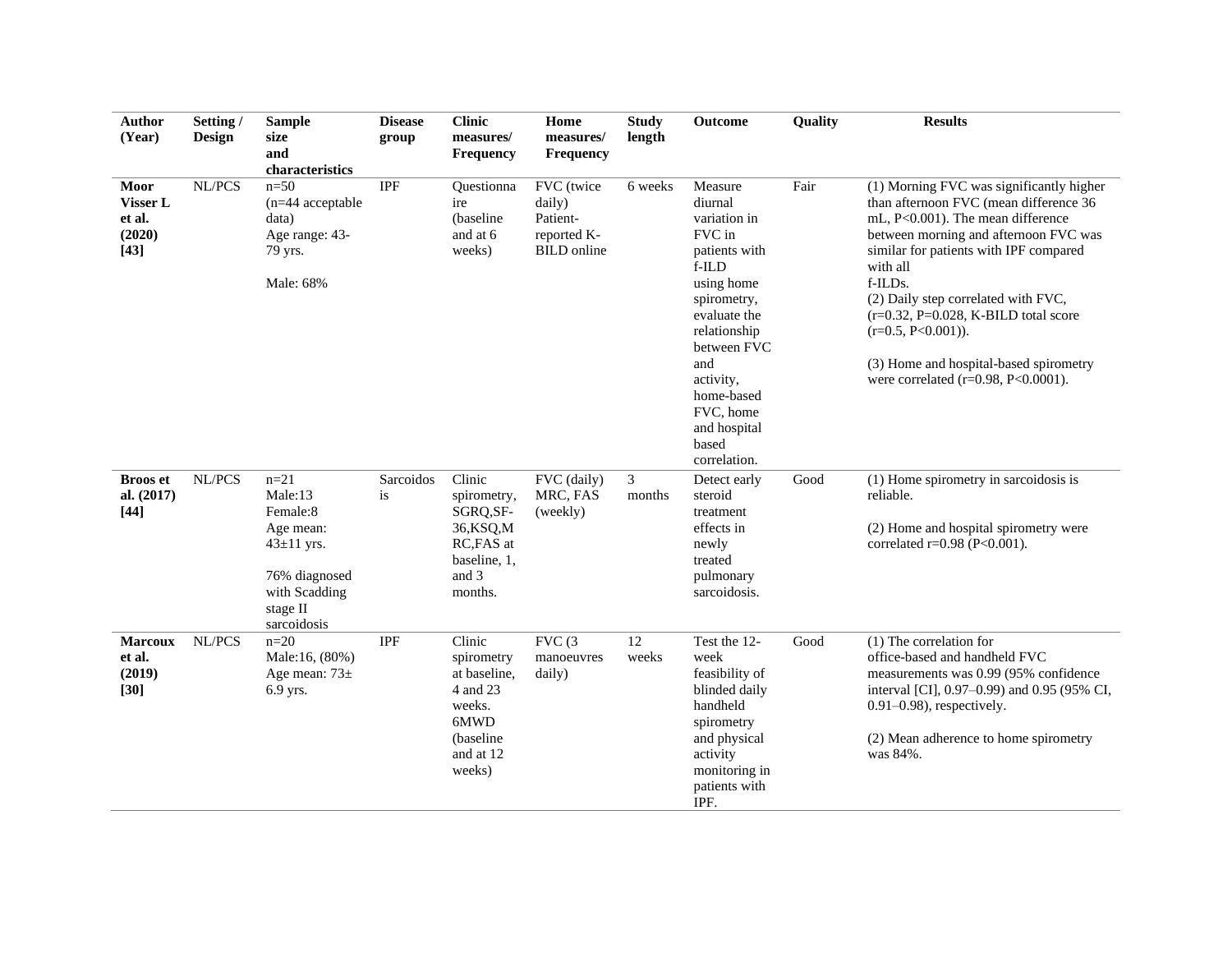| <b>Author</b><br>(Year)                               | Setting /<br><b>Design</b> | <b>Sample</b><br>size<br>and<br>characteristics                                                                                                                                                                                                                                                                                                         | <b>Disease</b><br>group                      | <b>Clinic</b><br>measures/<br>Frequency                                                                             | Home<br>measures/<br><b>Frequency</b> | <b>Study</b><br>length   | Outcome                                                                                                                                                                                  | Quality | <b>Results</b>                                                                                                                                                                                                                                                                                                                                                                                                                                                                                                                                            |
|-------------------------------------------------------|----------------------------|---------------------------------------------------------------------------------------------------------------------------------------------------------------------------------------------------------------------------------------------------------------------------------------------------------------------------------------------------------|----------------------------------------------|---------------------------------------------------------------------------------------------------------------------|---------------------------------------|--------------------------|------------------------------------------------------------------------------------------------------------------------------------------------------------------------------------------|---------|-----------------------------------------------------------------------------------------------------------------------------------------------------------------------------------------------------------------------------------------------------------------------------------------------------------------------------------------------------------------------------------------------------------------------------------------------------------------------------------------------------------------------------------------------------------|
| Noth et<br>al. (2021)<br>[45]                         | NL/PCS                     | $n=346$<br>diagnosed with<br>IPF in the<br>previous 3 years<br>and had a forced<br>vital capacity<br>$(FVC) \geq 80\%$<br>predicted.<br>116 randomized<br>to nintedanib,<br>230<br>randomized to<br>placebo for 12<br>weeks.<br>followed by an<br>open-label<br>period in which<br>all subjects<br>received<br>nintedanib 150<br>mg BD for 40<br>weeks. | <b>IPF</b>                                   | Clinic<br>spirometry<br>at baseline<br>and weeks<br>4, 8, 12,<br>16, 20, 24,<br>36 and 52.                          | <b>FVC</b><br>(weekly)                | 1 year                   | Investigate the<br>feasibility and<br>validity of<br>home<br>spirometry as<br>a measure of<br>lung function<br>decline in<br>patients with<br>idiopathic<br>pulmonary<br>fibrosis (IPF). | Good    | (1) Over 52 weeks, mean adherence was<br>86%.<br>(2) Strong correlations were observed<br>between home- and clinic-measured FVC<br>at all time-points ( $r=0.72$ to 0.84), but<br>correlations between home- and clinic-<br>measured rates of change in FVC were<br>weak $(r=0.26$ for rate of decline in FVC<br>over 52 weeks). The correlations were<br>weaker in subjects who provided more<br>FVC readings per week. This was due to<br>variability in change in FVC measured at<br>home (greater number of outliers), and<br>errors in measurements. |
| Moor<br>CC, van<br>Leuven<br>et al.<br>2020<br>$[46]$ | NE/PCS                     | $n=10$<br>Female: 60%<br>Age mean:<br>$60.3 \pm 9.9$ yrs.                                                                                                                                                                                                                                                                                               | Systemic<br>sclerosis-<br>associate<br>d ILD | spirometry<br>at baseline,<br>and 3<br>months.<br>K-BILD,<br>HADS,<br>$EQ-5D-5L$<br>(Baseline<br>and at 6<br>weeks) | FVC (once<br>daily)                   | $\mathfrak{Z}$<br>months | Investigate the<br>feasibility of<br>an online<br>home<br>monitoring<br>application,<br>and<br>spirometry.                                                                               | Good    | $(1)$ Mean adherence was 98.8% (SD 1.5).<br>(2) Strong adherence and acceptability.<br>90% found home monitoring pleasant and<br>wanted to continue to use home monitoring<br>application daily.                                                                                                                                                                                                                                                                                                                                                          |

Definition of abbreviations: CAT, COPD Assessment Test; EQ-5D-3L, EuroQoL Five- Dimensions Questionnaire; FEV1, forced expiratory volume in one second; FVC, Forced Vital Capacity; GRC, Global Rating Change; HRQL, Health Related Quality of Life; HADS, Hospital Anxiety and Depression Scale; IE, Ireland; K-BILD The King's Brief Interstitial Lung Disease; NL, Netherlands; PESaM, Patient Experiences and Satisfaction with Medication questionnaire; PCS, Prospective Cohort Study; RCT, Randomised Controlled Trial; SGRQ, St. George's Respiratory Questionnaire UK, United Kingdom; US, United States; VAS, visual analog scale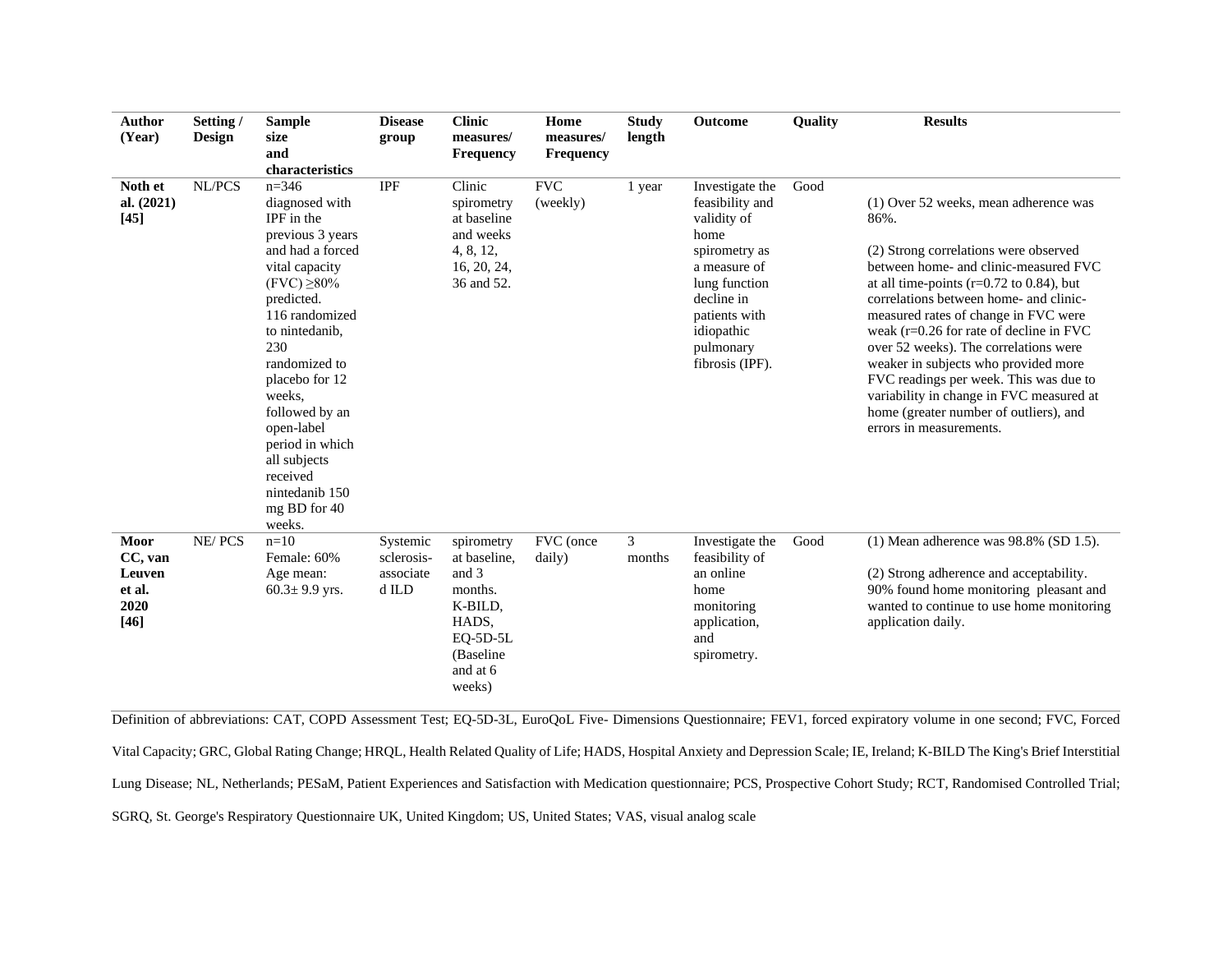A variety of types of home monitoring techniques including but not limited to spirometry, weekly symptom reporting through electronic means, wearable devices to track/monitor vitals and activity were used. Table 4 summarises the techniques and tools used in the included studies.

| <b>Study</b>                          | parameters   | <b>Measurement</b> |              |                    |                | <b>Data Transmission</b>  |              | Online platform/<br>app |              |
|---------------------------------------|--------------|--------------------|--------------|--------------------|----------------|---------------------------|--------------|-------------------------|--------------|
| First author(Year)                    | Spirometer/  | Quality check      | Oximetry     | Step<br>count/6MWD | Symptom report | Downloaded<br>by<br>staff | Real time    | Diary card              |              |
| Moor, Mostard et al. (2020)           | $\checkmark$ | $\checkmark$       |              |                    | $\checkmark$   |                           | $\checkmark$ |                         | $\checkmark$ |
| Russell et al. (2016)                 | $\checkmark$ |                    |              |                    |                |                           |              | $\checkmark$            |              |
| Johannson et al. (2017)               | $\checkmark$ | $\checkmark$       |              |                    | $\checkmark$   | $\checkmark$              |              |                         |              |
| Moor Gür-Demirel et al.<br>(2019)     | $\checkmark$ | $\checkmark$       |              | $\checkmark$       | $\checkmark$   |                           | $\checkmark$ |                         | $\checkmark$ |
| Veit, et al. (2020)                   | $\checkmark$ | $\checkmark$       |              | $\checkmark$       | $\checkmark$   | ✓                         |              |                         |              |
| Moor, Wapenaar. et al.<br>(2018)      | $\checkmark$ | $\checkmark$       |              |                    | $\checkmark$   |                           | $\checkmark$ |                         | $\checkmark$ |
| Edwards et al. (2020)                 | $\checkmark$ | $\checkmark$       | $\checkmark$ | $\checkmark$       | $\checkmark$   |                           | $\checkmark$ |                         | $\checkmark$ |
| Noth et al. (2020)                    | $\checkmark$ | $\checkmark$       |              |                    |                |                           |              |                         |              |
| Moor CC, Visser L, et al.<br>(2020)   | $\checkmark$ | ✓                  |              | $\checkmark$       | $\checkmark$   |                           | $\checkmark$ |                         | $\checkmark$ |
| Broos et al. (2017)                   | $\checkmark$ |                    |              |                    | $\checkmark$   | $\checkmark$              |              |                         |              |
| Marcoux et al. (2019)                 | $\checkmark$ | $\checkmark$       |              | $\checkmark$       |                |                           | $\checkmark$ |                         | $\checkmark$ |
| Moor CC, van Leuven, et<br>al. (2020) | $\checkmark$ |                    |              | $\checkmark$       |                |                           | $\checkmark$ |                         | $\checkmark$ |
| Maher et al. (2020)                   | $\checkmark$ | $\checkmark$       |              | $\checkmark$       | $\checkmark$   | ✓                         |              |                         |              |

| TABLE 4. The components and outcomes measured in the home monitoring intervention in this systematic review. |  |
|--------------------------------------------------------------------------------------------------------------|--|
|--------------------------------------------------------------------------------------------------------------|--|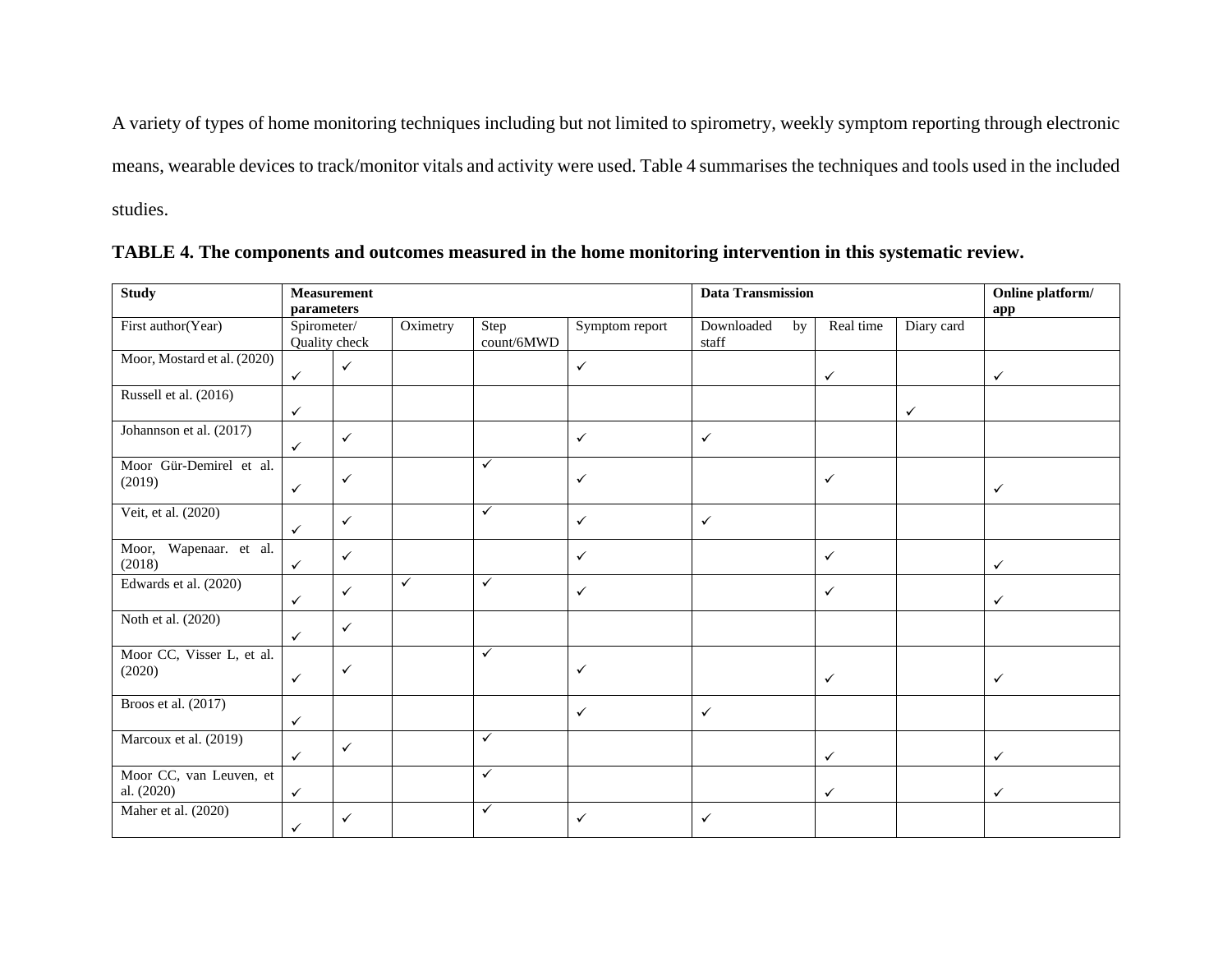#### **Feasibility**

#### ➢ **Feasibility**

A recent study by Maher et al.[40] raised some concerns related to the data integrity of homebased spirometry in patients with pulmonary fibrosis due to high variability and technical problems. However, thirteen studies support the feasibility and utility of home-based spirometry in patients with ILD [22, 30, 32-34, 41, 42, 44, 46-49]. Moor et al.[32] reported that the slopes of home- and clinic- based FVC over time were comparable. The rate of discontinuation was not dissimilar to the rates seen in other clinical trials. Most participants were able to provide daily readings, with at least four every five days, for up to 1 year [32, 33, 41, 46]. In contrast, Veit et al.[34] and Marcoux et al.[30] required patients to perform three spirometry manoeuvres every day and found it feasible. In summary, regular home measurement of FVC in the context of a clinical study was found to be feasible. Johannson et al.[22] and Noth et al.[47] showed feasibility and reliability of weekly spirometry in patients with ILD. Two studies in sarcoidosis [44, 49] and one in IPF [31] included 121 patients who performed daily home spirometry, and completed patientreported outcomes at baseline, weekly, and at the end of the studies. The articles concluded that home monitoring program for IPF and sarcoidosis was indeed feasible, and was well tolerated by most of the patients [31, 32, 44].

In general, all the included studies presented positive experience in relation to acceptance of home monitoring programs by patients. Edwards et al.[41] demonstrated acceptability of home monitoring to patients at six weeks, and the majority of patients wished to continue with home monitoring beyond this time-point. Patients showed a positive attitude towards home monitoring techniques despite differences in age and the size of studies. Ease of use and friendliness of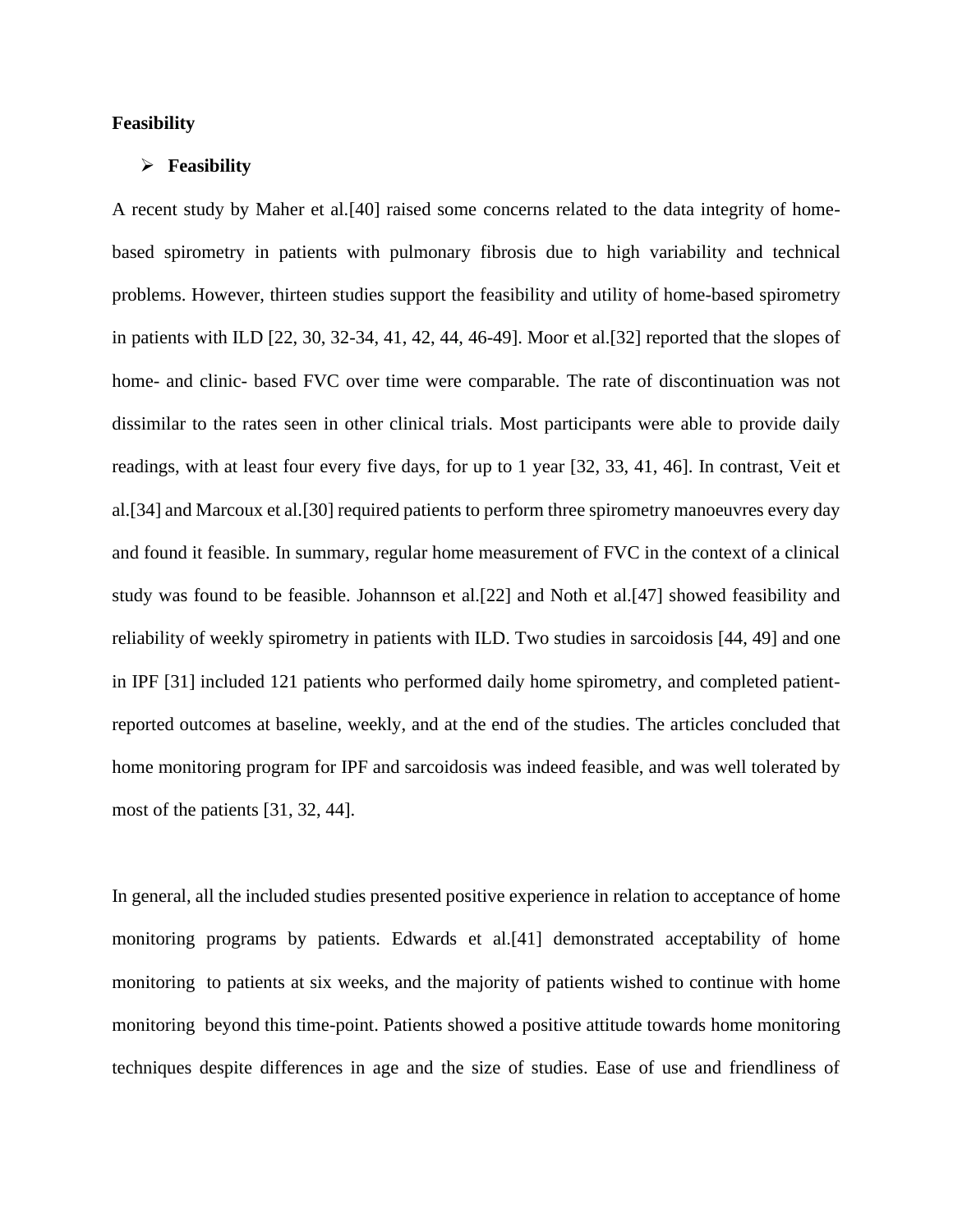technology contributed to good compliance among patients and their acceptance of the home monitoring systems [34].

#### ➢ **Adherence**

Adherence was calculated by the number of home measurements divided by the number of weeks enrolled in the study for weekly measurements, and number of home measurements divided by the number of days enrolled in the study for daily measurements [22, 34]. In the study by Johannson et al. [22] mean adherence to three times weekly home FVC monitoring over 24 weeks was 90.5% (SD=18.3). The Veit et al. [34] study reported that adherence to three times daily home spirometry decreased over time. Median adherence dropped within the first 28 days and decreased from 90% to 81% over six months. Acceptance, however, was high; only four patients discontinued within the first week as dyspnoea made it too difficult to perform daily measurements. Noth et al. [47] demonstrated that adherence to weekly home spirometry decreased with time but remained over 75% throughout the entirety of the study. Studies by Moor et al. [31, 32, 42, 46, 49] demonstrated that mean adherence to once daily home FVC ranged from 90.5% to 98.8%. In summary, adherence to a home monitoring program varied depending on study duration, frequency of measurement, and transmission. However, nine studies [22, 30, 32, 34, 41, 42, 46, 47, 49] reported that mean adherence to home spirometry was greater than >75%. Veit et al. [34] reported that the decrease adherence with time might be due to lack of reminders to perform spirometry. Moor et al. found good adherence that did not decrease with time [32] and suggested that in other studies such challenges with home spirometry might have arisen because patients were blinded from their results and had no technical helpdesk [32].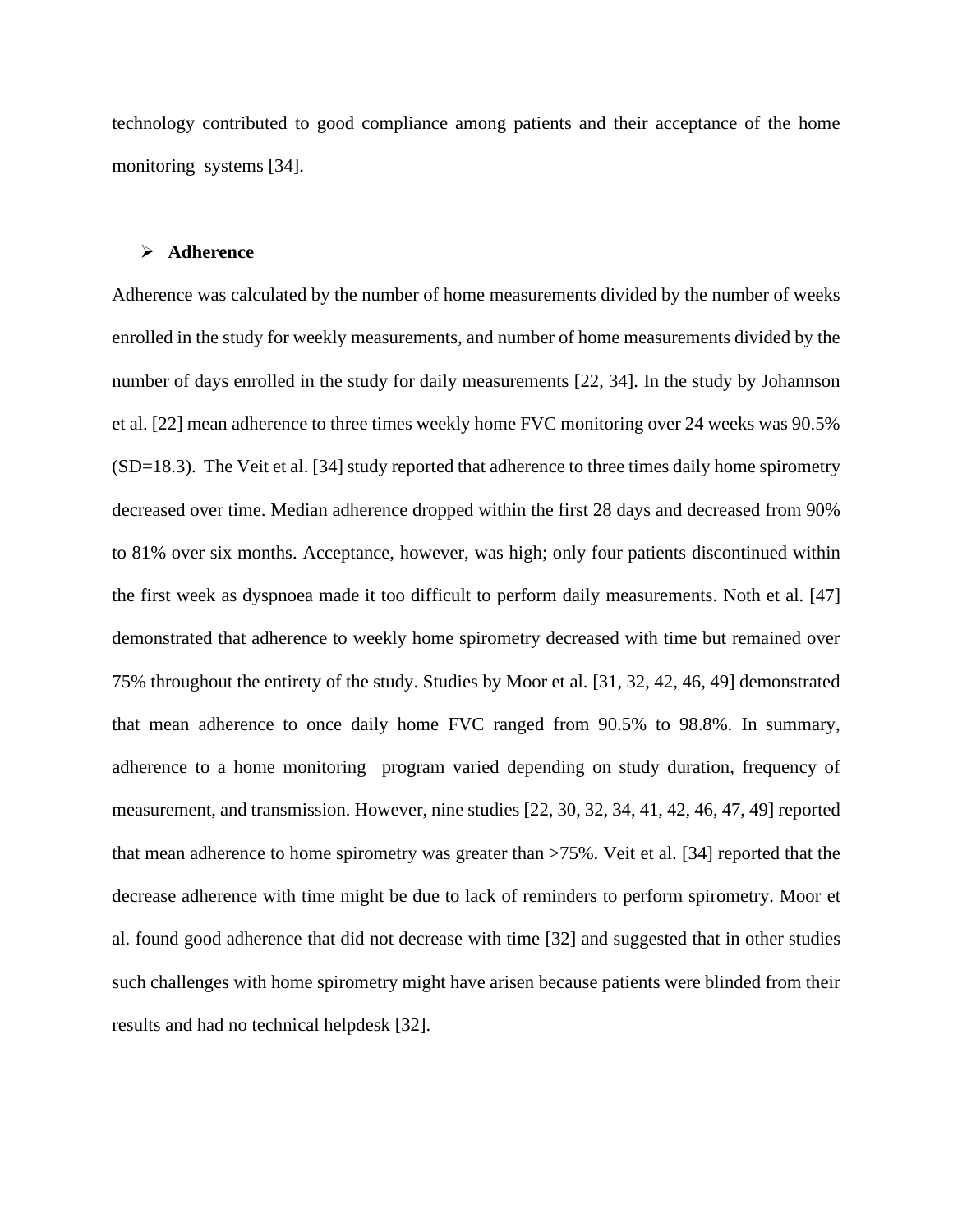#### **Utility**

#### ➢ **Prediction of disease progression, and mortality**

Only Russell et al. [33] and Veit et al. [34] reported information describing whether home-based monitoring was able to detect disease progression. Russell et al.[33] reported 18 deaths out of 50 subjects during the 490-day study of patient-recorded daily spirometry. The study compared the rate of change in FVC between baseline to 28 days, 3 months, 6 months, and 12 months. It demonstrated that the rate of change in FVC was more predictive for disease progression and mortality when measured at 3 months (hazard ratio 1.04; 95% confidence interval, 1.02–1.06; P≤0.001), 6 months (HR, 1.02; 95% CI, 1.01–1.03; P<0.001), and 12 months (HR 1.012; 95% CI,  $1.007-1.01$ ;  $P = 0.001$ ); 28 days did not yield a significant correlation [33].

Veit et al. [34] included 47 patients and provided reliable daily measurements of spirometry for the cohort study. The study defined disease progression as death due to respiratory failure, lung transplantation, acute exacerbation, or hospital-based relative FVC decline > 10% at three or six months [34]. During the six months twelve of these 40 participants experienced disease progression [34]. A group of patients displayed high daily variability in FVC during the initial 28 days of the study; 60.0% showed a variation  $\geq$ 5%. FVC variability over 28 days was independently associated with disease progression (HR 1.20; 95% CI: 1.05–1.3;  $P = 0.007$ ). FVC variability over three months was also a significant predictor for disease progression (HR: 1.2; 95%-CI: 1.01–1.64;  $P = 0.03$ ). It is possible that individual techniques for performing daily spirometry could cause the variation seen in FVC results early on. This study examined results prior to and post the 3-month hospital FVC check and saw no significant variations. This helps eliminate individual technique as a contributor to varied results and so the correlation between results of 28 days and 3 months being strong, significantly supports the relationship between change in FVC and disease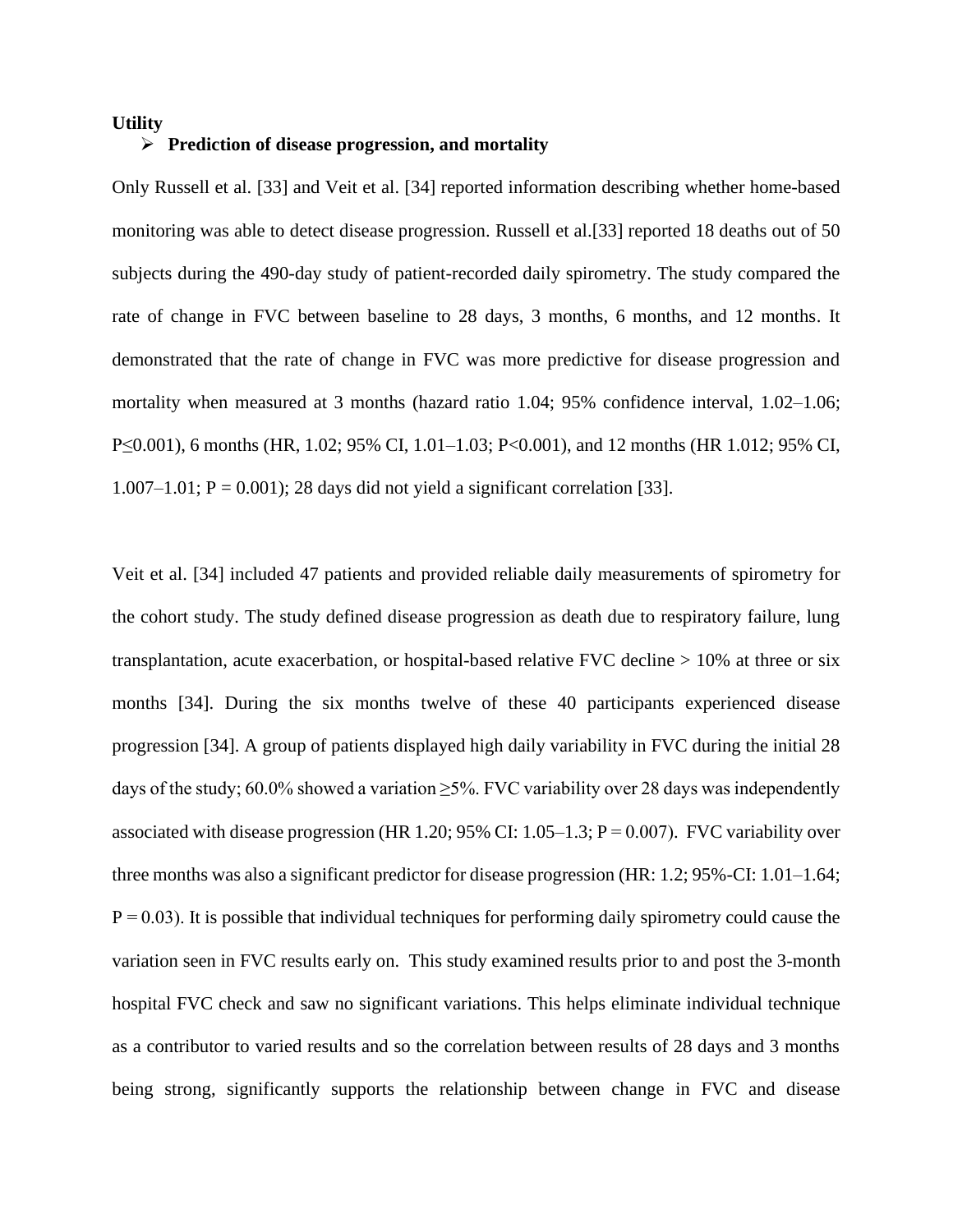progression. The six minute walk distance (6MWD) (301 $\pm$ 140 m vs. 433 $\pm$ 89 m; P $=$ 0.009) and the King's Brief Interstitial Lung Disease questionnaire (K-BILD) total score  $(46.3 \pm 8.1 \text{ vs.})$  $55.8 \pm 12.7$ ; P $= 0.004$ ) were lower in the progressive group, indicating more limitation of physical and subjective wellbeing [34].

#### ➢ **Correlation between home-based spirometry and hospital-based monitoring**

Nine studies [30, 32-34, 41, 44, 46, 49, 50] confirmed strong correlation between home and hospital-based spirometry readings of FVC. Six studies [32, 34, 44, 46, 49, 50] showed a significant positive correlation with a P-value  $\leq 0.001$ , and r=0.93-0.98. Noth et al. [47] reported strong correlations between home- and clinic-measured FVC at all time-points (r=0.72 to 0.84), but correlations between home- and clinic-measured rates of change in FVC were weak (r=0.26 for rate of decline in FVC over 52 weeks). The correlations were weaker in subjects who provided more FVC readings per week. This was due to variability in change in FVC measured at home (greater number of outliers), and errors in measurements[47]. Variability in change from baseline in FVC was greater when measured by home rather than clinic spirometry[47]. However, Johannson et al.[21] and Maher et al.[55] report studies that had problems with measurement variability and the quality assurance of home-based spirometry is a major consideration. Johannson et al.[21] showed that home-based monitoring of FVC value was variable and hence suggested hospital-based confirmation of FVC decline to prevent error, defeating the object of home monitoring. Similarly, Maher et al. [47, 55, 56] recommended further research before home measurements of FVC be used as a primary endpoint in clinical trials and in particular, a need for *a priori* consideration of how the planned statistical analysis will handle data from patients with missing or variable spirometry values, so as not to affect planned statistical analyses[47, 56]. Variability might also have been caused by limited adherence, training, technical problems, and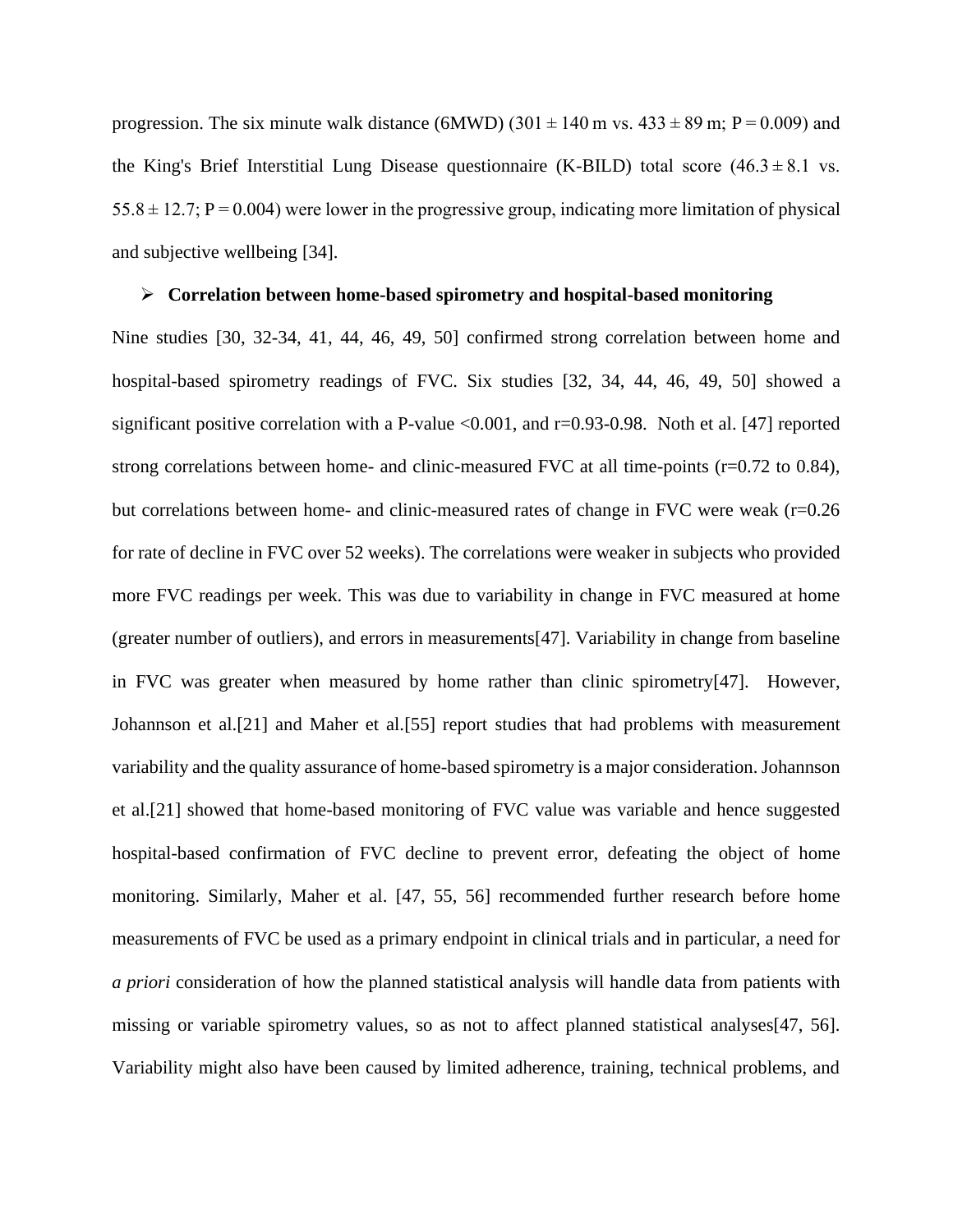lack of reminders [21, 31, 56]. Marcoux et al. reported that correlation between home spirometer and office-based measurements decline at week 12.

#### ➢ **Home vs hospital monitoring of medication use**

Two studies by Moor et al.[32, 49] used an online eHealth application developed for patients with sarcoidosis and IPF. Patients kept track of their own health-related data, such as lung function, symptoms, medication, and side effects, and were provided with a graphical overview of their data. It was found that patients reported better insights into the effects of medication by seeing a daily overview of their lung function and potential disease progression. This suggests that patients with ILD had better-tailored treatment decisions during home monitoring programs [32, 49]. Moreover, Broos et al.[44] suggest that home monitoring of physiological parameters could help physicians not only to detect disease progression but also to evaluate response to therapy.

#### ➢ **Home vs hospital monitoring of well-being and health-related quality of life**

Moor et al.[32] assessed health-related quality of life in patients with IPF using the K-BILD questionnaire in a 24-week randomised controlled trial[32]. K-BILD is a validated, 15-item selfrated questionnaire, and an interstitial lung disease-specific, health-related quality of life questionnaire[32]. Home monitoring was not associated with a statistically significant improvement in K-BILD (mean difference 2.67 points;  $95\%$  CI,  $-1.85-7.17$ ; P $= 0.24$ ). The RCT consisted of 90 patients; 46 out of 90 received home monitoring services. It was found that both the mean K-BILD score and the K-BILD psychological domain score was greater in the home monitoring group indicating improved general psychological well-being. The results of the RCT showed that the anxiety scores were low in both groups, improved psychological wellbeing and allowed for individually tailored treatment adjustments.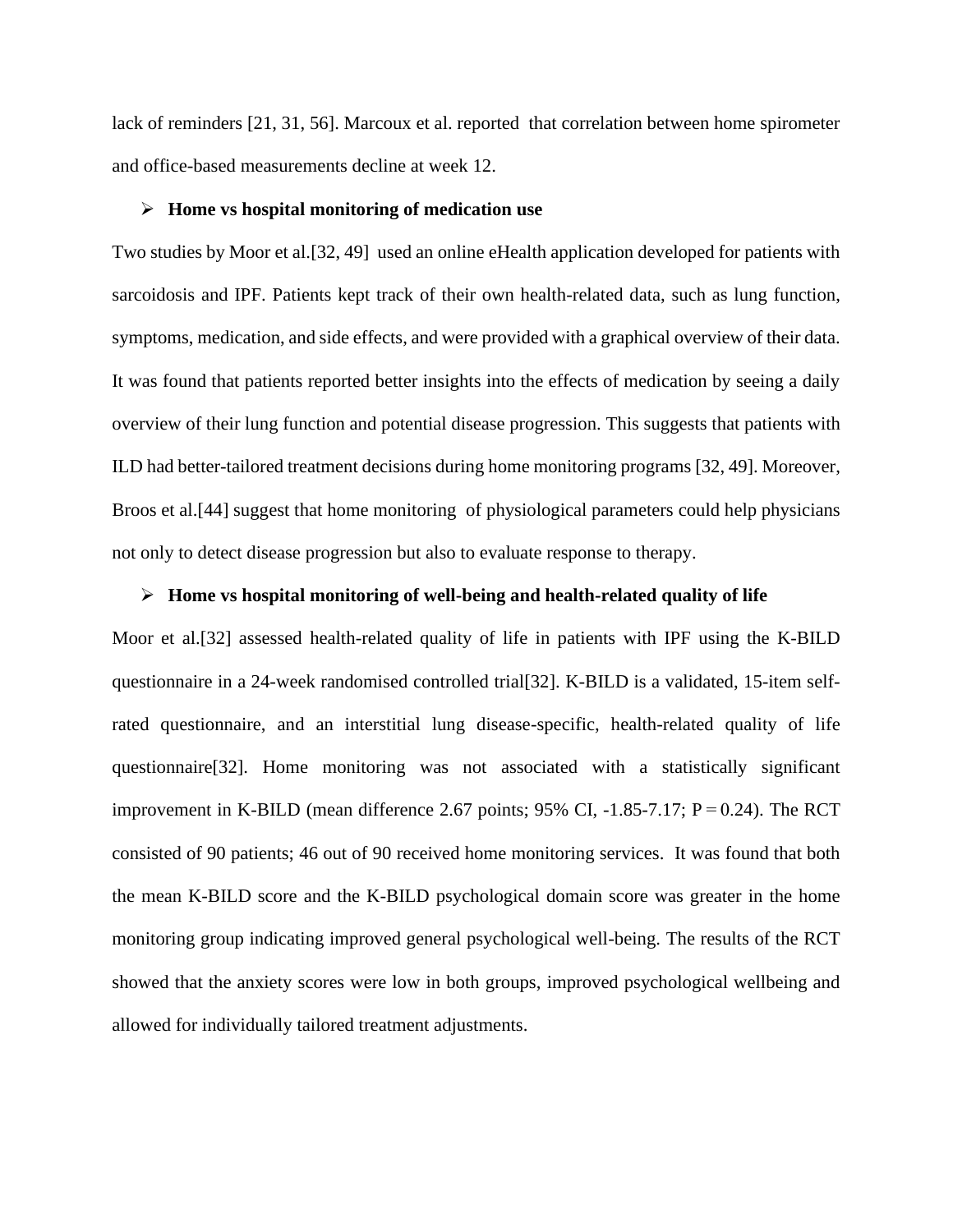#### **DISCUSSION**

We have conducted the first systematic review examining home monitoring of lung function and symptoms to detect ILD exacerbations and progression. Thirteen studies utilized home monitoring to measure feasibility and utility with two studies including disease progression as an outcome. The included studies provide evidence to support the feasibility and utility of home-based monitoring in patients with ILD [22, 30, 32-34, 41, 42, 44, 46-49]. However, the included studies varied in their primary outcome, and were heterogeneous with respect to duration, measurements, and the type of technology and questionnaires used.

ILD relies on regular pulmonary function testing to guide management [10, 51-54]. Among the tools used for home-based monitoring, comparison of spirometry before and after an exacerbation and/or progression demonstrated that FVC decline reflects the severity of disease progression [2, 55, 56]. At present, spirometry is the primary test used to detect exacerbation and/or progression in ILD [57-59]. FVC variability was addressed in two of the included studies in patients with ILD. Veit, et al. [34] and Russell et al. [33] demonstrated a link between variability of FVC and ILD disease progression [33, 34]. Veit et al. [34] found that FVC variability was a statistically significant predictor for disease progression [58, 60, 61]. Moreover, Russell et al.[33] confirmed that the rate of change in FVC was most predictive for disease progression and mortality when measured over 3, 6 and 12 months. Risk of variation can be mitigated by providing training, a technical helpdesk, and real-time monitoring with reminders [32].

Early detection of disease progression and acute exacerbation has been a focus for several diseases, especially in COPD [62]. Home monitoring of heart rate and oxygen saturation has been shown to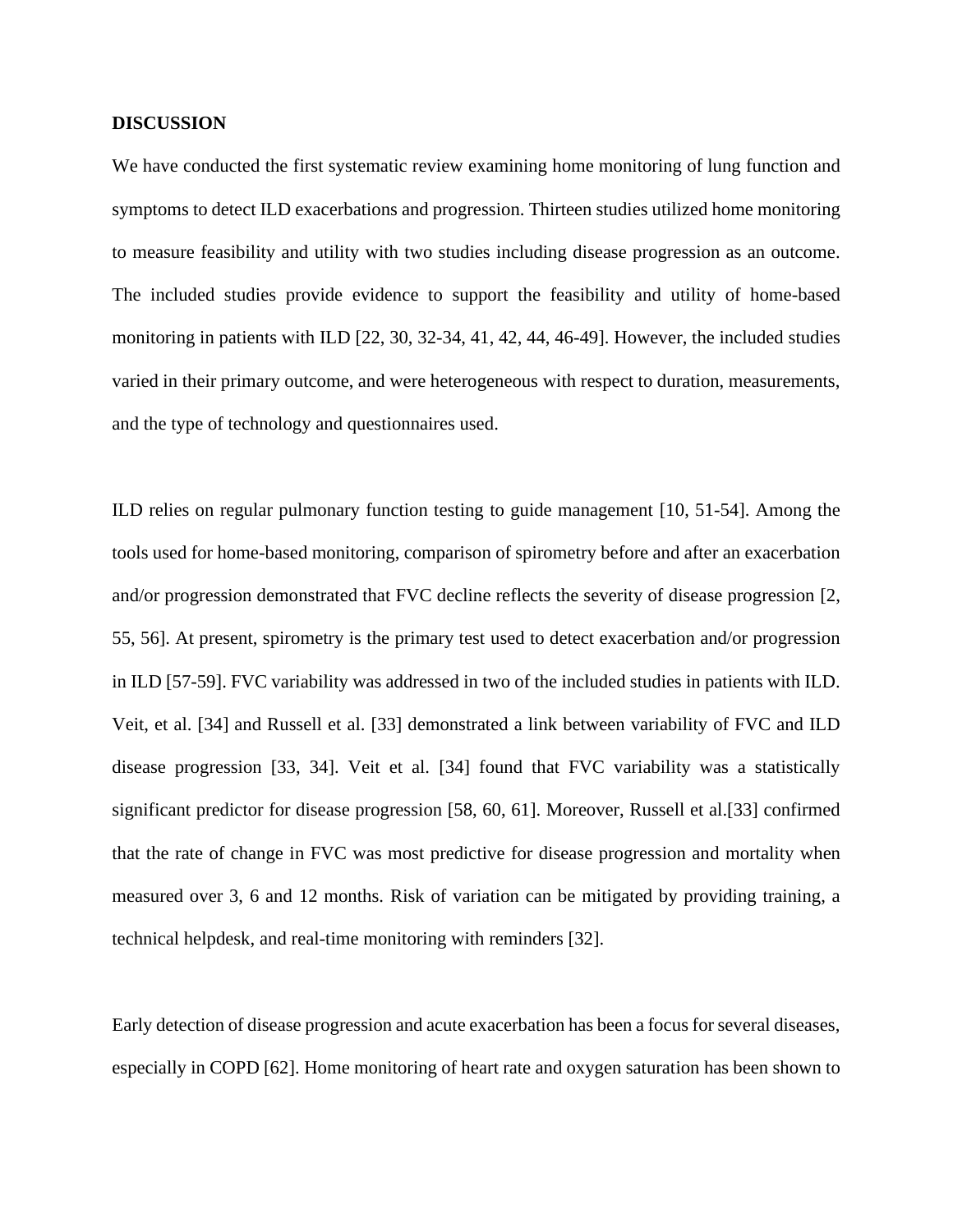result in early detection of exacerbation in COPD [28]. Similarly, previously studies reported exacerbation and/or progression in patients with ILD [10, 23, 24, 63]. Most studies until recently have only focused on the feasibility and reliability of home monitoring. However, the potential for home monitoring to facilitate early identification of AE-ILD has gained increasing interest during the past years. Recently, Moor et al.[42] reported that FVC decline could be detected 2 days before symptoms of infection began. Although it is possible to continuously monitor heart rate and oxygen saturation, the included studies in this review did not examine data for heart rate and oxygen saturation. Monitoring heart rate, 6MWD, activity and oxygen saturation remotely might contribute to a more precise prediction of disease exacerbation and/or progression [54, 58, 64-71].

Other factors to be considered are potential use of real-time monitoring and artificial intelligence to predict exacerbation and/or progression [66, 72-74]. Artificial intelligence is now adapted to interpret complex data in COPD to predict acute respiratory events [66, 75-79]. Artificial intelligence could allow monitoring of a large number of patients continuously and simultaneously. Utilizing machine learning via an online platform with real-time data transmission could allow real-time detection of exacerbation and/or progression [58, 64, 80]. Predictors of disease exacerbation and/or progression have already been published but not specifically for patients with ILD [75, 81-83]. The ability to accurately detect rare occurrences, such as AE-IPF, offers the potential for clinical trials to assess early treatments for these, often devastating, events. We believe that machine learning and the use of an online platform with direct data transmission, of proven value in other diseases [75, 78] , has promising potential in the field of ILD.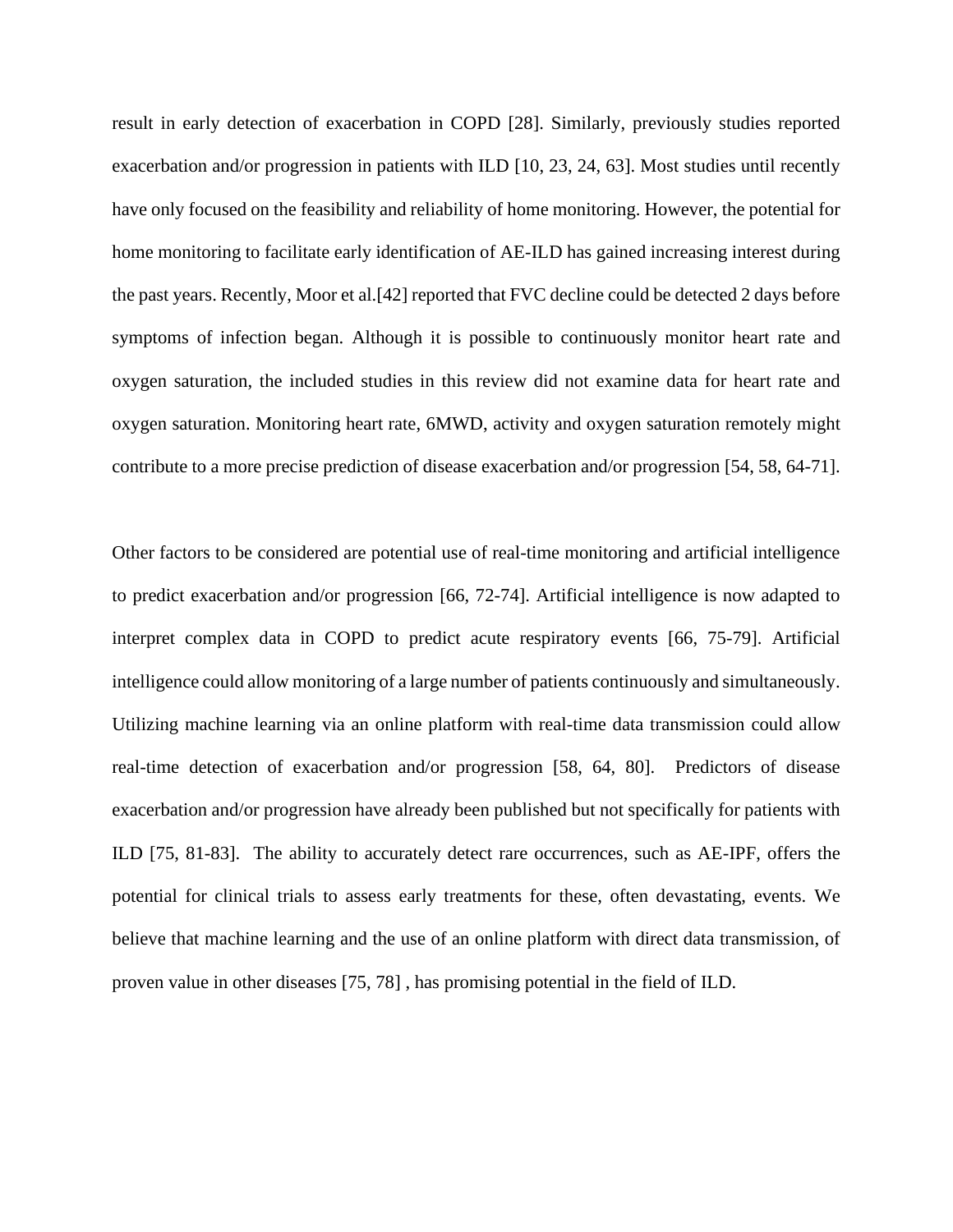Encouraging findings were the high level of adherence and that patients were generally satisfied with home monitoring [31, 32, 41, 42]. Nevertheless, some studies showed that adherence to homebased monitoring decreased over time [22, 34, 84]. It is suggested that involving patients in monitoring their own condition would give some feeling of being in control and managing the condition [22, 85, 86]. This aligns with what has been suggested in respect to patients' increase in adherence to, and satisfaction with, home-based monitoring [22, 42, 87, 88]. Another reason for patients to remain adherent might be the ability of home monitoring to generate early alerts of deterioration with the potential for early interventions [32].

In a recent assessments of home monitoring for patients with ILD, healthcare providers were interested to use home monitoring for regular care and research purposes[89]. Although these findings are encouraging, further studies considering clinician perspectives are necessary. It is important to consider that the total number of participants was fewer than one thousand, and all were patients. This is not a complete representation of real-world clinical experience. Both patients and clinicians could benefit from effective home monitoring for patients with ILD to detect exacerbations and/or progression and to allow timelier intervention; for closer monitoring of therapeutic interventions; and to assess novel medications in clinical trials. The potential cost reduction on both patient and clinician sides could also be explored.

The potential of home monitoring of ILD patients was a consistent focus of the included studies, but the challenge of providing effective detection of exacerbation and/or progression has yet to be addressed. The published trials were mostly feasibility studies with a few ongoing studies [61, 90, 91] focusing on detection of AE-ILD using home spirometry. Researchers should conduct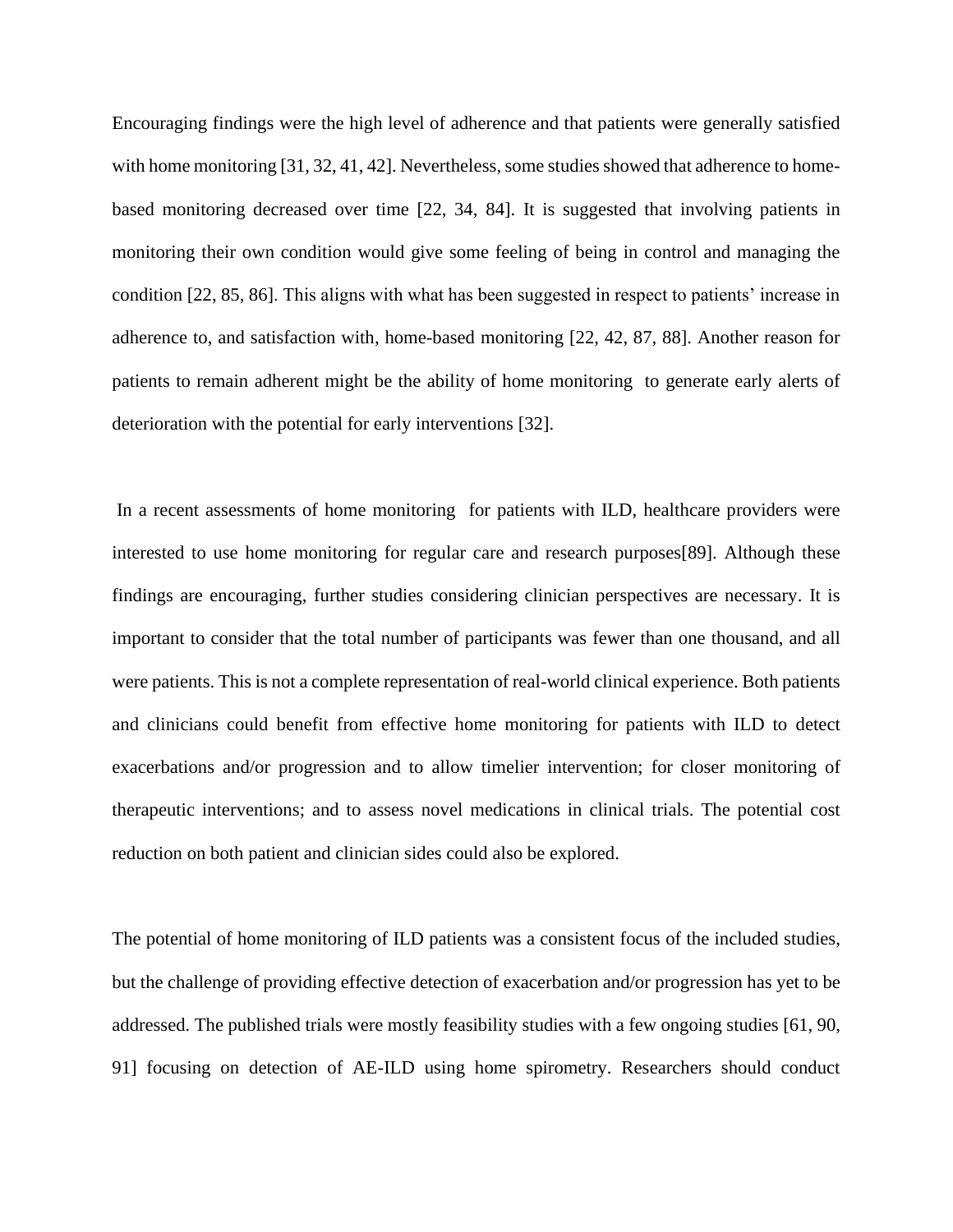longitudinal studies of physiological parameters and symptoms with real-time feedback from integrated spirometry, pulse oximetry and wearable devices and smartphone applications to assess their ability to detect exacerbation and/or progression in patients with ILD.

#### **Conclusion:**

Although there were no studies reporting conclusively on the ability of home-monitoring to detect deteriorations of ILD and AE-ILD, this systematic review suggests good adherence and feasibility of home monitoring. Home monitoring presents an opportunity for earlier detection of exacerbation and/or progression in ILD and examining this question should be the focus of future research.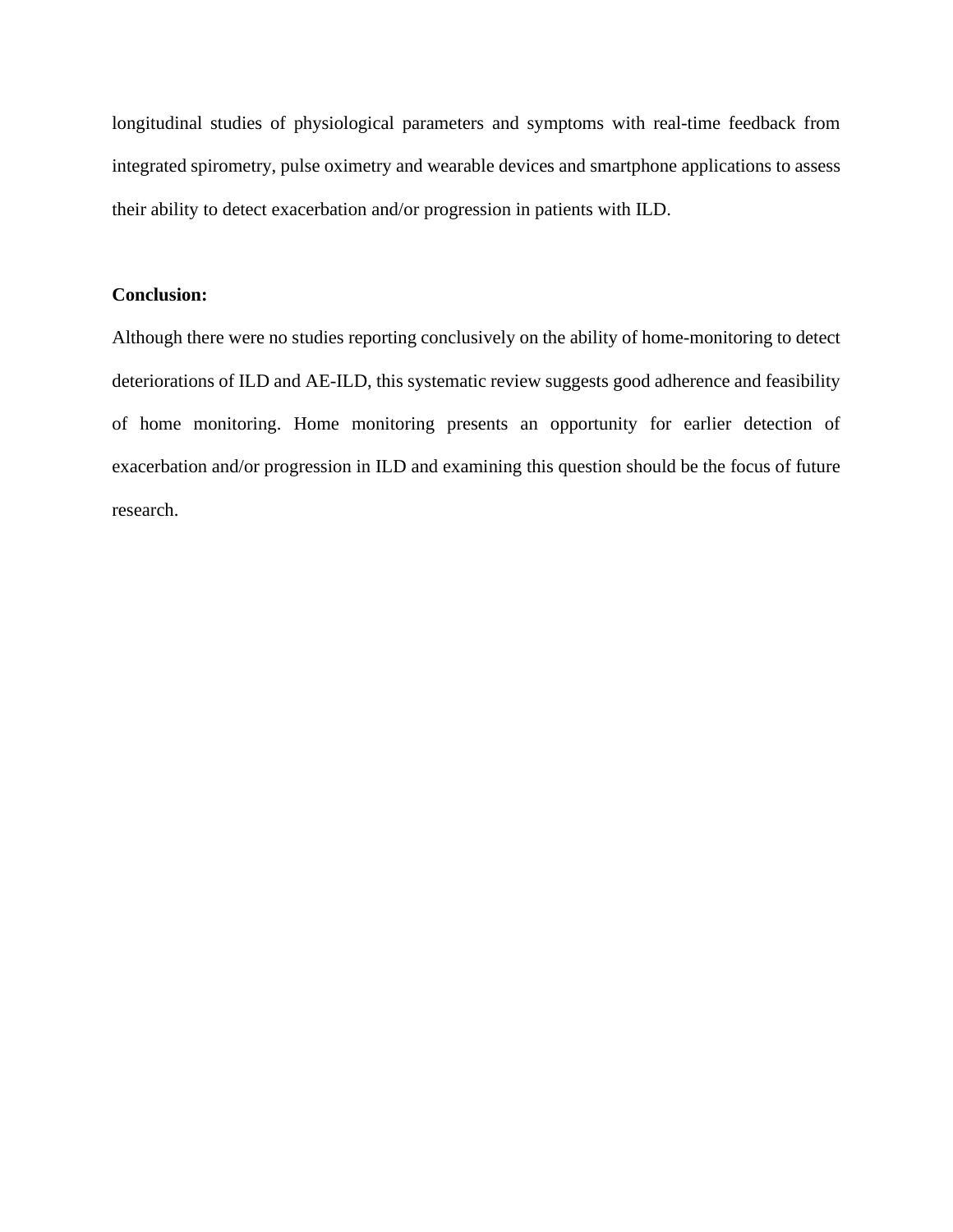## **Abbreviations**

FVC: Forced vital capacity ILD: Interstitial lung disease IPF: Idiopathic pulmonary fibrosis K-BILD: King's Brief Interstitial Lung Disease Questionnaire SD: Standard deviation SGRQ: St. George's Respiratory Questionnaire VAS: Visual analogue scale CI: Confidence interval PRISMA: Preferred Reporting Items for Systematic Reviews and Meta-Analyses RCT: Randomised controlled trial 6MWD: 6-minute walk distance COPD: Chronic obstructive pulmonary disease DLCO: Diffusing capacity of the Lung for Carbon Monoxide FEV1: Forced expiratory volume in one second PCS: Prospective cohort study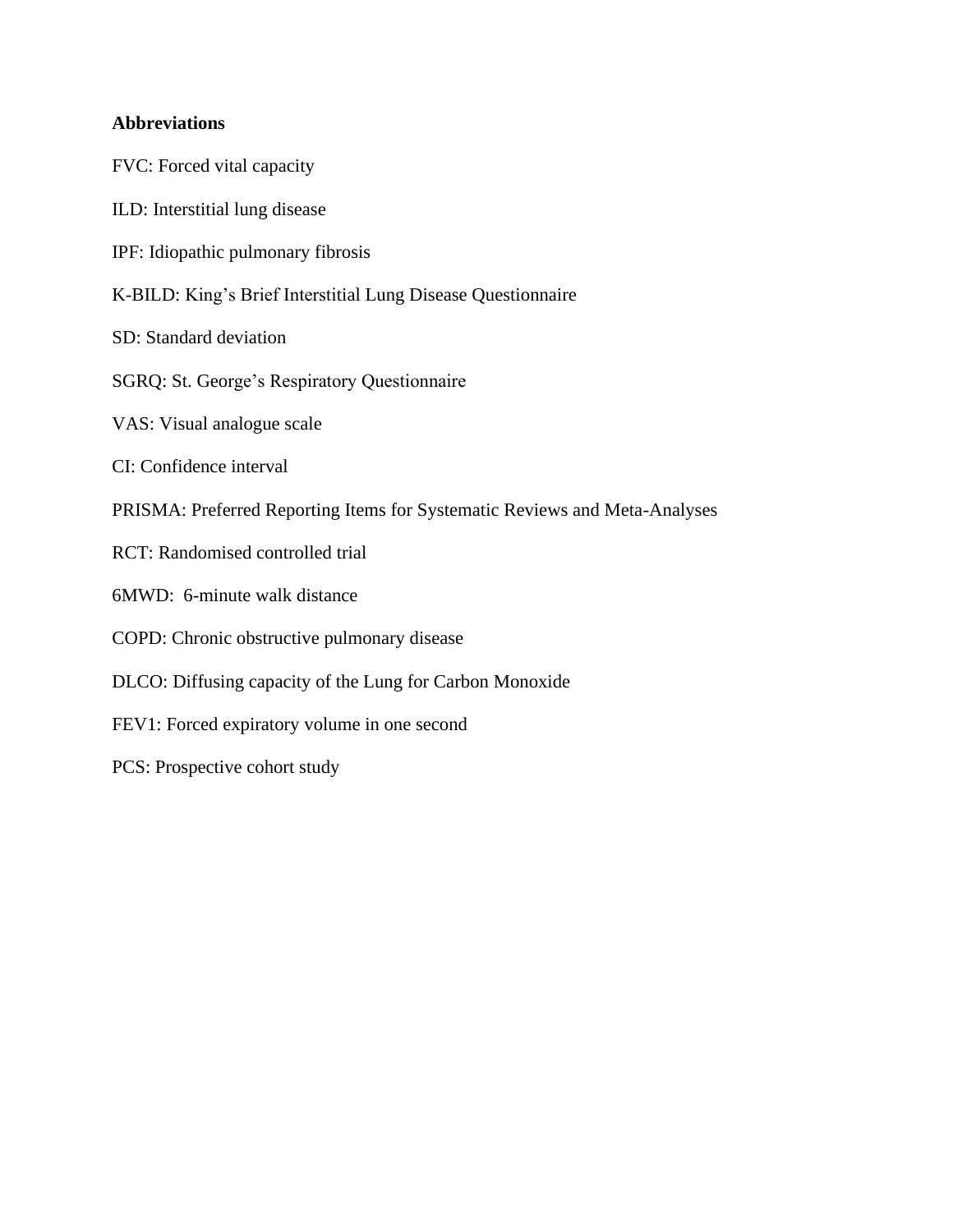## **References:**

1. American Thoracic Society/European Respiratory Society International Multidisciplinary Consensus Classification of the Idiopathic Interstitial Pneumonias. This joint statement of the American Thoracic Society (ATS), and the European Respiratory Society (ERS) was adopted by the ATS board of directors, June 2001 and by the ERS Executive Committee, June 2001. Am J Respir Crit Care Med. 2002;165(2):277-304.

2. Raghu G, Collard HR, Egan JJ, Martinez FJ, Behr J, Brown KK, et al. An official ATS/ERS/JRS/ALAT statement: idiopathic pulmonary fibrosis: evidence-based guidelines for diagnosis and management. American journal of respiratory and critical care medicine. 2011;183(6):788-824.

3. Seibold MA, Wise AL, Speer MC, Steele MP, Brown KK, Loyd JE, et al. A Common MUC5B Promoter Polymorphism and Pulmonary Fibrosis. New England Journal of Medicine. 2011;364(16):1503-12.

4. Kropski JA, Pritchett JM, Zoz DF, Crossno PF, Markin C, Garnett ET, et al. Extensive phenotyping of individuals at risk for familial interstitial pneumonia reveals clues to the pathogenesis of interstitial lung disease. Am J Respir Crit Care Med. 2015;191(4):417-26.

5. Marshall RP, Puddicombe A, Cookson WO, Laurent GJ. Adult familial cryptogenic fibrosing alveolitis in the United Kingdom. Thorax. 2000;55(2):143-6.

6. Ley B, Collard HR, Talmadge E. King J. Clinical Course and Prediction of Survival in Idiopathic Pulmonary Fibrosis. American Journal of Respiratory and Critical Care Medicine. 2011;183(4):431-40.

7. Foundation BL. Lung disease in the UK – big picture statistics. 2020.

8. Lederer DJ, Martinez FJ. Idiopathic Pulmonary Fibrosis. New England Journal of Medicine. 2018;378(19):1811-23.

9. Lee SH, Kim SY, Kim DS, Kim YW, Chung MP, Uh ST, et al. Predicting survival of patients with idiopathic pulmonary fibrosis using GAP score: a nationwide cohort study. Respiratory Research. 2016;17(1):131.

10. Ley B, Collard HR, King TE, Jr. Clinical course and prediction of survival in idiopathic pulmonary fibrosis. Am J Respir Crit Care Med. 2011;183(4):431-40.

11. Noble PW, Albera C, Bradford WZ, Costabel U, Glassberg MK, Kardatzke D, et al. Pirfenidone in patients with idiopathic pulmonary fibrosis (CAPACITY): two randomised trials. The Lancet. 2011;377(9779):1760-9.

12. King TE, Bradford WZ, Castro-Bernardini S, Fagan EA, Glaspole I, Glassberg MK, et al. A Phase 3 Trial of Pirfenidone in Patients with Idiopathic Pulmonary Fibrosis. New England Journal of Medicine. 2014;370(22):2083-92.

13. Richeldi L, du Bois RM, Raghu G, Azuma A, Brown KK, Costabel U, et al. Efficacy and Safety of Nintedanib in Idiopathic Pulmonary Fibrosis. New England Journal of Medicine. 2014;370(22):2071-82.

14. Maher TM, Strek ME. Antifibrotic therapy for idiopathic pulmonary fibrosis: time to treat. Respiratory Research. 2019;20(1):205.

15. Raghu G, Chen SY, Yeh WS, Maroni B, Li Q, Lee YC, et al. Idiopathic pulmonary fibrosis in US Medicare beneficiaries aged 65 years and older: incidence, prevalence, and survival, 2001-11. Lancet Respir Med. 2014;2(7):566-72.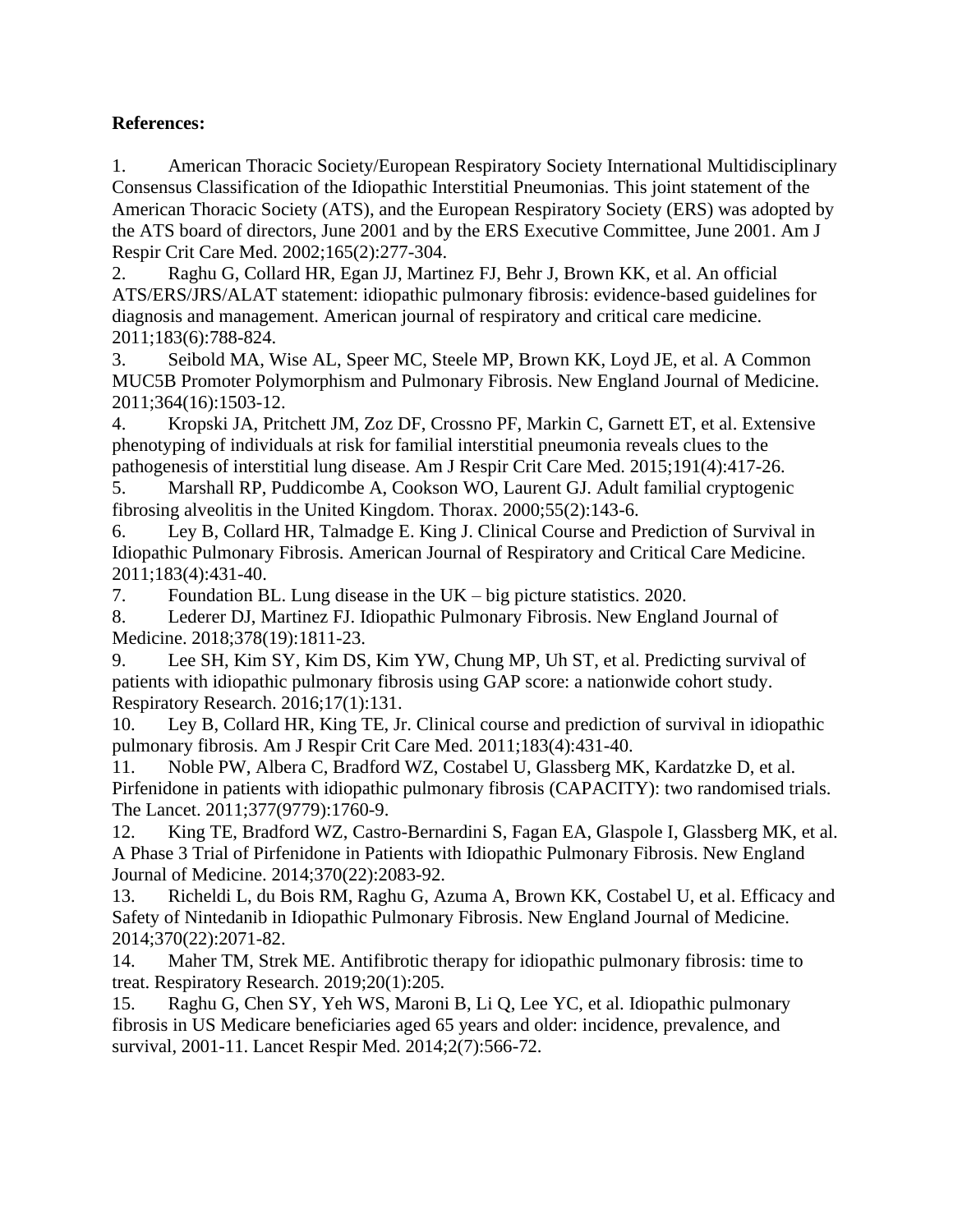16. Noble PW, Albera C, Bradford WZ, Costabel U, Glassberg MK, Kardatzke D, et al. Pirfenidone in patients with idiopathic pulmonary fibrosis (CAPACITY): two randomised trials. Lancet. 2011;377(9779):1760-9.

17. Win T, Screaton NJ, Porter JC, Ganeshan B, Maher TM, Fraioli F, et al. Pulmonary (18)F-FDG uptake helps refine current risk stratification in idiopathic pulmonary fibrosis (IPF). European journal of nuclear medicine and molecular imaging. 2018;45(5):806-15.

18. Karimi-Shah BA, Chowdhury BA. Forced vital capacity in idiopathic pulmonary fibrosis- -FDA review of pirfenidone and nintedanib. N Engl J Med. 2015;372(13):1189-91.

19. Spagnolo P, Maher TM. Clinical trial research in focus: why do so many clinical trials fail in IPF? Lancet Respir Med. 2017;5(5):372-4.

20. Gross TJ, Hunninghake GW. Idiopathic pulmonary fibrosis. N Engl J Med. 2001;345(7):517-25.

21. Wells AU, Behr J, Costabel U, Cottin V, Poletti V, Richeldi L. Hot of the breath: mortality as a primary end-point in IPF treatment trials: the best is the enemy of the good. Thorax. 2012;67(11):938-40.

22. Johannson KA, Vittinghoff E, Morisset J, Lee JS, Balmes John R, Collard HR. Home monitoring improves endpoint efficiency in idiopathic pulmonary fibrosis. European Respiratory Journal. 2017;50(1):1602406.

23. Collard HR, Ryerson CJ, Corte TJ, Jenkins G, Kondoh Y, Lederer DJ, et al. Acute Exacerbation of Idiopathic Pulmonary Fibrosis. An International Working Group Report. American Journal of Respiratory and Critical Care Medicine. 2016;194(3):265-75.

24. Song JW, Hong SB, Lim CM, Koh Y, Kim DS. Acute exacerbation of idiopathic pulmonary fibrosis: incidence, risk factors and outcome. European Respiratory Journal. 2011;37(2):356.

25. Leuschner G, Behr J. Acute Exacerbation in Interstitial Lung Disease. Front Med (Lausanne). 2017;4:176-.

26. Hurst JR, Donaldson GC, Quint JK, Goldring JJ, Patel AR, Wedzicha JA. Domiciliary pulse-oximetry at exacerbation of chronic obstructive pulmonary disease: prospective pilot study. BMC Pulm Med. 2010;10:52.

27. Wilkinson TMA, Donaldson GC, Hurst JR, Seemungal TAR, Wedzicha JA. Early Therapy Improves Outcomes of Exacerbations of Chronic Obstructive Pulmonary Disease. American Journal of Respiratory and Critical Care Medicine. 2004;169(12):1298-303.

28. Al Rajeh AM, Aldabayan YS, Aldhahir A, Pickett E, Quaderi S, Alqahtani JS, et al. Once Daily Versus Overnight and Symptom Versus Physiological Monitoring to Detect Exacerbations of Chronic Obstructive Pulmonary Disease: Pilot Randomized Controlled Trial. JMIR Mhealth Uhealth. 2020;8(11):e17597.

29. Denis F, Basch E, Septans A-L, Bennouna J, Urban T, Dueck AC, et al. Two-Year Survival Comparing Web-Based Symptom Monitoring vs Routine Surveillance Following Treatment for Lung Cancer. JAMA. 2019;321(3):306-7.

30. Marcoux V, Wang M, Burgoyne SJ, Fell CD, Ryerson CJ, Sajobi TT, et al. Mobile Health Monitoring in Patients with Idiopathic Pulmonary Fibrosis. Annals of the American Thoracic Society. 2019;16(10):1327-9.

31. Moor CC, Gür-Demirel Y, Wijsenbeek MS. Development and feasibility of an eHealth tool for idiopathic pulmonary fibrosis. Journal of Personalized Medicine. 2019;9(2).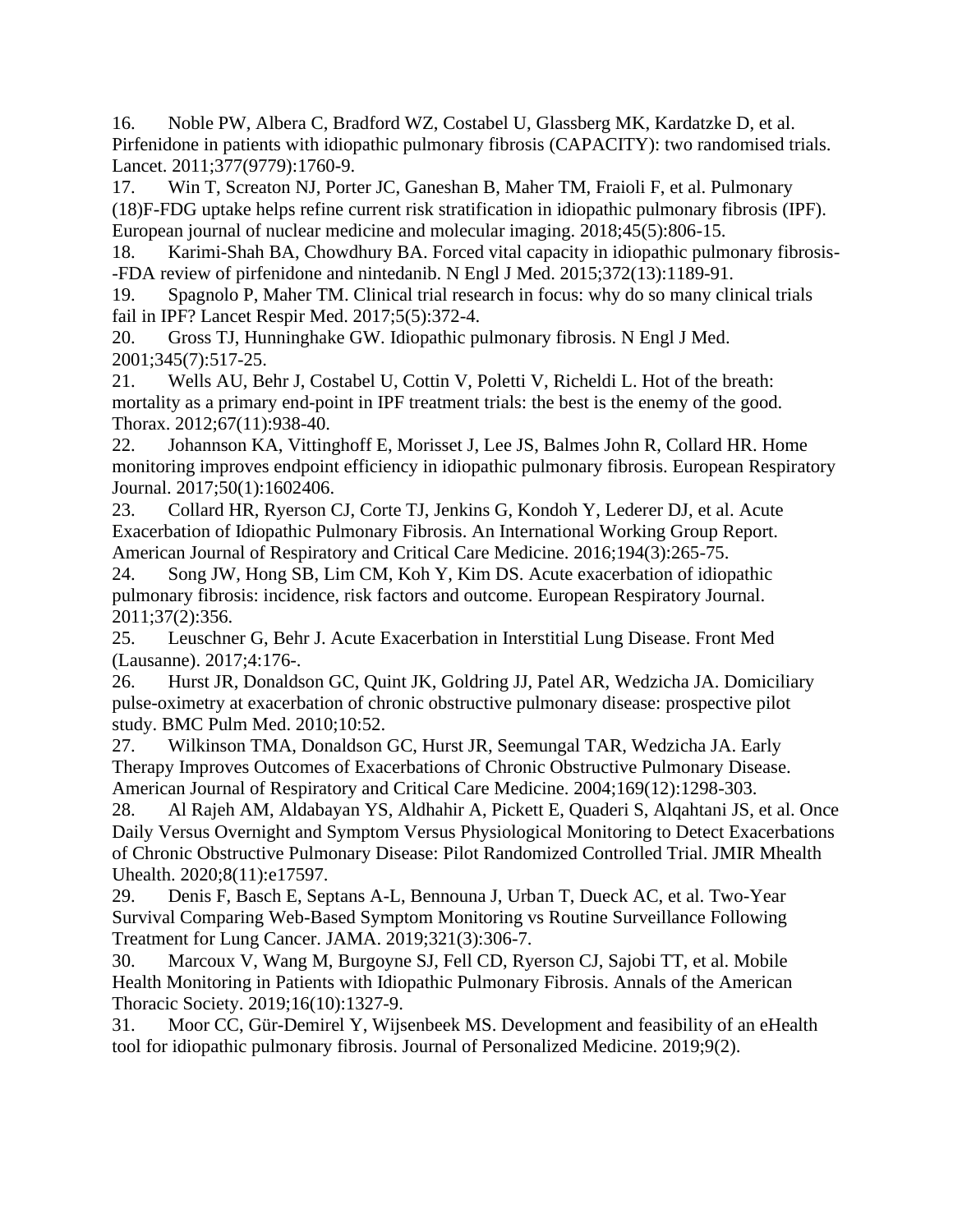32. Moor CC, Mostard RLM, Grutters JC, Bresser P, Aerts JGJV, Chavannes NH, et al. Home Monitoring in Patients with Idiopathic Pulmonary Fibrosis. A Randomized Controlled Trial. American Journal of Respiratory and Critical Care Medicine. 2020;202(3):393-401.

33. Russell AM, Adamali H, Molyneaux PL, Lukey PT, Marshall RP, Renzoni EA, et al. Daily Home Spirometry: An Effective Tool for Detecting Progression in Idiopathic Pulmonary Fibrosis. Am J Respir Crit Care Med. 2016;194(8):989-97.

34. Veit T, Barnikel M, Crispin A, Kneidinger N, Ceelen F, Arnold P, et al. Variability of forced vital capacity in progressive interstitial lung disease: a prospective observational study. Respiratory Research. 2020;21(1):270.

35. Foundation BL. Coronavirus and COVID-19 2020 [Available from: [https://www.blf.org.uk/support-for-you/coronavirus/what-is-social-shielding.](https://www.blf.org.uk/support-for-you/coronavirus/what-is-social-shielding)

36. Nakshbandi G, Moor CC, Wijsenbeek MS. Home monitoring for patients with ILD and the COVID-19 pandemic. The Lancet Respiratory medicine. 2020;8(12):1172-4.

37. Antoniou KM, Raghu G, Tzilas V, Bouros D. Management of Patients with Interstitial Lung Disease in the Midst of the COVID-19 Pandemic. Respiration. 2020;99(8):625-7.

38. Moher D, Liberati A, Tetzlaff J, Altman DG. Preferred reporting items for systematic reviews and meta-analyses: the PRISMA statement. BMJ. 2009;339:b2535.

39. Page MJ, McKenzie JE, Bossuyt PM, Boutron I, Hoffmann TC, Mulrow CD, et al. The PRISMA 2020 statement: An updated guideline for reporting systematic reviews. PLOS Medicine. 2021;18(3):e1003583.

40. Maher TM, Corte TJ, Fischer A, Kreuter M, Lederer DJ, Molina-Molina M, et al. Pirfenidone in patients with unclassifiable progressive fibrosing interstitial lung disease: a double-blind, randomised, placebo-controlled, phase 2 trial. The Lancet Respiratory Medicine. 2020;8(2):147-57.

41. Edwards C, Costello E, Cassidy N, Vick B, Russell AM. Use of the patientMpower App With Home-Based Spirometry to Monitor the Symptoms and Impact of Fibrotic Lung Conditions: Longitudinal Observational Study. JMIR Mhealth Uhealth. 2020;8(11):e16158.

42. Moor CC, Wapenaar M, Miedema JR, Geelhoed JJM, Chandoesing PP, Wijsenbeek MS. A home monitoring program including real-time wireless home spirometry in idiopathic pulmonary fibrosis: a pilot study on experiences and barriers. Respir Res. 2018;19(1):105.

43. Moor CC, van den Berg CAL, Visser LS, Aerts JGJV, Cottin V, Wijsenbeek MS. Diurnal variation in forced vital capacity in patients with fibrotic interstitial lung disease using home spirometry. ERJ Open Res. 2020;6(1):00054-2020.

44. Broos CE, Wapenaar M, Looman CWN, in 't Veen JCCM, van den Toorn LM, Overbeek MJ, et al. Daily home spirometry to detect early steroid treatment effects in newly treated pulmonary sarcoidosis. European Respiratory Journal. 2018;51(1):1702089.

45. Noth I, Cottin V, Chaudhuri N, Corte TJ, Johannson KA, Wijsenbeek M, et al. Home spirometry in patients with idiopathic pulmonary fibrosis: data from the INMARK trial. Eur Respir J. 2021.

46. Moor CC, van Leuven SI, Wijsenbeek MS, Vonk MC. Feasibility of online home spirometry in systemic sclerosis-associated interstitial lung disease: a pilot study. Rheumatology (Oxford). 2020.

47. Noth I, Cottin V, Chaudhuri N, Corte TJ, Johannson KA, Wijsenbeek M, et al. Home spirometry in patients with idiopathic pulmonary fibrosis: data from the INMARK trial. European Respiratory Journal. 2021:2001518.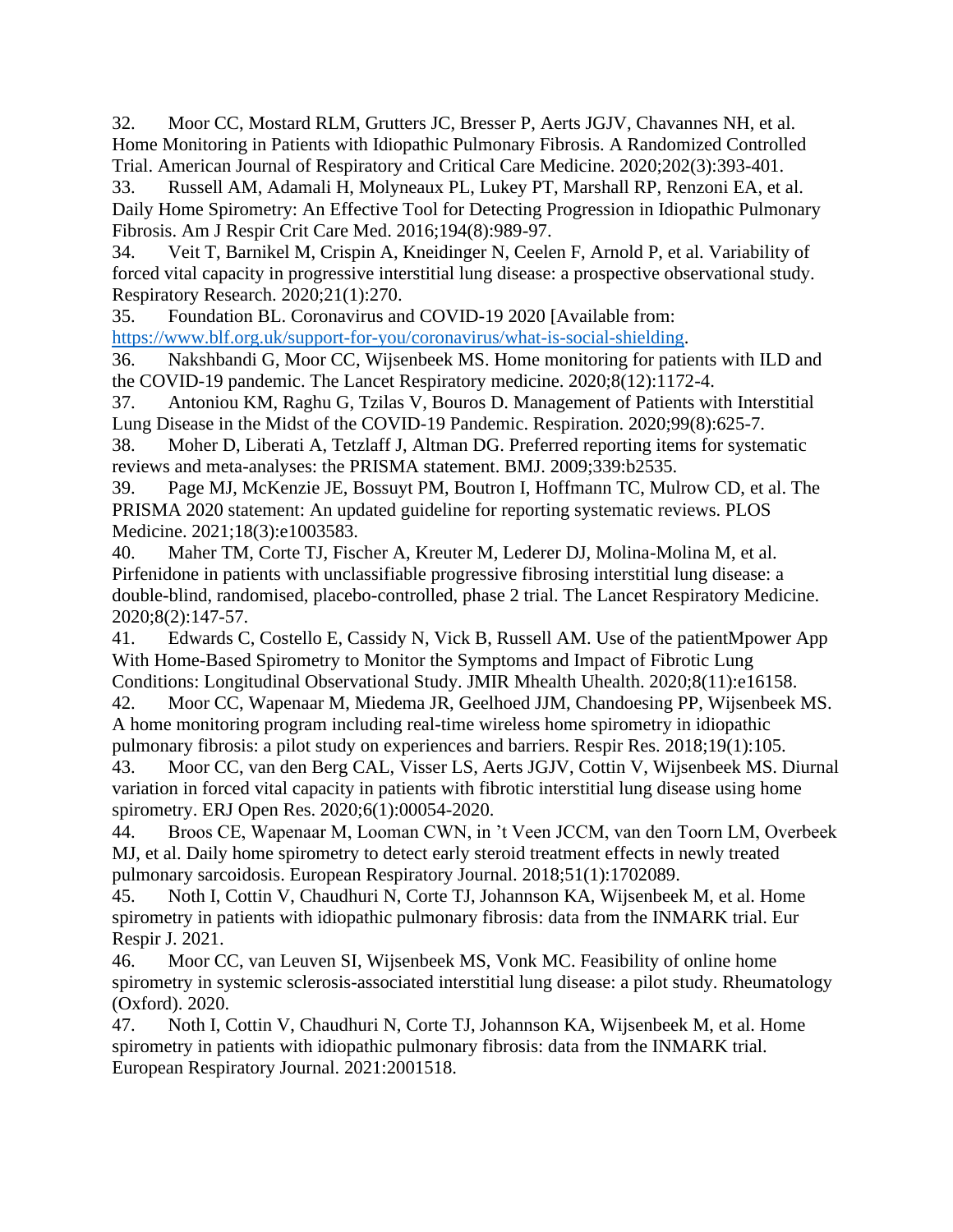48. Moor K, Visser L, Aerts J, Cottin V, Wijsenbeek M. Diurnal variation in forced vital capacity in patients with fibrotic interstitial lung disease using home spirometry: the DIVA study. European Respiratory Journal. 2019;54(suppl 63):PA2246.

49. Moor CC, Gür-Demirel Y, Wijsenbeek MS. Feasibility of a Comprehensive Home Monitoring Program for Sarcoidosis. J Pers Med. 2019;9(2).

50. Moor CC, van den Berg CAL, Visser LS, Aerts J, Cottin V, Wijsenbeek MS. Diurnal variation in forced vital capacity in patients with fibrotic interstitial lung disease using home spirometry. ERJ Open Res. 2020;6(1):00054-2020.

51. Martinez FJ, Flaherty K. Pulmonary Function Testing in Idiopathic Interstitial Pneumonias. Proceedings of the American Thoracic Society. 2006;3(4):315-21.

52. du Bois RM, Nathan SD, Richeldi L, Schwarz MI, Noble PW. Idiopathic pulmonary fibrosis: lung function is a clinically meaningful endpoint for phase III trials. Am J Respir Crit Care Med. 2012;186(8):712-5.

53. Erbes R, Schaberg T, Loddenkemper R. Lung Function Tests in Patients With Idiopathic Pulmonary Fibrosis: Are They Helpful for Predicting Outcome? Chest. 1997;111(1):51-7.

54. Maher TM, Corte TJ, Kreuter M, Molina-Molina M, Axmann J, Gilberg F, et al. Home Spirometry as a Primary Endpoint in Clinical Trials: Sensitivity Analyses of a Randomized Controlled Trial of Pirfenidone in Patients with Unclassifiable Interstitial Lung Disease (UILD). A102 ILD DIAGNOSIS AND MONITORING. American Thoracic Society International Conference Abstracts: American Thoracic Society; 2020. p. A2575-A.

55. du Bois RM, Weycker D, Albera C, Bradford WZ, Costabel U, Kartashov A, et al. Ascertainment of Individual Risk of Mortality for Patients with Idiopathic Pulmonary Fibrosis. Am J Respir Crit Care Med. 2011;184(4):459-66.

56. Moor CC, Wapenaar M, Miedema JR, Geelhoed JJM, Chandoesing PP, Wijsenbeek MS. A home monitoring program including real-time wireless home spirometry in idiopathic pulmonary fibrosis: a pilot study on experiences and barriers. Respir Res. 2018;19(1):105-.

57. Bois RMd, Weycker D, Albera C, Bradford WZ, Costabel U, Kartashov A, et al. Forced Vital Capacity in Patients with Idiopathic Pulmonary Fibrosis. American Journal of Respiratory and Critical Care Medicine. 2011;184(12):1382-9.

58. Collard HR, King TE, Bartelson BB, Vourlekis JS, Schwarz MI, Brown KK. Changes in Clinical and Physiologic Variables Predict Survival in Idiopathic Pulmonary Fibrosis. American Journal of Respiratory and Critical Care Medicine. 2003;168(5):538-42.

59. Zappala CJ, Latsi PI, Nicholson AG, Colby TV, Cramer D, Renzoni EA, et al. Marginal decline in forced vital capacity is associated with a poor outcome in idiopathic pulmonary fibrosis. European Respiratory Journal. 2010;35(4):830.

60. Flaherty KR, Andrei A-C, Murray S, Fraley C, Colby TV, Travis WD, et al. Idiopathic Pulmonary Fibrosis. American Journal of Respiratory and Critical Care Medicine. 2006;174(7):803-9.

61. A Study to Characterize the Disease Behavior of Idiopathic Pulmonary Fibrosis (IPF) and Interstitial Lung Disease (ILD) During the Peri-Diagnostic Period. 2017.

62. Hurst JR, Vestbo J, Anzueto A, Locantore N, Müllerova H, Tal-Singer R, et al. Susceptibility to Exacerbation in Chronic Obstructive Pulmonary Disease. New England Journal of Medicine. 2010;363(12):1128-38.

63. Leuschner G, Behr J. Acute Exacerbation in Interstitial Lung Disease. Front Med (Lausanne). 2017;4:176.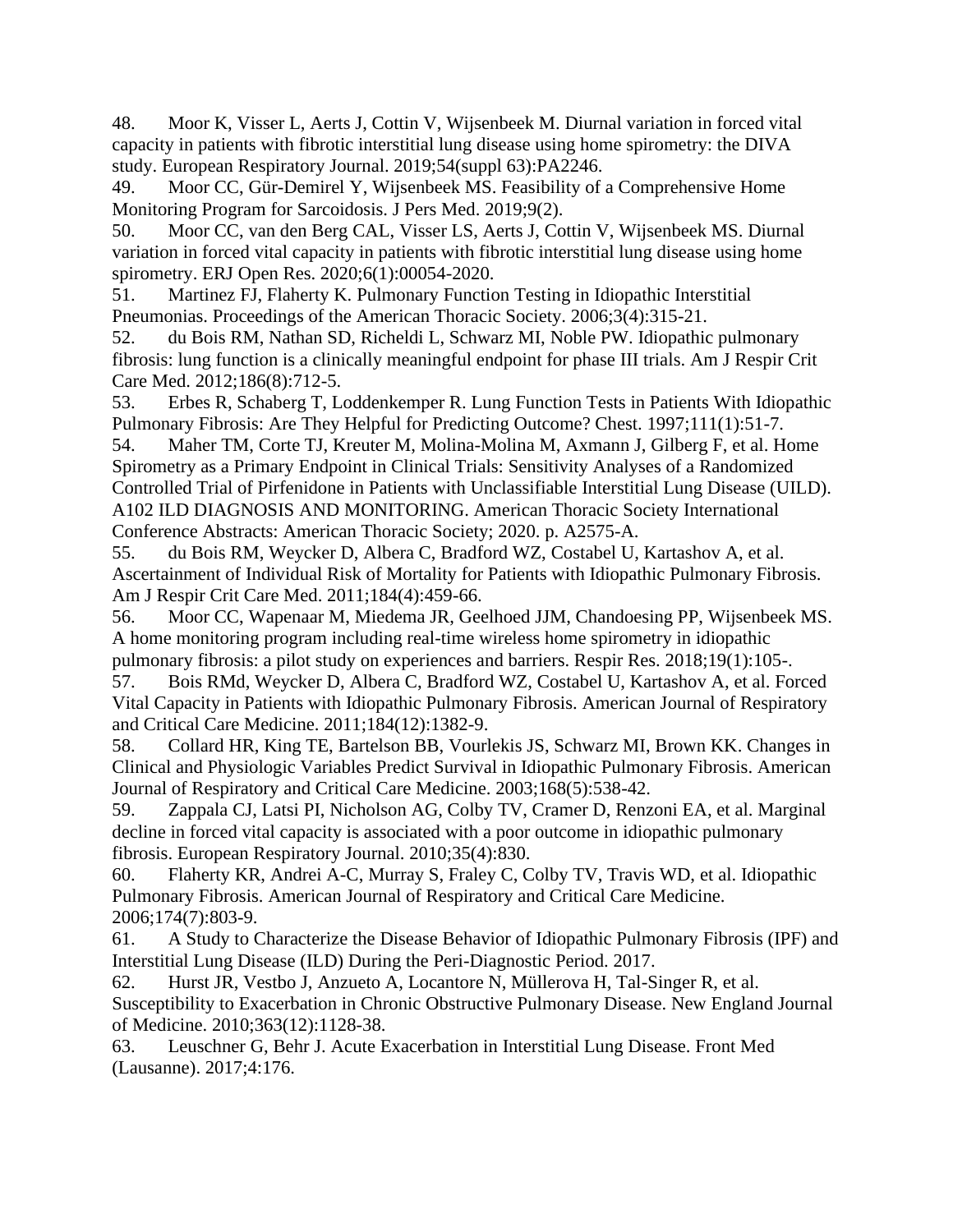64. Swigris JJ, Swick J, Wamboldt FS, Sprunger D, du Bois R, Fischer A, et al. Heart Rate Recovery After 6-Min Walk Test Predicts Survival in Patients With Idiopathic Pulmonary Fibrosis. Chest. 2009;136(3):841-8.

65. Seemungal TAR, Donaldson GC, Paul EA, Bestall JC, Jeffries DJ, Wedzicha JA. Effect of Exacerbation on Quality of Life in Patients with Chronic Obstructive Pulmonary Disease. American Journal of Respiratory and Critical Care Medicine. 1998;157(5):1418-22.

66. Shah SA, Velardo C, Farmer A, Tarassenko L. Exacerbations in Chronic Obstructive Pulmonary Disease: Identification and Prediction Using a Digital Health System. Journal of medical Internet research. 2017;19(3):e69.

67. Wu W, Jordan S, Becker MO, Dobrota R, Maurer B, Fretheim H, et al. Prediction of progression of interstitial lung disease in patients with systemic sclerosis: the SPAR model. Annals of the Rheumatic Diseases. 2018;77(9):1326.

68. Bahmer T, Kirsten AM, Waschki B, Rabe KF, Magnussen H, Kirsten D, et al. Clinical Correlates of Reduced Physical Activity in Idiopathic Pulmonary Fibrosis. Respiration. 2016;91(6):497-502.

69. Wallaert B, Monge E, Le Rouzic O, Wémeau-Stervinou L, Salleron J, Grosbois J-M. Physical Activity in Daily Life of Patients With Fibrotic Idiopathic Interstitial Pneumonia. Chest. 2013;144(5):1652-8.

70. Root ED, Graney B, Baird S, Churney T, Fier K, Korn M, et al. Physical activity and activity space in patients with pulmonary fibrosis not prescribed supplemental oxygen. BMC Pulmonary Medicine. 2017;17(1):154.

71. Bahmer T, Kirsten A-M, Waschki B, Rabe KF, Magnussen H, Kirsten D, et al. Prognosis and longitudinal changes of physical activity in idiopathic pulmonary fibrosis. BMC pulmonary medicine. 2017;17(1):104-.

72. Jha S, Topol EJ. Adapting to Artificial Intelligence: Radiologists and Pathologists as Information Specialists. JAMA. 2016;316(22):2353-4.

73. Dilsizian SE, Siegel EL. Artificial intelligence in medicine and cardiac imaging: harnessing big data and advanced computing to provide personalized medical diagnosis and treatment. Curr Cardiol Rep. 2014;16(1):441.

74. Neill DB. Using Artificial Intelligence to Improve Hospital Inpatient Care. IEEE Intelligent Systems. 2013;28(2):92-5.

75. Esteban C, Moraza J, Esteban C, Sancho F, Aburto M, Aramburu A, et al. Machine learning for COPD exacerbation prediction. European Respiratory Journal. 2015;46(suppl 59):OA3282.

76. Topalovic M, Das N, Burgel P-R, Daenen M, Derom E, Haenebalcke C, et al. Artificial intelligence outperforms pulmonologists in the interpretation of pulmonary function tests. European Respiratory Journal. 2019;53(4):1801660.

77. Sanchez-Morillo D, Fernandez-Granero MA, Leon-Jimenez A. Use of predictive algorithms in-home monitoring of chronic obstructive pulmonary disease and asthma: A systematic review. Chron Respir Dis. 2016;13(3):264-83.

78. Finkelstein J, Jeong IC. Machine learning approaches to personalize early prediction of asthma exacerbations. Annals of the New York Academy of Sciences. 2017;1387(1):153-65.

79. Orchard P, Agakova A, Pinnock H, Burton CD, Sarran C, Agakov F, et al. Improving Prediction of Risk of Hospital Admission in Chronic Obstructive Pulmonary Disease: Application of Machine Learning to Telemonitoring Data. J Med Internet Res. 2018;20(9):e263.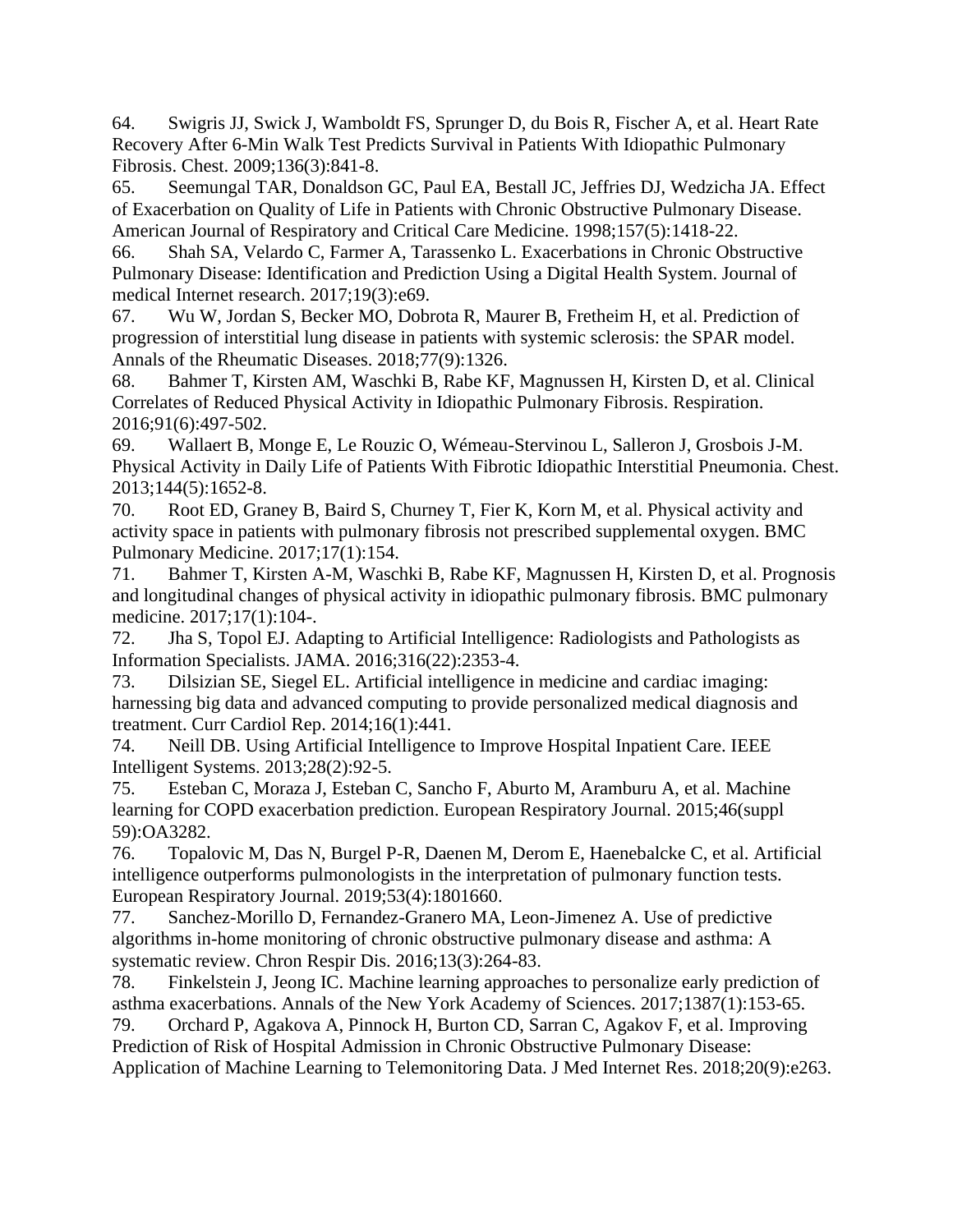80. Darcy AM, Louie AK, Roberts LW. Machine Learning and the Profession of Medicine. JAMA. 2016;315(6):551-2.

81. Janson C, Johansson G, Larsson K, Ställberg B, Mueller M, Luczko M, et al. Use of Machine learning to predict asthma exacerbations. European Respiratory Journal. 2020;56(suppl 64):4802.

82. Peng J, Chen C, Zhou M, Xie X, Zhou Y, Luo C-H. A Machine-learning Approach to Forecast Aggravation Risk in Patients with Acute Exacerbation of Chronic Obstructive Pulmonary Disease with Clinical Indicators. Scientific Reports. 2020;10(1):3118.

83. Young AL, Bragman FJS, Rangelov B, Han MK, Galbán CJ, Lynch DA, et al. Disease Progression Modeling in Chronic Obstructive Pulmonary Disease. American Journal of Respiratory and Critical Care Medicine. 2019;201(3):294-302.

84. Noth I, Maher TM, Johannson KA, Chaudhuri N, Jouneau S, Michael A, et al. Adherence to home spirometry among patients with IPF: results from the INMARK trial. European Respiratory Journal. 2019;54(suppl 63):PA2241.

85. Velardo C, Shah SA, Gibson O, Clifford G, Heneghan C, Rutter H, et al. Digital health system for personalised COPD long-term management. BMC Medical Informatics and Decision Making. 2017;17(1):19.

86. Swigris J, Nathan S, Tighe R, Nagra S, Rabe C, Kelkhoff D, et al. STARMAP: an observational study to assess disease-relevant outcomes using home-monitoring devices in patients with idiopathic pulmonary fibrosis (IPF). European Respiratory Journal. 2019;54(suppl 63):PA1333.

87. Lenferink A, Brusse‐Keizer M, van der Valk P, Frith PA, Zwerink M, Monninkhof EM, et al. Self‐management interventions including action plans for exacerbations versus usual care in patients with chronic obstructive pulmonary disease. Cochrane Database of Systematic Reviews. 2017(8).

88. Wijsenbeek MS, Bendstrup E, Valenzuela C, Henry MT, Moor C, Jouneau S, et al. Interim analysis of patients with ILD enrolled in the STARLINER study. European Respiratory Journal. 2019;54(suppl 63):PA1335.

89. Nakshbandi G, Moor CC, Johannson KA, Maher TM, Kreuter M, Wijsenbeek MS. Worldwide experiences and opinions of healthcare providers on eHealth for patients with interstitial lung diseases in the COVID-19 era. ERJ Open Research. 2021:00405-2021. 90. Wijsenbeek M. An International Patient-led Registry in Fibrotic Interstitial Lung Diseases Using eHealth Technology. 2020.

91. Kreuter M. Early Detection of Acute Exacerbation in Patients With Idiopathic Lung Fibrosis - a Pilot Study

2019.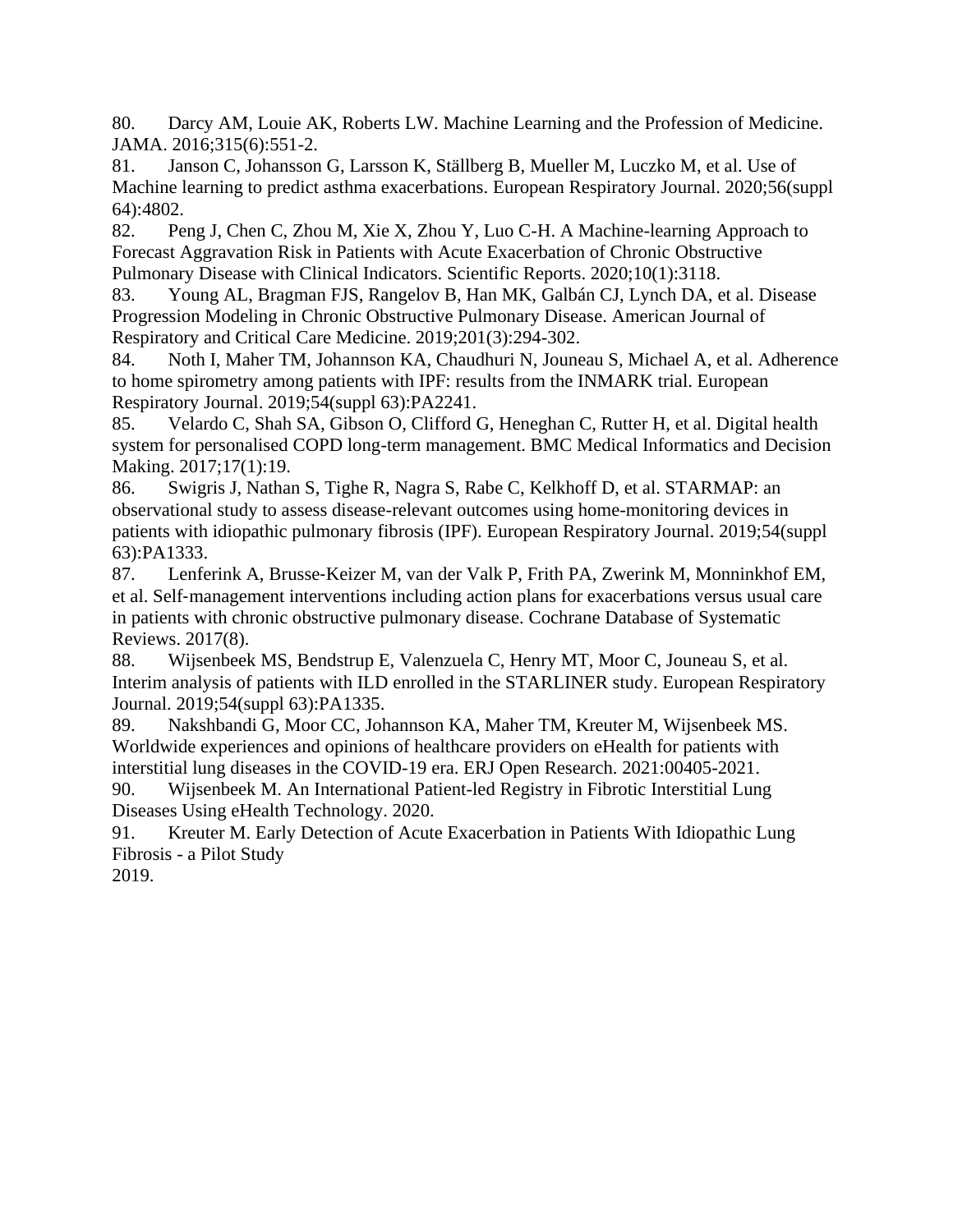**Home monitoring of physiology and symptoms to detect interstitial lung disease exacerbations and progression: a systematic review**

## **SUPPLEMENTARY APPENDIX**

Malik A. Althobiani<sup>1</sup>, Rebecca A Evans<sup>2</sup>, Jaber S Alqahtani<sup>1</sup>, Abdulelah M Aldhahir<sup>1</sup>, A. M. Russell<sup>3</sup>, John R Hurst \*1, Joanna C. Porter \*1

## Affiliation

- 1. UCL Respiratory, University College London
- 2. University College London Hospitals NHS Foundation Trust
- 3. University of Exeter College of Medicine and Health.

\*Joint senior authors

Tables S1 and S2 provide details of the Embase Search Strategy and search concepts .Tables S3 and S4 provide detailed summaries of the included papers. Table S5 and S6 shows the quality assessment of studies.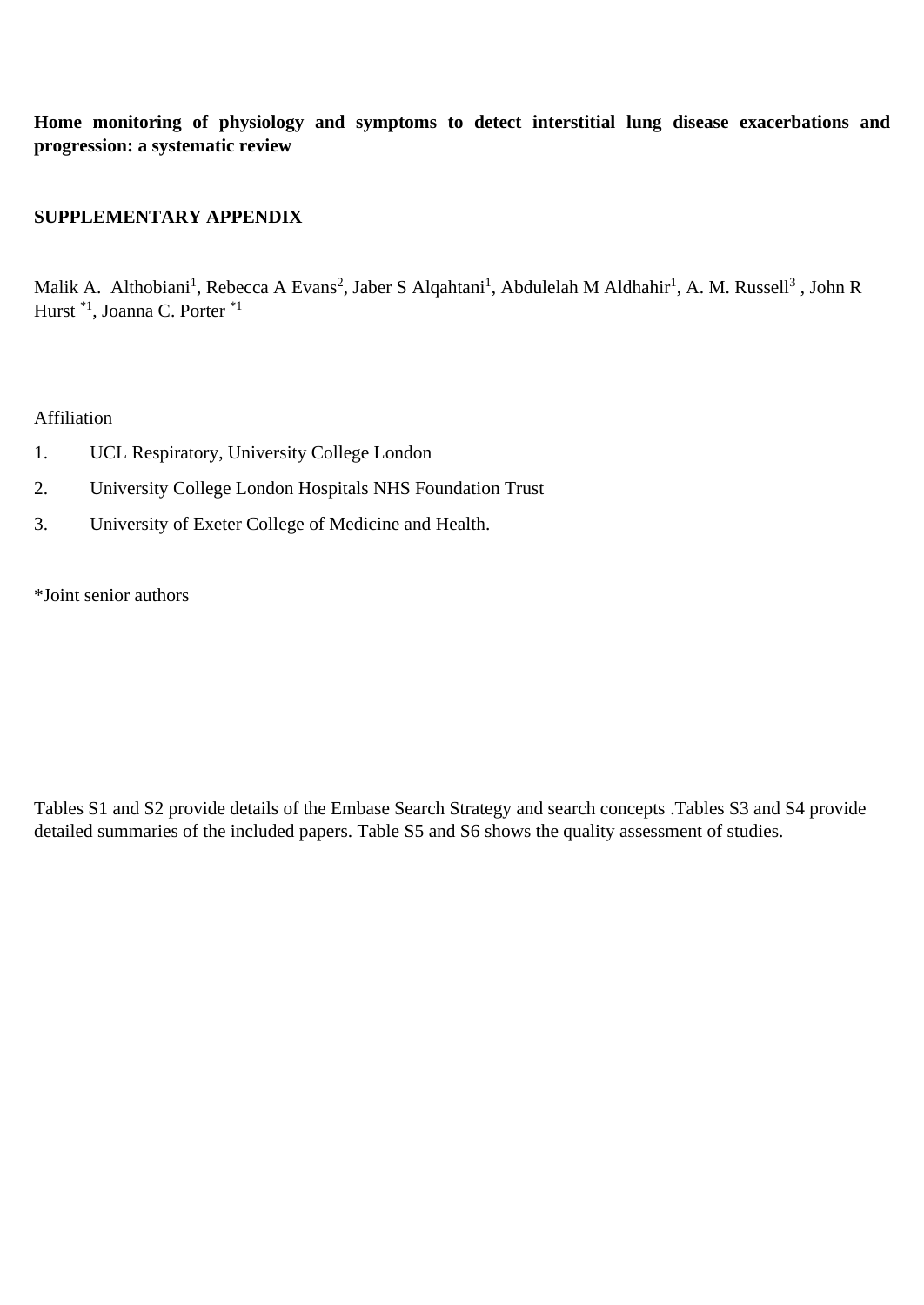## **Table S1. Embase Search Strategy**

| #              | <b>Searches</b>                                                                                                                                            | Results |
|----------------|------------------------------------------------------------------------------------------------------------------------------------------------------------|---------|
| 1              | exp interstitial lung disease/                                                                                                                             | 78520   |
| $\overline{2}$ | interstitial lung disease.mp.                                                                                                                              | 27269   |
| 3              | ILD.mp.                                                                                                                                                    | 10264   |
| 4              | exp fibrosing alveolitis/                                                                                                                                  | 24962   |
| 5              | Idiopathic pulmonary fibrosis.mp. [mp=title, abstract, heading word, drug trade name, original title,<br>device manufacturer, drug manufacturer, device    | 15936   |
|                | trade name, keyword, floating subheading word, candidate term word]                                                                                        |         |
| 6              | IPF.mp. [mp=title, abstract, heading word, drug trade name, original title, device manufacturer,<br>drug manufacturer, device trade name, keyword,         | 13338   |
|                | floating subheading word, candidate term word]                                                                                                             |         |
| 7              | ILD.mp. [mp=title, abstract, heading word, drug trade name, original title, device manufacturer,<br>drug manufacturer, device trade name, keyword,         | 10264   |
|                | floating subheading word, candidate term word]                                                                                                             |         |
| 8              | Interstitial lung disease.mp. [mp=title, abstract, heading word, drug trade name, original title,<br>device manufacturer, drug manufacturer, device trade  | 27269   |
|                | name, keyword, floating subheading word, candidate term word]                                                                                              |         |
| 9              | Sarcoidosis.mp. [mp=title, abstract, heading word, drug trade name, original title, device<br>manufacturer, drug manufacturer, device trade name,          | 39987   |
|                | keyword, floating subheading word, candidate term word]                                                                                                    |         |
| 10             | lung sarcoidosis/ or sarcoidosis/ or sarcoidosis.mp.                                                                                                       | 39987   |
| 11             | exp asbestosis/                                                                                                                                            | 4426    |
| 12             | asbestosis.mp. [mp=title, abstract, heading word, drug trade name, original title, device<br>manufacturer, drug manufacturer, device trade name,           | 5002    |
|                | keyword, floating subheading word, candidate term word]                                                                                                    |         |
| 13             | Interstitial pneumonia.mp. [mp=title, abstract, heading word, drug trade name, original title, device<br>manufacturer, drug manufacturer, device trade     | 19871   |
|                | name, keyword, floating subheading word, candidate term word]                                                                                              |         |
|                | $14$ exp interstitial pneumonia                                                                                                                            | 15797   |
| 15             | Nonspecific interstitial pneumonitis.mp. [mp=title, abstract, heading word, drug trade name,<br>original title, device manufacturer, drug manufacturer,    | 164     |
|                | device trade name, keyword, floating subheading word, candidate term word]                                                                                 |         |
|                | <b>16</b> Lung Diseases, Interstitial                                                                                                                      | 11329   |
| 17             | 1 or 2 or 3 or 4 or 5 or 6 or 7 or 8 or 9 or 10 or 11 or 12 or 13 or 14 or 15 or 16                                                                        | 128045  |
| 18             | telemedicine/                                                                                                                                              | 26831   |
| 19             | (telemonitor* or tele-monitor* or tele-health* or telehealth* or telemedicine or tele-medicine).mp.<br>[mp=title, abstract, heading word, drug trade name, | 43430   |
|                | original title, device manufacturer, drug manufacturer, device trade name, keyword, floating<br>subheading word, candidate term word]                      |         |
| 20             | (e-health or ehealth or m-health or mhealth or mobile health).mp. [mp=title, abstract, heading<br>word, drug trade name, original title, device            | 15862   |
|                | manufacturer, drug manufacturer, device trade name, keyword, floating subheading word,<br>candidate term word]                                             |         |
|                | $21$ exp telemetry/ or exp telephone telemetry/                                                                                                            | 28159   |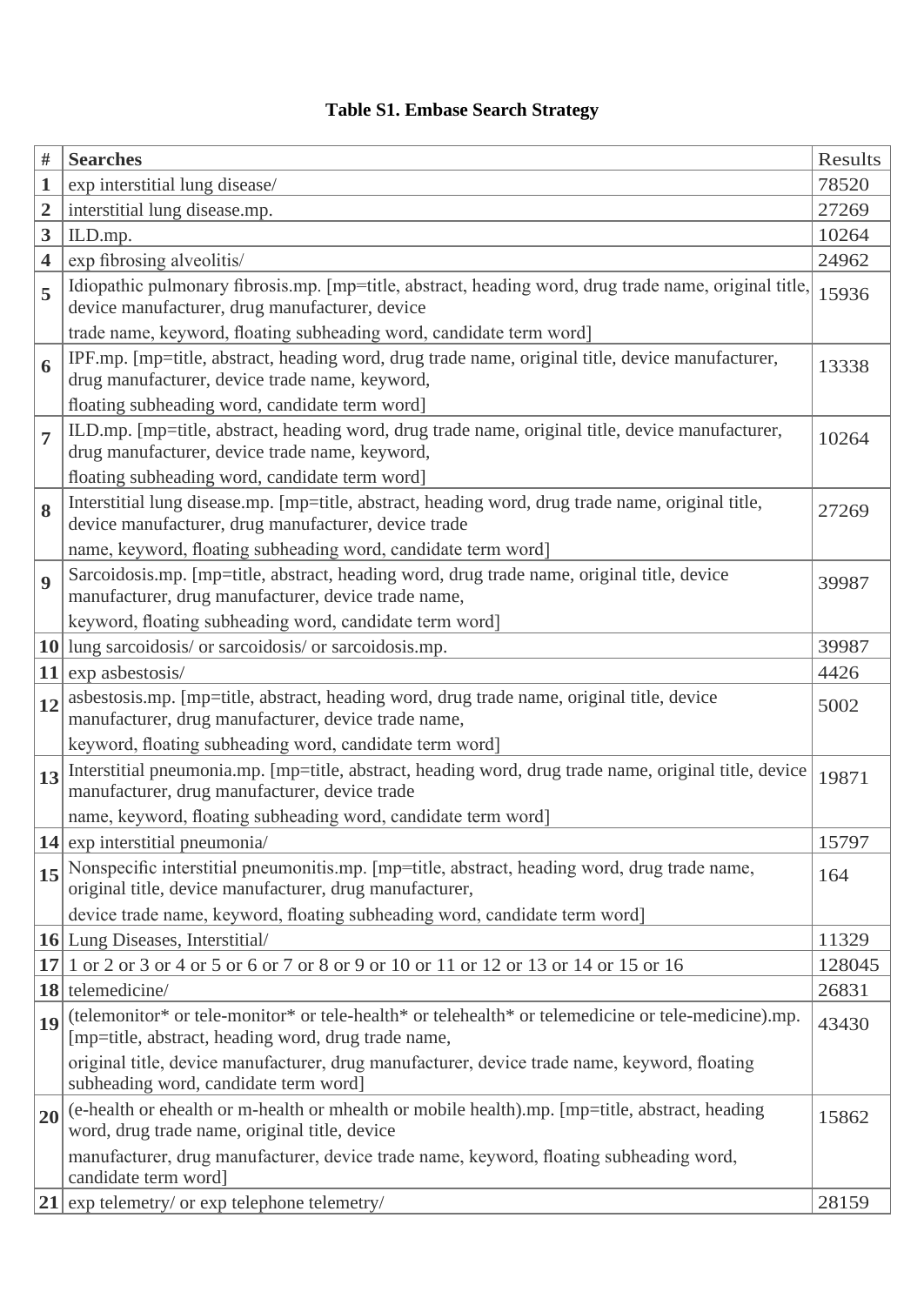| 22 | Monitoring, Ambulatory/                                                                                                                                | 11045   |
|----|--------------------------------------------------------------------------------------------------------------------------------------------------------|---------|
| 23 | (monitoring adj4 (ambulatory or home\$)).mp. [mp=title, abstract, heading word, drug trade name,                                                       | 34975   |
|    | original title, device manufacturer, drug                                                                                                              |         |
|    | manufacturer, device trade name, keyword, floating subheading word, candidate term word]                                                               |         |
| 24 | Domiciliary.mp. [mp=title, abstract, heading word, drug trade name, original title, device                                                             | 3199    |
|    | manufacturer, drug manufacturer, device trade name,                                                                                                    |         |
|    | keyword, floating subheading word, candidate term word]                                                                                                |         |
| 25 | mobile application/ or app/ or software/                                                                                                               | 85222   |
| 26 | Home monitoring.mp. [mp=title, abstract, heading word, drug trade name, original title, device                                                         | 5796    |
|    | manufacturer, drug manufacturer, device trade name,                                                                                                    |         |
|    | keyword, floating subheading word, candidate term word]                                                                                                |         |
| 27 | Spirometry.mp. [mp=title, abstract, heading word, drug trade name, original title, device<br>manufacturer, drug manufacturer, device trade name,       | 45509   |
|    | keyword, floating subheading word, candidate term word]                                                                                                |         |
|    | $28$ exp spirometry/                                                                                                                                   | 40687   |
| 29 | 18 or 19 or 20 or 21 or 22 or 23 or 24 or 25 or 26 or 27 or 28                                                                                         | 239677  |
| 30 | disease exacerbation/                                                                                                                                  | 122010  |
|    | (exacerbat* or deteriorat*).mp. [mp=title, abstract, heading word, drug trade name, original title,                                                    |         |
| 31 | device manufacturer, drug manufacturer, device trade                                                                                                   | 431808  |
|    | name, keyword, floating subheading word, candidate term word]                                                                                          |         |
| 32 | Progression.mp. [mp=title, abstract, heading word, drug trade name, original title, device                                                             | 854808  |
|    | manufacturer, drug manufacturer, device trade name,                                                                                                    |         |
|    | keyword, floating subheading word, candidate term word]                                                                                                |         |
| 33 | predict*.mp. [mp=title, abstract, heading word, drug trade name, original title, device                                                                | 2272713 |
|    | manufacturer, drug manufacturer, device trade name, keyword,                                                                                           |         |
|    | floating subheading word, candidate term word]<br>detect*.mp. [mp=title, abstract, heading word, drug trade name, original title, device manufacturer, |         |
| 34 | drug manufacturer, device trade name, keyword,                                                                                                         | 3074247 |
|    | floating subheading word, candidate term word]                                                                                                         |         |
| 35 | early diagnosis/                                                                                                                                       | 108538  |
| 36 | ((respirat* or breath*) adj3 rate*).mp. [mp=title, abstract, heading word, drug trade name, original                                                   | 59941   |
|    | title, device manufacturer, drug manufacturer, device                                                                                                  |         |
|    | trade name, keyword, floating subheading word, candidate term word]                                                                                    |         |
| 37 | ((heart* or pulse* or cardiac) adj3 rate*).mp. [mp=title, abstract, heading word, drug trade name,                                                     | 342488  |
|    | original title, device manufacturer, drug manufacturer,                                                                                                |         |
|    | device trade name, keyword, floating subheading word, candidate term word]                                                                             |         |
|    | <b>38</b> 30 or 31 or 32 or 33 or 34 or 35 or 36 or 37                                                                                                 | 6356485 |
|    | <b>39</b> 17 and 29 and 38                                                                                                                             | 1154    |
| 40 | conference abstract/                                                                                                                                   | 1001899 |
|    | 41 39 not 40                                                                                                                                           | 924     |
|    | $ 42 $ limit 41 to human                                                                                                                               | 874     |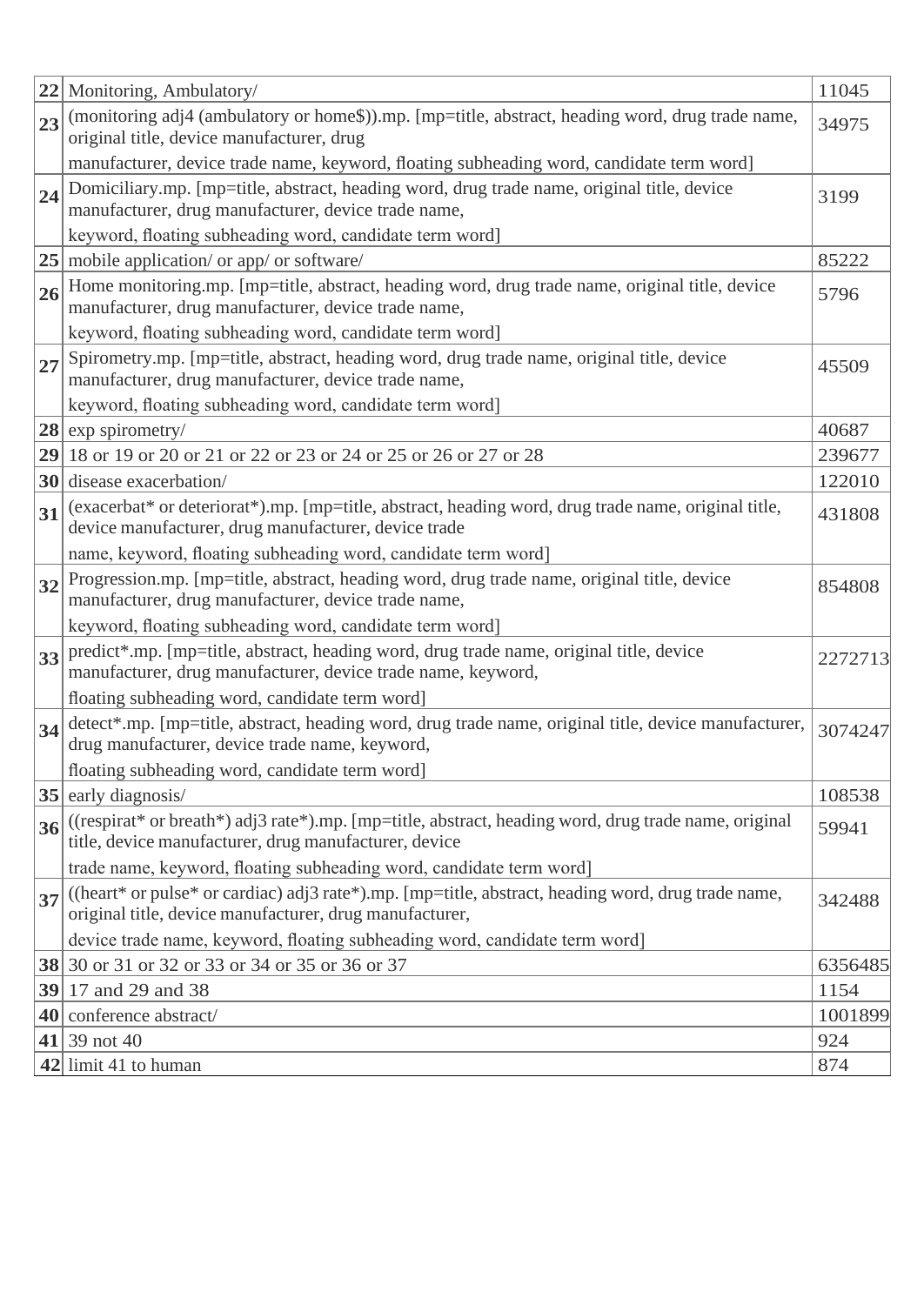|                 | <b>Table S2: Database Search Strategy</b> |                                                                         |
|-----------------|-------------------------------------------|-------------------------------------------------------------------------|
| <b>Database</b> | <b>Subject</b><br><b>Heading</b>          | <b>Keyword</b>                                                          |
| <b>MEDLINE</b>  | Interstitial                              | exp interstitial lung disease/.                                         |
|                 | Lung                                      | interstitial lung disease.mp.                                           |
|                 | <b>Disease</b>                            | ILD.mp.                                                                 |
|                 |                                           | exp fibrosing alveolitis/.                                              |
|                 |                                           | Idiopathic pulmonary fibrosis.mp.                                       |
|                 |                                           | IPF.mp.                                                                 |
|                 |                                           | ILD.mp.                                                                 |
|                 |                                           | Sarcoidosis.mp.                                                         |
|                 |                                           | lung sarcoidosis/ or sarcoidosis/ or sarcoidosis.mp.                    |
|                 |                                           | exp asbestosis/.                                                        |
|                 |                                           | asbestosis.mp.                                                          |
|                 |                                           | Interstitial pneumonia.mp.                                              |
|                 |                                           | exp interstitial pneumonia/.                                            |
|                 |                                           | Nonspecific interstitial pneumonitis.mp.                                |
|                 |                                           | Lung Diseases, Interstitial/.                                           |
|                 | Home                                      | telemedicine/.                                                          |
|                 | Monitoring                                | (telemonitor* or tele-monitor* or tele-health* or telehealth* or        |
|                 |                                           | telemedicine or tele-medicine).mp.                                      |
|                 |                                           | (e-health or ehealth or m-health or mhealth or mobile                   |
|                 |                                           | health).mp                                                              |
|                 |                                           | exp telemetry/ or exp telephone telemetry/.<br>Monitoring, Ambulatory/. |
|                 |                                           | (monitoring adj4 (ambulatory or home\$)).mp.                            |
|                 |                                           | Domiciliary.mp.                                                         |
|                 |                                           | mobile application/ or app/ or software/.                               |
|                 |                                           | Home monitoring.mp.                                                     |
|                 |                                           | Spirometry.mp.                                                          |
|                 |                                           | exp spirometry/                                                         |
|                 | Exacerbation                              | disease exacerbation/.                                                  |
|                 |                                           | (exacerbat* or deteriorat*).mp.                                         |
|                 |                                           | Progression.mp.                                                         |
|                 |                                           | predict*.mp.                                                            |
|                 |                                           | detect*.mp.                                                             |
|                 |                                           | early diagnosis/.                                                       |
|                 |                                           | ((respirat* or breath*) adj3 rate*).mp.                                 |
|                 |                                           | ((heart* or pulse* or cardiac) adj3 rate*).mp.                          |

## **Table S2: Database Search Strategy**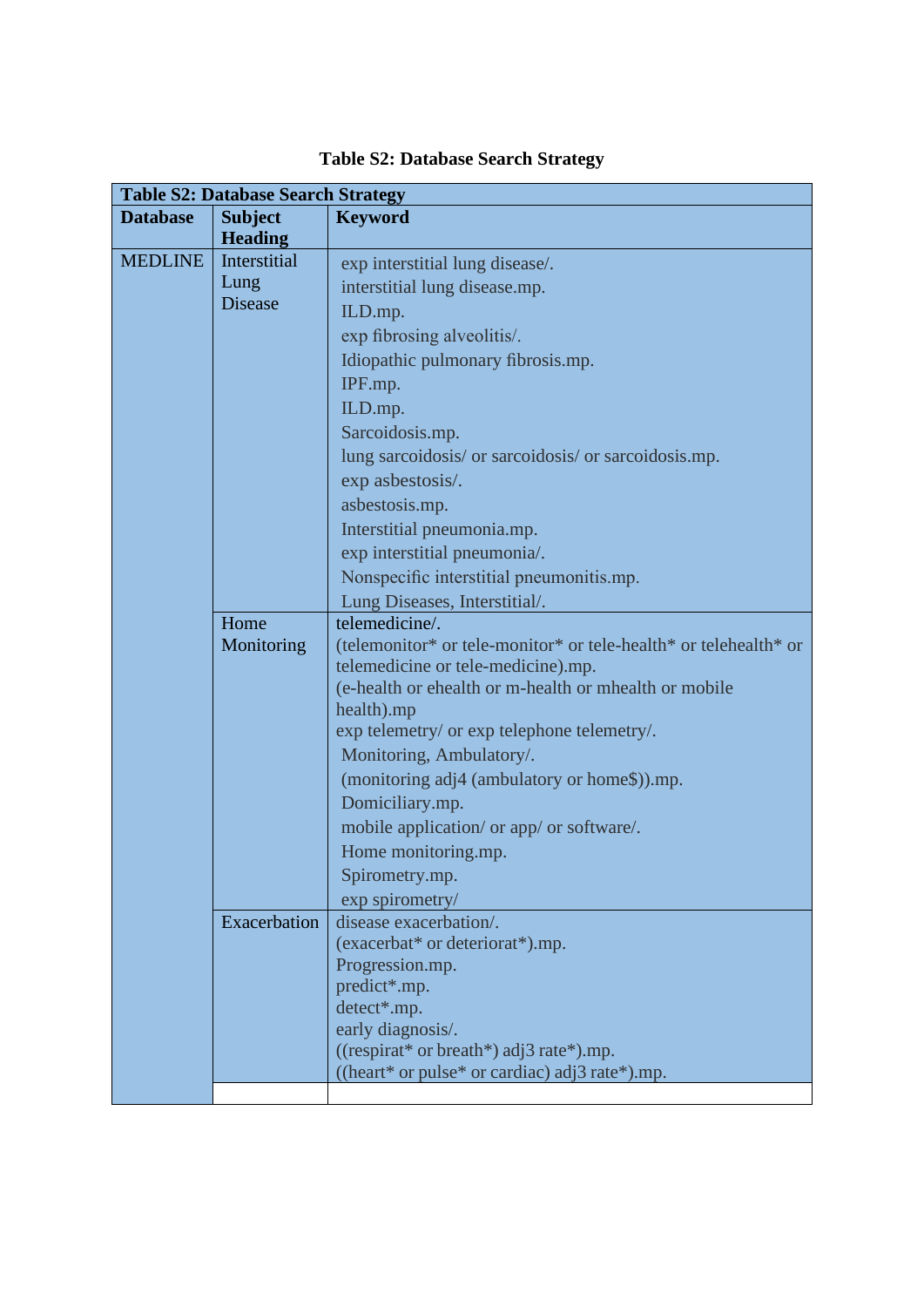| <b>Table S2 Continued</b> |                                  |                                             |  |  |
|---------------------------|----------------------------------|---------------------------------------------|--|--|
| Database                  | <b>Subject Heading</b>           | Keyword                                     |  |  |
| <b>CINAHL</b>             | (MH" Interstitial Lung Disease") | <b>TX</b> Interstitial Lung Disease*        |  |  |
|                           | <b>OR</b>                        | TX (ILD)                                    |  |  |
|                           | (MH"Interstitial pulmonary       | TX Idiopathic pulmonary fibrosis*           |  |  |
|                           | disease") OR                     | TX (IPF)                                    |  |  |
|                           | (MH"Idiopathic pulmonary         | TX Fibrosing alveolitis*                    |  |  |
|                           | fibrosis") OR                    | TX Sarcoidosis*                             |  |  |
|                           | (MH"Fibrosing alveolitis")       | <b>TX Lung Sarcoidosis*</b>                 |  |  |
|                           | (MH"Sarcoidosis" OR              | TX Asbestosis*                              |  |  |
|                           | (MH"Lung Sarcoidosis")           | TX Interstitial pneumonia*                  |  |  |
|                           | (MH"Asbestosis")                 | TX Nonspecific interstitial pneumonitis*    |  |  |
|                           | (MH"Interstitial pneumonia")     |                                             |  |  |
|                           | <b>OR</b>                        |                                             |  |  |
|                           | (MH"Nonspecific interstitial     |                                             |  |  |
|                           | pneumonitis")                    |                                             |  |  |
|                           | (MH "Home                        | TX Telemedicine* OR                         |  |  |
|                           | Monitoring") OR                  | telemonitor* or tele-monitor* or tele-      |  |  |
|                           | (MH"telemedicine") OR            | health* or telehealth*                      |  |  |
|                           | (MH"telemonitor") OR             | $TX E$ -health* or ehealth* or m-health* or |  |  |
|                           | (MH"tele-monitor") OR            | mhealth* or mobile health*)                 |  |  |
|                           | (MH"tele-health") OR             | TX telephone*                               |  |  |
|                           | (MH"telehealth")                 | TX Monitoring*                              |  |  |
|                           | OR (MH "Heart rate OR pulse      | TX Domiciliary*                             |  |  |
|                           | OR respiratory rate OR           | TX mobile application*                      |  |  |
|                           | Spirometry")                     | TX Home monitoring*                         |  |  |
|                           |                                  | TX Spirometry*.                             |  |  |
|                           | (MH"Exacerbation") OR (MH"       | TX disease exacerbation* OR exacerbate*     |  |  |
|                           | Deterioration") OR (MH"          | OR deteriorate* OR Progression*             |  |  |
|                           | Progression") OR (MH"Predict")   | TX Predict* OR detect* OR Early             |  |  |
|                           | OR (MH "Detect")                 | diagnosis*                                  |  |  |
|                           |                                  | TX Heart rate* pulse* respiratory rate*     |  |  |
|                           |                                  |                                             |  |  |